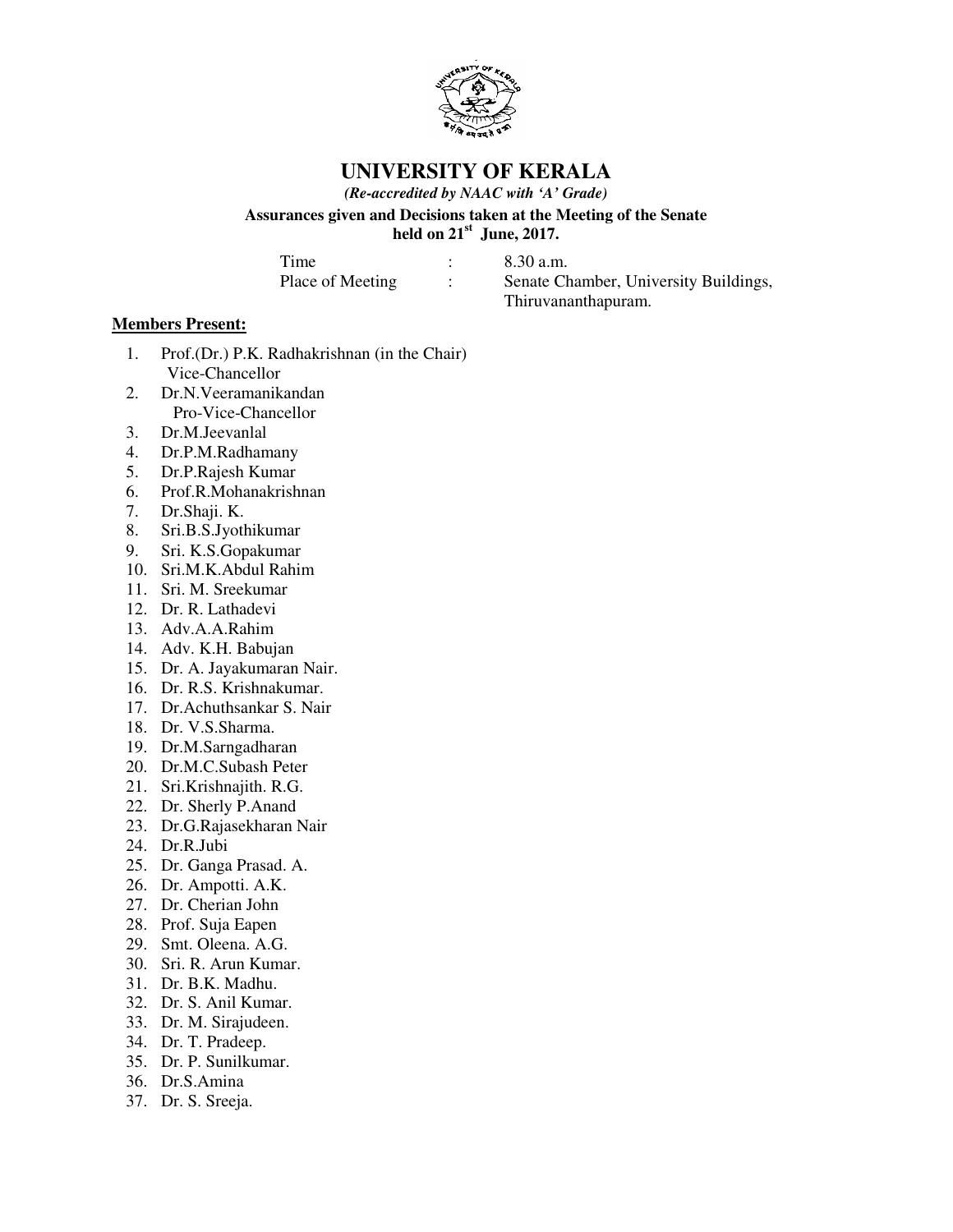- 38. Dr. Sanal Kumar. M.G.
- 39. Sri. Sam K. Daniel.
- 40. Adv.Aji Kumar.
- 41. Sri. Anil Kumar. S.
- 42. Sri. Geevarghese Ninan.
- 43. Sri. A.M. Junaid.
- 44. Sri. Mansoor. A.
- 45. Fr. Rajesh Martin. M.A.
- 46. Sri.Anvarsha. A.
- 47. Sri.Gokul. M.S.
- 48. Sri. Jiddu K Madhu.
- 49. Sri. Jithin. S.
- 50. Sri. Najeeb. S.
- 51. Sri. Prathin Saj Krishna.
- 52. Sri. Rahesh, R.S.
- 53. Sri. Sreeju. S.B.
- 54. Smt. Sreena. B.S.
- 55. Sri. Pradeep Narayanan. M.K.
- 56. Sri. Kallada Gireesh.
- 57. Sri. S. Velayudhan Nair. (Sasthamangalam Mohan)
- 58. Dr. A.M. Unnikrishnan
- 59. Sri. S. Sudheesan
- 60. Dr. Razia, K.I.

The meeting was called to order at 8.30 a.m. by Prof.(Dr.)P.K. Radhakrishnan, Hon'ble Vice-Chancellor. The Vice-Chancellor welcomed all the members.

#### അനുശോചനം

കേന്ദ്ര വനം-പരിസ്ഥിതി മന്ത്രിയായിരുന്ന അനിൽ മാധവ് ദവേ, പ്രശസ്ത ബോളീവുഡ് നടൻ വിനോദ് ഖന്ന, ഓപ്പറേഷൻ ബ്ലാക്ക് തണ്ടർ നയിച്ച ഐ. പി. എസ്. ഉദ്യോഗസ്ഥൻ കെ. പി. എസ്. ഗിൽ, മെലുങ്ക് കവിയും ജ്ഞാനപീഠ ജേതാവുമായ നാരായണറെഡ്ഡി, ജയിംസ് ബോണ്ട് നായക കഥാപാത്രത്തിലൂടെ പ്രശസ്തനായ റോജർ മൂർ, സുപ്രീംകോടതി ചീഫ് ജസ്റ്റിസ് ആയിരുന്ന ജസ്റ്റിസ് പി. എൻ. ഭഗവതി, മുൻ ജർമൻ ചാൻസലറും ജർമൻ പുനരേകീകരണത്തിന്റെ പിതാവുമായ ഹെൽമുട്ട് കോൾ, കേരള കലാമണ്ഡലം കൽപ്പിത സർവകലാശാല നൃത്ത വിഭാഗം മേധാവിയായിരുന്ന കലാമണ്ഡലം ലീലാമ്മ, കേരള, കാലിക്കറ്റ് സർവകലാശാലകളുടെ പരീക്ഷാ കൺട്രോളർ ആയിരുന്ന പ്രൊഫ. കെ. വേലപ്പൻ നായർ, കേരള സർവകലാശാല റിട്ടയേർഡ് ജോയിന്റ് രജിസ്ട്രാർ നാരായണ സ്വാമി എന്നിവരുടെ നിര്യാണത്തിൽ ഈ യോഗം അനുശോചനം രേഖപ്പെടുത്തുന്നു.

A Minutes silence was observed as a mark of respect to the departed souls.

#### അനുമോദനം

ദാദാസാഹിബ് ഫാൽക്കെ പുരസ്ക്കാരം നേടിയ സംവിധായകൻ കെ. വിശ്വനാഥ്, ജെ. സി. ഡാനിയൽ അവാർഡ് ജേതാവ് അടൂർ ഗോപാലകൃഷ്ണൻ, ഒ. എൻ.വി. പുരസ്ക്കാരം നേടിയ കവയത്രി സുഗതകുമാരി, കേന്ദ്ര സംഗീത നാടക അക്കാദമി പുരസ്ക്കാരം നേടിയ നാടക പ്രതിഭ ഗിരീഷ് സോപാനം, മാൻ ബുക്കർ പുരസ്ക്കാര ജേതാവ് ഡേവിഡ് ഗ്രോസ്മാൻ എന്നിവരെ ഈ യോഗം അനുമോദിക്കുന്നു.

The Vice-Chancellor congratulated the newly elected members and invited them to introduce themselves.

The Vice-Chancellor informed the House that the next item in the Agenda is Question Hour and invited the members to present their questions.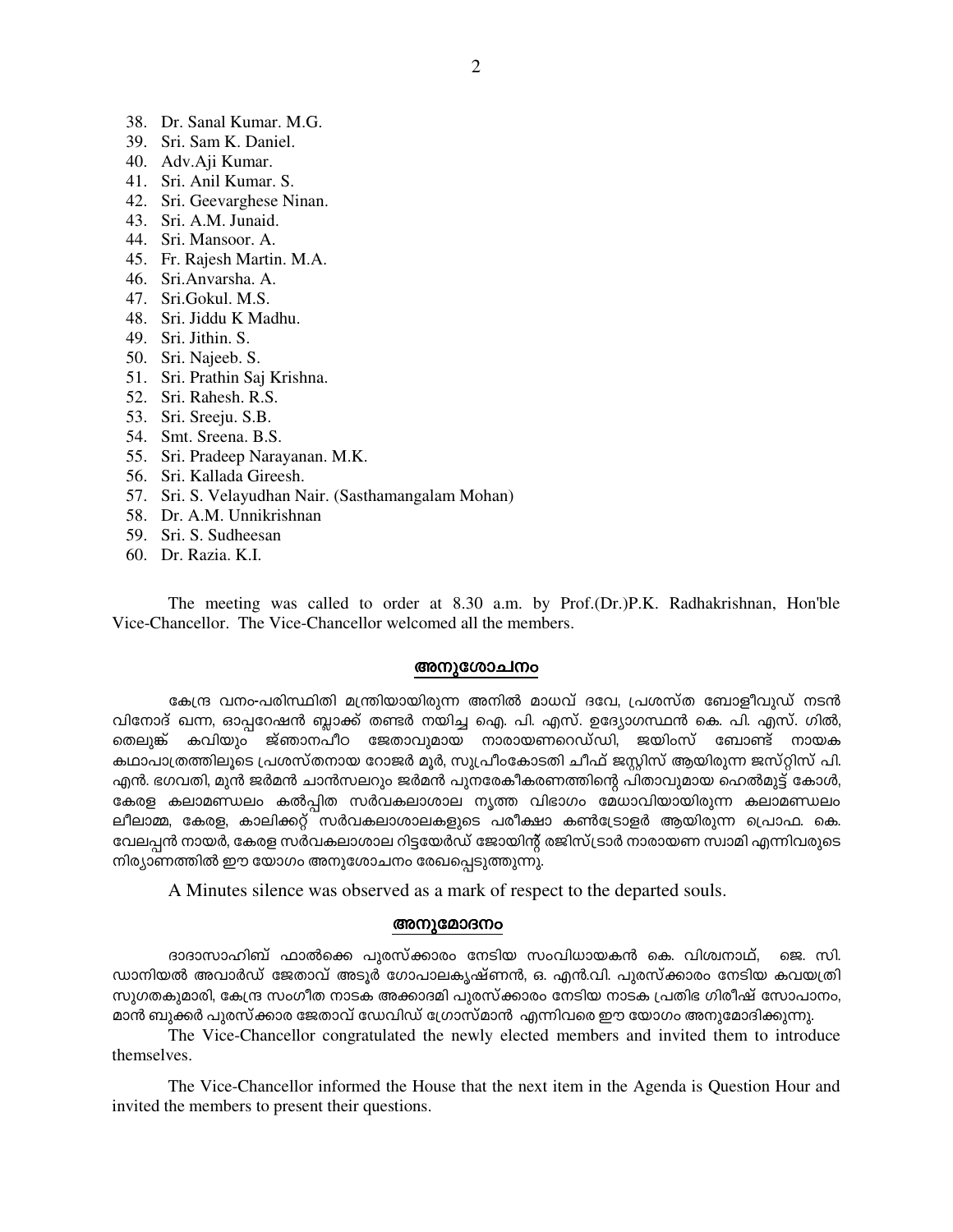**Question No.1** given notice of by Dr.Sherly P Anand was not considered as the member was not present at the time.

**Question No.2** given notice of by Dr.Preetha Prabhasan was not considered as the member was absent.

**Question No.3** given notice of by Dr. S Amina., was answered by Dr.P.M.Radhamany, Member, Syndicate.

| ചോദൃം: 3 | ഡോ. എസ്. ആമിന                                                                   |
|----------|---------------------------------------------------------------------------------|
|          | കാലാവധി കഴിഞ്ഞ എത്ര Board of Studies പുന:സംഘടിപ്പിക്കാതെ ഉണ്ട്? ഏതെല്ലാമാണ്     |
|          | പുന:സംഘടിപ്പിക്കുവാനുള്ളത്?                                                     |
| ഉത്തരം   | 5 (അഞ്ച്).                                                                      |
|          | (1) നഴ്സിംഗ് (പി.ജി.),<br>(2) ഡെന്റിസ്ട്രി (പി.ജി), (3) ഫാർമസ്യൂട്ടിക്കൽ സയൻസ്, |
|          | (4) ഹെൽത്ത് സയൻസ്, (5) അപ്ലൈഡ് ഹെൽത്ത് സയൻസ്.                                   |

**Question No.4** given notice of by Dr. T.Pradeep, was answered by Dr.P.Rajeshkumar, Member, Syndicate.

| ചോദൃം: 4 | ഡോ.റ്റി. പ്രദീപ്                                                                |  |  |  |  |  |
|----------|---------------------------------------------------------------------------------|--|--|--|--|--|
|          | കേരള സർവകലാശാല F.M.N.C., Kollam ന് നൽകിയിട്ടുള്ള Ac.A.IV/1/22890/2016 dated 27- |  |  |  |  |  |
|          | കത്തുപ്രകാരം, FMNC, Kollam 2016 ൽ തുടങ്ങിയ BCA Course ന്<br>06-2016<br>കേരള     |  |  |  |  |  |
|          | സർവകലാശാലയുടെ 2015 സിലബസ് പിൻതുടരാൻ ആവശ്യപ്പെട്ടിട്ടുണ്ടോ?                      |  |  |  |  |  |
|          | ഉണ്ടെങ്കിൽ FMNC യിലെ സ്വാശ്രയമായി നടത്തുന്ന BCA Course യൂണിവേഴ്സിറ്റി<br>(1)    |  |  |  |  |  |
|          | അംഗീകരിക്കുന്നതിനു് തുല്യമല്ലേ?                                                 |  |  |  |  |  |
|          | ഏതുസമിതിയുടെ തീരുമാനമനുസരിച്ചാണ് 2015 ലെ സിലബസ് പിൻതുടരാൻ FMNC<br>(2)           |  |  |  |  |  |
|          | യോട് ആവശ്യപ്പെട്ടത്?                                                            |  |  |  |  |  |
|          | തീരുമാനം<br>അക്കാദമിക്<br>കൗൺസിലോ,<br>(3) ഈ<br>സിൻഡിക്കേറ്റോ                    |  |  |  |  |  |
|          | അംഗീകരിച്ചിട്ടുണ്ടോ?<br>ഈ തീരുമാനത്തിന് നിയമപരമായ<br>ഇല്ലെങ്കിൽ                 |  |  |  |  |  |
|          | സാധുതയുണ്ടോ?                                                                    |  |  |  |  |  |
| ഉത്തരം   | ഉണ്ട്.                                                                          |  |  |  |  |  |
|          | സിലബസ്സിന് അംഗീകാരം ഉണ്ട്.<br>(1)                                               |  |  |  |  |  |
|          | ബോർഡ് ഓഫ് സ്റ്റഡീസ് കമ്പ്യൂട്ടർ സയൻസ് (Pass)<br>(2)                             |  |  |  |  |  |
|          | ഇല്ല, സിലബസ് അംഗീകരിച്ചതിൽ നിയമസാധുത ഉണ്ട്.<br>(3)                              |  |  |  |  |  |

Dr. M. Sirajudeen and Dr. P. Sunil Kumar raised supplementary questions on the various issues related to the matter.

Member, Syndicate informed that the Syndicate will examine the matter and necessary action will be taken in accordance with the legal provisions.

**Question No.5** given notice of by Adv. Ajikumar, was answered by Dr.Latha Devi, Member, Syndicate.

| ചോദൃം: 5 | അഡ്വ. അജികുമാർ                                                             |
|----------|----------------------------------------------------------------------------|
|          | സർവകലാശാലയിലെ പുതിയ ക്യാന്റീൻ ബിൽഡിംഗ് പണി തീർന്നതിനു ശേഷം<br>a)           |
|          | ഉത്ഘാടനത്തിന് കാലതാമസമെന്താണ്?                                             |
|          | പ്രസ്തുത ബിൽഡിംഗിന്റെ പണി പൂർത്തിയായപ്പോൾ എത്ര ലക്ഷം രൂപ ചിലവായി?<br>b)    |
| ഉത്തരം   | പുതിയ Canteen Contractor - നെ നിശ്ചയിക്കുന്നതിനുള്ള കാലതാമസം.<br>a)        |
|          | Rs. 99,97,990/- രൂപ (തൊണ്ണൂറ്റിയൊൻപത് ലക്ഷത്തി തൊണ്ണൂറ്റി ഏഴായിരത്തി<br>b) |
|          | തൊള്ളായിരത്തി തൊണ്ണൂറു് രൂപ).                                              |

Sri.S.Anilkumar and Adv. Ajikumar through supplementary questions enquired about the delay in finalizing the Canteen Contractor even after one year of completion of the building.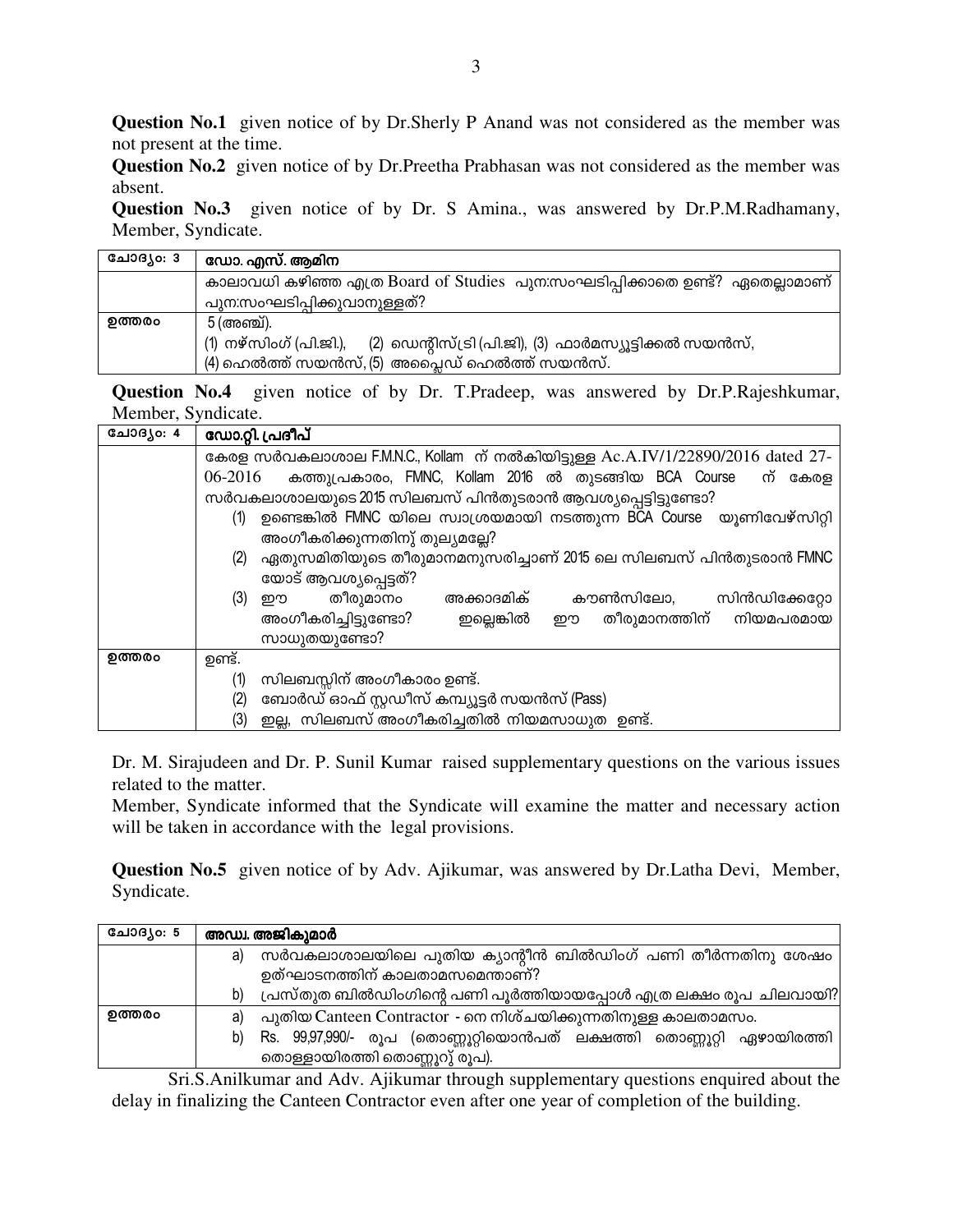The Member Syndicate detailed the causes for the delay and assured that urgent necessary action will be taken in the matter.

Question No.6 given notice of by Dr. T.Pradeep, was answered by Adv.K.H.Babujan, Member, Syndicate.

| ചോദൃം: 6 | ഡോ.റ്റി. പ്രദീപ്                                                             |  |  |  |  |
|----------|------------------------------------------------------------------------------|--|--|--|--|
|          | അഡ്മിഷൻ,<br>പരീക്ഷാ<br>സർവകലാശാലയുടെ<br>ഫീസുകൾ<br>കേരള<br>സംബന്ധമായ          |  |  |  |  |
|          | അടയ്ക്കുന്നതിന് ഓൺലൈൻ സംവിധാനം ഏർപ്പെടുത്തിയിട്ടുണ്ടോ?                       |  |  |  |  |
|          | ഇപ്പോഴും ചെലാൻ ഉപയോഗിച്ച് ഫീസ് അടയ്ക്കേണ്ടിവരുന്നുണ്ടോ?<br>(1)               |  |  |  |  |
|          | എന്തുകൊണ്ടാണ് മറ്റുസർവകലാശാലകൾക്ക് Online സംവിധാനം ഉണ്ടായിരുന്നിട്ടും<br>(2) |  |  |  |  |
|          | കേരള സർവകലാശാലയിൽ അത് കഴിയാത്തത്?                                            |  |  |  |  |
|          | Online സംവിധാനം എന്ന് ഏർപ്പെടുത്തും?<br>(3)                                  |  |  |  |  |
| ഉത്തരം   | ഇല്ല. നടപടികൾ പൂർത്തിയായിവരുന്നു.                                            |  |  |  |  |
|          | ഉണ്ട്.                                                                       |  |  |  |  |
|          | യൂണിവേഴ്സിറ്റിയുടെ<br>2)<br>വെബ്സൈറ്റിന്റെ<br>ഓഡിറ്റ്<br>സെക്യുരിറ്റി        |  |  |  |  |
|          | പൂർത്തിയാക്കുവാൻ<br>നടപടിക്രമങ്ങൾ<br>നിർദേശിച്ച<br>പ്രകാരം<br>SBI<br>ഉണ്ടായ  |  |  |  |  |
|          | കാലതാമസം.                                                                    |  |  |  |  |
|          | 3)<br>ഉടൻ തന്നെ നടപ്പിലാക്കുവാൻ കഴിയും.                                      |  |  |  |  |

Question No.7 given notice of by Dr. M.G.Sanal Kumar was answered by Dr.P.M.Radhamany Member, Syndicate.

| കേരള യൂണിവേഴ്സിറ്റിയുടെ Ph.D. രജിസ്ട്രേഷന് വേണ്ടിയുള്ള ഡോക്ലറൽ കമ്മിറ്റി<br>a)<br>നടത്തുമ്പോൾ ആ വിഷയത്തിലെ എല്ലാ ഗൈഡുമാരെയും യൂണിവേഴ്സിറ്റി<br>ഒഫീഷ്യൽ അറിയിക്കാറുണ്ടോ?<br>ഗൈഡ് ഇല്ലാതെ സ്റ്റുഡന്റിന്റെ ഡോക്ടറൽ കമ്മിറ്റി നടത്താൻ സാധിക്കുമോ?<br>b)<br>കഴിഞ്ഞ ജനുവരി സെഷനിലെ ഡോക്ടറൽ   കമ്മിറ്റിയിൽ ചില വിഷയങ്ങളിൽ<br>c)<br>ഗൈഡ്മാരെ ഒഫീഷ്യൽ ആയി അറിയിക്കാതെ ഡോക്ലറൽ കമ്മിറ്റി നടത്തിയതായി<br>യൂണിവേഴ്സിറ്റിയുടെ ശ്രദ്ധയിൽപ്പെട്ടിട്ടുണ്ടോ?<br>ഒരു ഗൈഡിന്റെ വിഷയത്തിൽ Synopsis കൊടുത്ത 2-3 കുട്ടികളുണ്ടെങ്കിൽ ഡോക്ടറൽ<br>d)<br>കമ്മിറ്റി ഒരു ദിവസം നടത്താതെ മൂന്നു ദിവസം നടത്തിയതും, വിദൂര കോളേജ<br>ഗൈഡുമാർ<br>ദിവസങ്ങളിൽ<br>ുകളിലെ<br>പല<br>2016-17 അക്കാഡമിക് വർഷാവസാനം ആയ March<br>27-30 കാലയളവിൽ<br>യൂണിവേഴ്സിറ്റിയിൽ<br>ഹാജരാകേണ്ടിവന്നതുമായ<br>അനുഭവം<br>അധികൃതരുടെ ശ്രദ്ധയിൽപ്പെട്ടിട്ടുണ്ടോ?<br>Doctoral Committee Chairman m<br>Synopsis modification<br>നടത്തി<br>e)<br>ഗവേഷണത്തിന് അനുകൂലമായ സാഹചര്യം ഒരുക്കുന്നതിന് പകരം<br>synopsis |
|--------------------------------------------------------------------------------------------------------------------------------------------------------------------------------------------------------------------------------------------------------------------------------------------------------------------------------------------------------------------------------------------------------------------------------------------------------------------------------------------------------------------------------------------------------------------------------------------------------------------------------------------------------------------------------------------------------------------------------------------------------------------------------------------------------------------------------------------------------------------------------------------------------------------------------------------------|
|                                                                                                                                                                                                                                                                                                                                                                                                                                                                                                                                                                                                                                                                                                                                                                                                                                                                                                                                                  |
|                                                                                                                                                                                                                                                                                                                                                                                                                                                                                                                                                                                                                                                                                                                                                                                                                                                                                                                                                  |
|                                                                                                                                                                                                                                                                                                                                                                                                                                                                                                                                                                                                                                                                                                                                                                                                                                                                                                                                                  |
|                                                                                                                                                                                                                                                                                                                                                                                                                                                                                                                                                                                                                                                                                                                                                                                                                                                                                                                                                  |
|                                                                                                                                                                                                                                                                                                                                                                                                                                                                                                                                                                                                                                                                                                                                                                                                                                                                                                                                                  |
|                                                                                                                                                                                                                                                                                                                                                                                                                                                                                                                                                                                                                                                                                                                                                                                                                                                                                                                                                  |
|                                                                                                                                                                                                                                                                                                                                                                                                                                                                                                                                                                                                                                                                                                                                                                                                                                                                                                                                                  |
|                                                                                                                                                                                                                                                                                                                                                                                                                                                                                                                                                                                                                                                                                                                                                                                                                                                                                                                                                  |
|                                                                                                                                                                                                                                                                                                                                                                                                                                                                                                                                                                                                                                                                                                                                                                                                                                                                                                                                                  |
|                                                                                                                                                                                                                                                                                                                                                                                                                                                                                                                                                                                                                                                                                                                                                                                                                                                                                                                                                  |
|                                                                                                                                                                                                                                                                                                                                                                                                                                                                                                                                                                                                                                                                                                                                                                                                                                                                                                                                                  |
|                                                                                                                                                                                                                                                                                                                                                                                                                                                                                                                                                                                                                                                                                                                                                                                                                                                                                                                                                  |
|                                                                                                                                                                                                                                                                                                                                                                                                                                                                                                                                                                                                                                                                                                                                                                                                                                                                                                                                                  |
|                                                                                                                                                                                                                                                                                                                                                                                                                                                                                                                                                                                                                                                                                                                                                                                                                                                                                                                                                  |
|                                                                                                                                                                                                                                                                                                                                                                                                                                                                                                                                                                                                                                                                                                                                                                                                                                                                                                                                                  |
| reject ചെയ്യാനുള്ള അധികാരം ആരാണ് നൽകിയത്.                                                                                                                                                                                                                                                                                                                                                                                                                                                                                                                                                                                                                                                                                                                                                                                                                                                                                                        |
| ഉത്തരം<br>(a) ഇല്ല.                                                                                                                                                                                                                                                                                                                                                                                                                                                                                                                                                                                                                                                                                                                                                                                                                                                                                                                              |
| $(b)$ ഇല്ല.                                                                                                                                                                                                                                                                                                                                                                                                                                                                                                                                                                                                                                                                                                                                                                                                                                                                                                                                      |
| (c) ഉണ്ട്.                                                                                                                                                                                                                                                                                                                                                                                                                                                                                                                                                                                                                                                                                                                                                                                                                                                                                                                                       |
| (d) ഉണ്ട്.                                                                                                                                                                                                                                                                                                                                                                                                                                                                                                                                                                                                                                                                                                                                                                                                                                                                                                                                       |
| (e)  ഇപ്രകാരം അധികാരം നൽകിയിട്ടില്ല.                                                                                                                                                                                                                                                                                                                                                                                                                                                                                                                                                                                                                                                                                                                                                                                                                                                                                                             |

Dr M G Sanalkumar through a supplementary question enquired about the rejection of Synopsis by the Doctoral Committee Chairman and demanded to take action in cases of rejection of Synopsis. The Vice-Chancellor clarified that normally modifications required if any in the Synopsis are suggested by the Doctoral Committee.

The Member, Syndicate replied that the matter will be examined.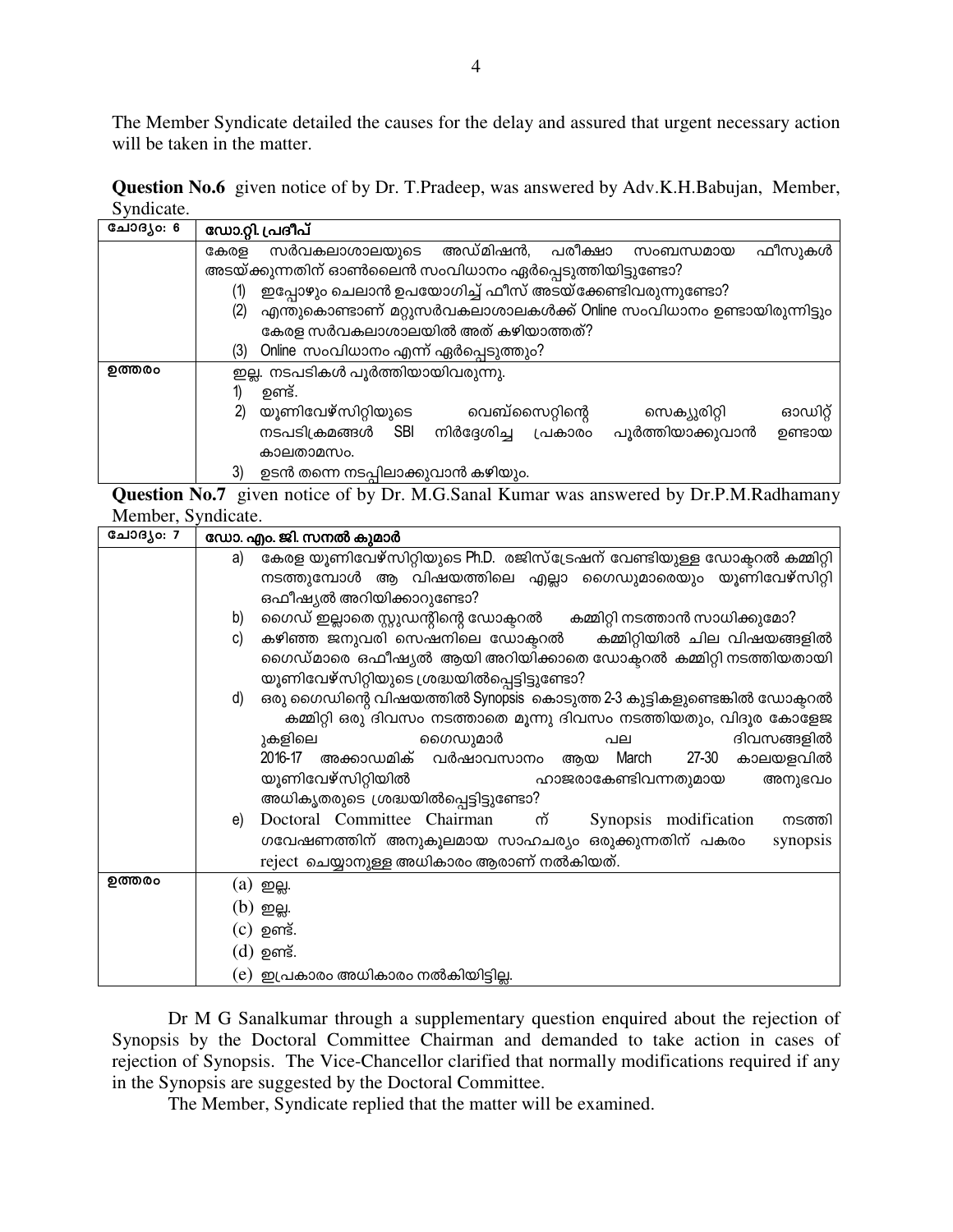**Question No.8** given notice of by Dr. A.K.Ampotti, was answered by Dr.P.M.Radhamany Member, Syndicate.

| ചോദൃം: 8 | ഡോ. എ. കെ. അമ്പോറ്റി                                                           |  |  |  |  |  |
|----------|--------------------------------------------------------------------------------|--|--|--|--|--|
|          | UGC<br>പ്രസിദ്ധീകരിച്ച<br>അംഗീക്യത<br>ജേർണലുകളുടെ പട്ടികയിൽ<br>കൂട്ടിച്ചേർക്കൽ |  |  |  |  |  |
|          | നിർണ്ണയിക്കുന്നതിനുള്ള<br>നടത്തുന്നതിനായി<br>ഉന്നതനിലവാരമുള്ള<br>ജേർണലുകൾ      |  |  |  |  |  |
|          | പൊതുമാനദണ്ഡം കേരള സർവകലാശാല ഉത്തരവായി ഇറക്കുമോ?                                |  |  |  |  |  |
|          | ഇറക്കുമെങ്കിൽ എത്ര നാളിനകം അത് നടപ്പിലാക്കും?                                  |  |  |  |  |  |
| ഉത്തരം   | പരിശോധിക്കാവുന്നതാണ്.                                                          |  |  |  |  |  |
|          | ഇക്കാര്യം അക്കാഡമിക് കൗൺസിലിന്റെ സ്റ്റാന്റിംഗ് കമ്മിറ്റിയുടെ പരിശോധനയിലാണ്.    |  |  |  |  |  |

Dr.P.Rajeshkumar, Member Syndicate informed the House that the time for uploading the Journals ends that day Midnight. Dr.Cherian John informed that this is a very serious issue relating to the Student/Teacher Community.

The Vice Chancellor informed that the password for the same has been received only the day before and that orders were issued for urgent necessary action and the UGC may also be requested for granting an extension of time.

 Sri B S Jyothikumar, Member Syndicate opined to take appropriate action against those responsible for causing the delay in the matter and to report the same in the next meeting of the Senate.

The Vice Chancellor informed that the same shall be considered.

**Question No.9** given notice of by Sri.A.Anwarsha was answered by Sri.M.K.Abdul Rahim, Member, Syndicate.

| ചോദൃം: 9 | ശ്രീ. എ. അൻവർഷാ.                                                             |  |  |  |
|----------|------------------------------------------------------------------------------|--|--|--|
|          | കേരള സർവകലാശാല യൂണിയൻ 2016-17 യുവജനോത്സവത്തിന്റെ<br>നടത്തിപ്പുമായി           |  |  |  |
|          | ബന്ധപ്പെട്ട് ഏതെങ്കിലും തരത്തിലുള്ള പരാതികൾ ലഭിച്ചിട്ടുണ്ടോ?                 |  |  |  |
|          | (a) ഉണ്ടെങ്കിൽ ഏതെല്ലാം?                                                     |  |  |  |
|          | അടിസ്ഥാനത്തിലാണ്<br>എന്ത് മാനദണ്ഡത്തിന്റെ<br>(b)<br>യുവജനോത്സവത്തിന്റെ       |  |  |  |
|          | സംഘാടകസമിതി രൂപീകരിക്കുന്നത്?                                                |  |  |  |
| ഉത്തരം   | ഉണ്ട്.                                                                       |  |  |  |
|          | കേരള യൂണിവേഴ്സിറ്റിയിലെ വിവിധ കോളേജുകളിൽ നിന്നും യൂണിവേഴ്സിറ്റി<br>$(a)$ (i) |  |  |  |
|          | നൽകിയ<br>യുവജനോത്സവത്തിൽ പങ്കെടുക്കുന്ന വിദ്യാർത്ഥികൾ സംയുക്ലമായി            |  |  |  |
|          | പരാതി.                                                                       |  |  |  |
|          | സംസ്ഥാന യുവജന കമ്മീഷൻ<br>ചെയർ പേഴ്സൺ<br>അവർകൾ<br>(ii) കേരള                   |  |  |  |
|          | മുൻപാകെ, ആലപ്പുഴ ജില്ലയിൽ മുഹമ്മ പഞ്ചായത്ത് ഷൈസൂനിവാസിൽ                      |  |  |  |
|          | അഭിരാമി ഷൈലജ സമർപ്പിച്ച അപേക്ഷ.                                              |  |  |  |
|          | (iii) വിദ്യാധിരാജാ അക്ഷരശ്ലോക സമിതി നൽകിയ പരാതി.                             |  |  |  |
|          | വർഷങ്ങളിൽ യുവജനോത്സവം<br>അതാത്<br>(b)<br>അരങ്ങേറുന്ന<br>സ്ഥലത്തെ             |  |  |  |
|          | കലാസാംസ്ക്കാരിക, സാഹിത്യരംഗങ്ങളിൽ പരിചയസമ്പന്നരായ<br>വ്യക്സികളെ              |  |  |  |
|          | ഉൾപ്പെടുത്തിയാണ് യുവജനോത്സവ സംഘാടകസമിതി രൂപവൽക്കരിക്കുന്നത്.                 |  |  |  |

Adv Ajikumar through a supplementary question pointed out various complaints related to the declaration of results of events, prize distribution and the formulation of the organizing Committee.

 The Member Syndicate replied that these matters will be considered and suitable action will be taken in future.

**Question No.10** given notice of by Dr.S.Amina, was answered by Dr.P.M.Radhamany, Member, Syndicate.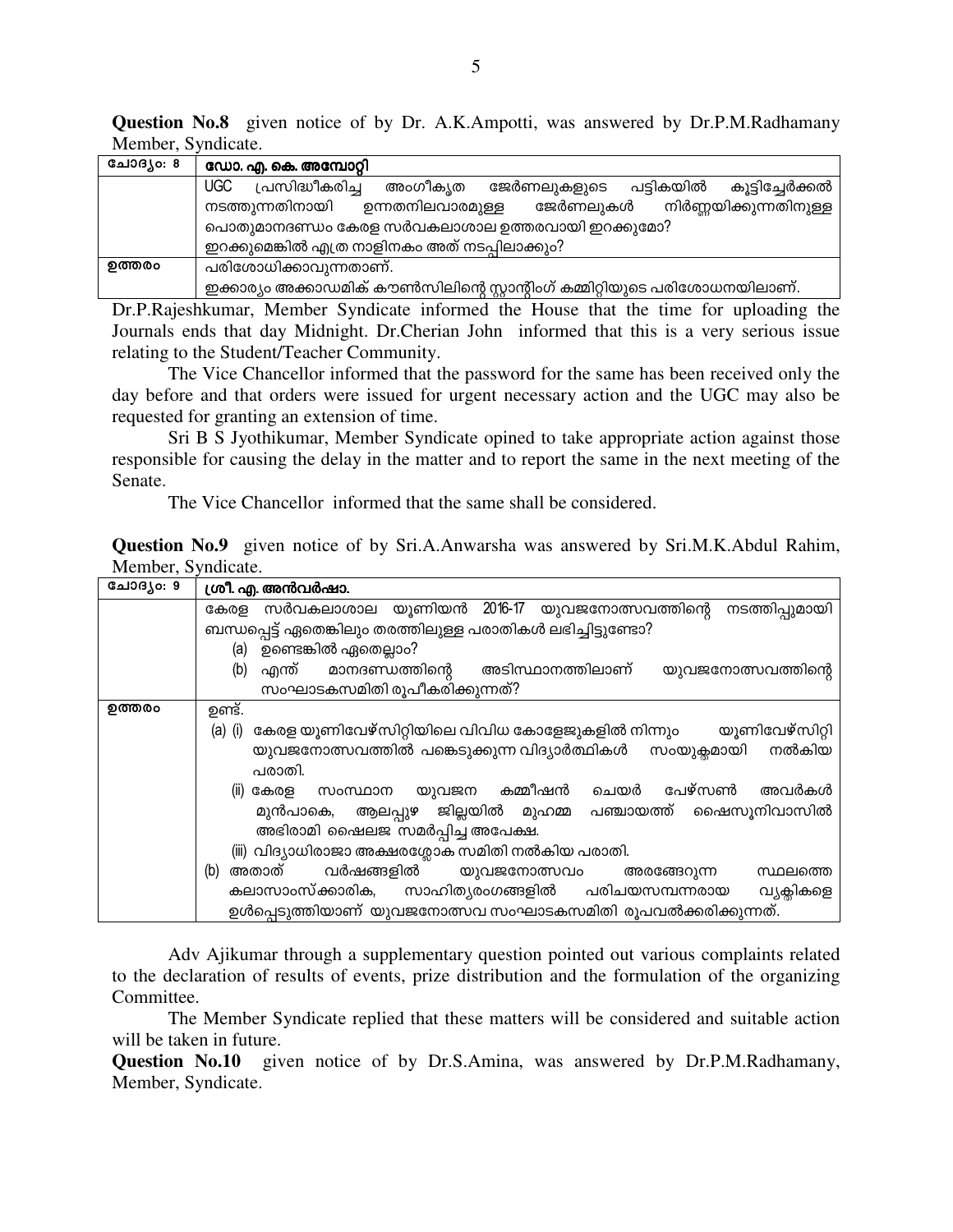| ചോദൃം: 10 | ഡോ. എസ്. ആമിന                                                                         |  |  |  |  |
|-----------|---------------------------------------------------------------------------------------|--|--|--|--|
|           | സർവകലാശാല പ്രസിദ്ധീകരിച്ച ലക്സിക്കന്റെ അവസാന വോളിയത്തിന്റെ<br>കേരള                    |  |  |  |  |
|           | പ്രസിദ്ധീകരണ ചുമതല ആർക്കൊക്കെയായിരുന്നു?                                              |  |  |  |  |
|           | ടി പുസ്തകത്തിലെ അപാകതകൾ ആരെങ്കിലും ചൂണ്ടിക്കാണിച്ചിട്ടുണ്ടോ?<br>(a)                   |  |  |  |  |
|           | ഇതിന്റെ എഡിറ്റോറിയൽ ബോർഡിലെ അംഗങ്ങൾക്കെതിരെ എന്ത്<br>(b)<br>നടപടി                     |  |  |  |  |
|           | സ്വീകരിച്ചു? നടപടി സ്വീകരിച്ചില്ലെങ്കിൽ കാരണമെന്ത്?                                   |  |  |  |  |
| ഉത്തരം    | ഡോ. സി. ജി. രാജേന്ദ്രബാബു, Editor on Contract basis, Department of Malayalam Lexicon. |  |  |  |  |
|           | ഉണ്ട്.<br>(a)                                                                         |  |  |  |  |
|           | പരിശോധിക്കാൻ<br>പരാതികൾ<br>(b)<br>കമ്മിറ്റിയെ<br>ഒരു<br>അന്വേഷണ                       |  |  |  |  |
|           | റിപ്പോർട്ട്<br>ചുമതലപ്പെടുത്തിയിട്ടുണ്ട്. പ്രസ്തുത കമ്മിറ്റിയുടെ<br>അന്വേഷണ           |  |  |  |  |
|           | അനുസരിച്ച് മേൽനടപടികൾ സ്വീകരിക്കാവുന്നതാണ്.                                           |  |  |  |  |

Dr Sirajudeen through a supplementary question enquired about the term of appointment of the Editor on contract basis. Sri Anwarsha pointed out various mistakes that turned up in the  $9<sup>th</sup>$  volume of the Lexicon, inviting much disgrace to the University and demanded strict action against those responsible in the matter.

The Member, Syndicate replied that necessary action shall be taken after examining the report of the Enquiry Committee.

Question No.11 given notice of by Dr.Razia K.I, was answered by Adv.K.H Babujan, Member, Syndicate.

| ചോദൃം: 11 | ഡോ. റസിയ. കെ. ഐ.                                                           |
|-----------|----------------------------------------------------------------------------|
|           | ഓരോ അദ്ധ്യാപകരും ജോലിയുടെ ഭാഗമായി എത്ര ഉത്തരക്കടലാസുകൾ മൂല്യനിർണ്ണയം       |
|           | നടത്തണമെന്ന് നിശ്ചയിച്ചിട്ടില്ലാത്ത സാഹചര്യത്തിൽ മുൻവർഷങ്ങളിൽ              |
|           | മൂല്യനിർണ്ണയത്തിനായി നൽകിയ പ്രതിഫലം തിരിച്ചുപിടിക്കാൻ സർക്കാർ ആവശ്യപ്പെട്ട |
|           | പശ്ചാത്തലത്തിൽ ഈ ഉത്തരവ് സർക്കാരിന് ബോദ്ധ്യപ്പെടുത്താൻ സർവകലാശാല           |
|           | നടപടികൾ സ്വീകരിച്ചിട്ടുണ്ടോ?                                               |
| ഉത്തരം    | ഉണ്ട്.<br>അക്കൗണ്ടന്റ് ജനറലിനും സർക്കാരിനും സർവകലാശാല വിശദീകരണങ്ങൾ         |
|           | നൽകിയിട്ടുണ്ട്.                                                            |

Sri Arunkumar and Dr.Razia. K. I., through supplementary questions noted the serious nature of the matter.

The Member Syndicate replied that the University will interfere in the matter seriously to resolve the issue.

|            | <b>Question No.12</b> given notice of by A Anwarsha was answered by Adv.A A Rahim, Member, |  |  |  |
|------------|--------------------------------------------------------------------------------------------|--|--|--|
| Syndicate. |                                                                                            |  |  |  |

| ചോദൃം: 12 | ശ്രീ. എ. അൻവർഷാ.                                                      |  |  |  |  |
|-----------|-----------------------------------------------------------------------|--|--|--|--|
|           | കേരള സർവകലാശാല ആസ്ഥാനത്തിൽ വിവിധ സെക്ഷനുകളിലായി പഠനാനന്തര             |  |  |  |  |
|           | ആവശ്യങ്ങൾക്കായി വരുന്ന വിദ്യാർത്ഥികൾക്കു 3 മണി മുതൽ മാത്രമാണ് സന്ദർശന |  |  |  |  |
|           | സമയം നൽകിയിട്ടുള്ളത് ഇത് എന്തുകൊണ്ടാണ്?                               |  |  |  |  |
|           | ഇത് പുന:പരിശോധിച്ചിട്ടുണ്ടോ?<br>(a)                                   |  |  |  |  |
|           | രാവിലെ 10 മണിമുതൽ വൈകുന്നേരം 5 മണിവരെ വിദ്യാർത്ഥികൾക്ക് അവരുടെ<br>(b) |  |  |  |  |
|           | ആവശ്യങ്ങൾ നിർവഹിക്കുന്നതിന് യൂണിവേഴ്സിറ്റിയിലെ എല്ലാ സെക്ഷനുകളിലും    |  |  |  |  |
|           | കയറുന്നതിനായി യൂണിവേഴ്സിറ്റി അവസരം ഒരുക്കുമോ?                         |  |  |  |  |
| ഉത്തരം    | സെക്ഷനുകളുടെ സുഗമമായ പ്രവർത്തനം ഉറപ്പുവരുത്തുവാൻ വേണ്ടി.              |  |  |  |  |
|           | (a)<br>ഇല്ല.                                                          |  |  |  |  |
|           | (b)<br>പരിശോധിക്കാവുന്നതാണ്.                                          |  |  |  |  |

The Member Syndicate also informed the House that a letter has been received from the Hon. Pro Chancellor regarding rendering of better service to the Students. The Combined meeting of the Standing Committees of the Syndicate on Examinations & Students discipline and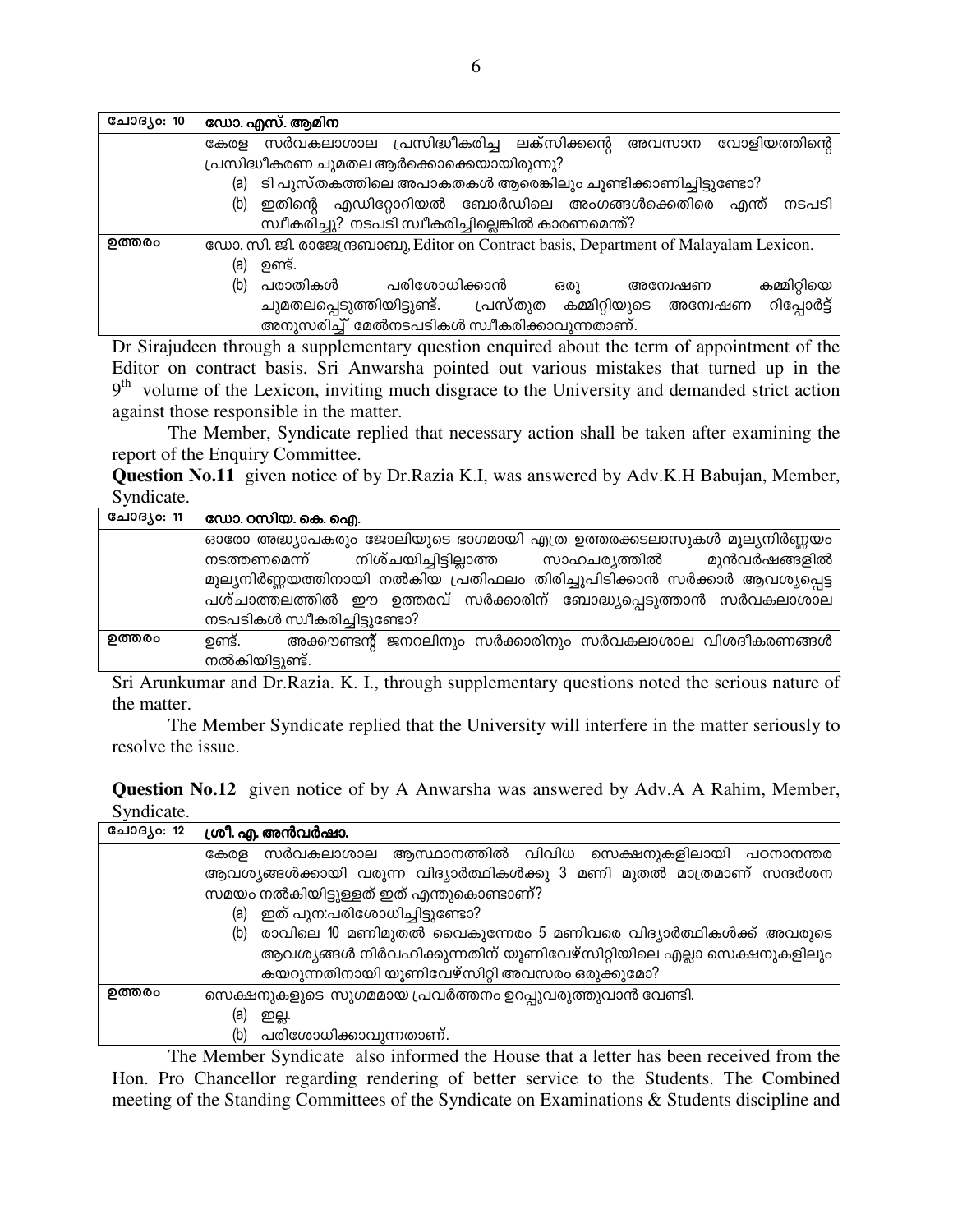Staff equipments & Buildings considered the matter and recommended a proposal in the matter and the Syndicate has approved the same. Further necessary action shall be taken after discussions with the various Staff Organizations in the University.

Question No.13 given notice of by Dr. Preetha Prabhasan was not answered as the member was absent.

Question No.14 given notice of by Dr P Sunilkumar was answered by Sri.M.K.Abdul Rahim, Member, Syndicate.

| ചോദ്യം: 14 | ഡോ. പി. സുനിൽകുമാർ                                                                                                           |  |  |  |
|------------|------------------------------------------------------------------------------------------------------------------------------|--|--|--|
|            | <b>NSS</b><br>സർവകലാശാല<br>Advisory<br>കമ്മിറ്റിയിൽ<br>കേരള<br>നിലവിലുള്ള<br>അംഗങ്ങൾ                                         |  |  |  |
|            | ആരൊക്കെയാണ്? ഈ കമ്മിറ്റി N.S.S. മാമ്പൽ പ്രകാരമാണോ രൂപീകരിച്ചിട്ടുള്ളത്? ഈ കമ്മിറ്റി                                          |  |  |  |
|            | ഏറ്റവും അവസാനമായി കൂടിയത് എന്നാണ്? ഈ കമ്മിറ്റിയിൽ ആരെല്ലാമാണ് പങ്കെടുത്തത്?                                                  |  |  |  |
| ഉത്തരം     | അംഗങ്ങളുടെ പേരുവിവരങ്ങളടങ്ങിയ പട്ടികയുടെ പകർപ്പ് ഇതോടൊപ്പം ചേർക്കുന്നു.                                                      |  |  |  |
|            | <b>Members of Advisory Committee</b>                                                                                         |  |  |  |
|            | 1. Vice-Chancellor (Chair Person).                                                                                           |  |  |  |
|            | 2. Pro-Vice-Chancellor, (Co-Chair Person)                                                                                    |  |  |  |
|            | 3. Registrar                                                                                                                 |  |  |  |
|            | 4. Secretary/Director of Education/Youth Services                                                                            |  |  |  |
|            | The Vice-Chairman, Kerala State Youth Welfare Board.                                                                         |  |  |  |
|            | 5. Head, NSS Regional Centre                                                                                                 |  |  |  |
|            | 6. Three Faculty members:                                                                                                    |  |  |  |
|            | 1. Dr.P.Rajesh Kumar, Asst. Professor, Dept. of Vedanta, Govt. Sanskrit College,                                             |  |  |  |
|            | Thiruvananthapuram. (Syndicate Member)                                                                                       |  |  |  |
|            | 2. Dr.K.Anilkumar, Associate Professor and Head, Department of Commerce,                                                     |  |  |  |
|            | Govt. Women's College, Thiruvananthapuram.                                                                                   |  |  |  |
|            | 3. Mr. Arun. S.S.Kumar, Asst. Professor, Dept. of Physical Education,                                                        |  |  |  |
|            | NSS College, Cherthala.                                                                                                      |  |  |  |
|            | 7. Co-ordinator of the Empanelled Training Institution                                                                       |  |  |  |
|            | I.V.Soman, Training Coordinator, ETI, Kalamasseri.                                                                           |  |  |  |
|            | 8. Four Principals of the College:                                                                                           |  |  |  |
|            | 1. The Principal, S.N.College, Chempazhanthy, Thiruvananthapuram.                                                            |  |  |  |
|            | 2. The Principal, All Saints' College, Thiruvananthapuram.                                                                   |  |  |  |
|            | 3. The Principal, NSS College for Women, Thiruvananthapuram.                                                                 |  |  |  |
|            | 4. The Principal, Mannaniya College, Pangode.                                                                                |  |  |  |
|            | 9. One or Two NSS Students' Representatives:                                                                                 |  |  |  |
|            | 1. Fathima Thasni, Women's College, Thiruvananthapuram.                                                                      |  |  |  |
|            | 2. Sathya Narayanan, University College, Thiruvananthapuram.                                                                 |  |  |  |
|            | 10. One or Two NSS Programme Officers:                                                                                       |  |  |  |
|            | 1. Smt. Baby Shakeela, Associate Professor & Head, Dept. of Tamil,                                                           |  |  |  |
|            | University College, Thiruvananthapuram.                                                                                      |  |  |  |
|            | 2. Mr.M.H.RameshKumar,Asst.Professor,Dept.of History,Govt.College, Ambalapuzha.                                              |  |  |  |
|            | 11. State NSS Officer, Thiruvananthapuram.                                                                                   |  |  |  |
|            | 12. Five representatives from concerned Government/Non-Govt.<br>Organizations                                                |  |  |  |
|            | involved in youth programmes/social work, rural development work at                                                          |  |  |  |
|            |                                                                                                                              |  |  |  |
|            | divisional/district level.                                                                                                   |  |  |  |
|            | 1. Mission Director, State Horticulture Mission, Thiruvananthapuram.                                                         |  |  |  |
|            | 2. Blood Transfusion Officer, SCTIMST, Thiruvananthapuram.                                                                   |  |  |  |
|            | 3. District Coordinator NYK, Govt. of India, Thiruvananthapuram.<br>4. Senior Programme Manager, HLFPPT, Thiruvananthapuram. |  |  |  |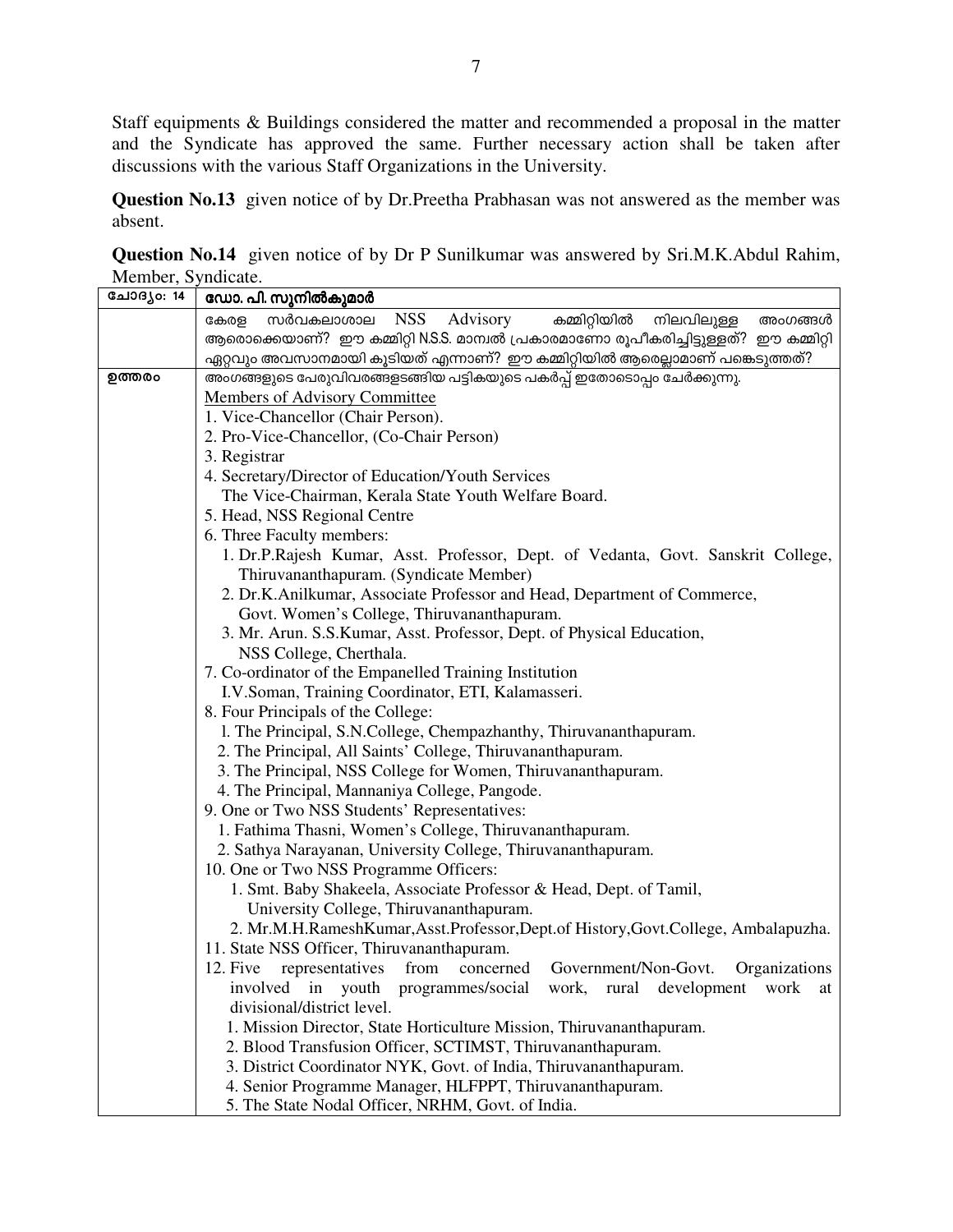| 13. Finance Officer.                                                                                    |
|---------------------------------------------------------------------------------------------------------|
| 14. Programme Co-ordinator, NSS.                                                                        |
| അതെ.                                                                                                    |
| അവസാനമായി കൂടിയത് 16-08-2016.                                                                           |
| കമ്മിറ്റിയിൽ പങ്കെടുത്തവരുടെ പേരുവിവരങ്ങളടങ്ങിയ പട്ടികയുടെ പകർപ്പ് ഇതോടൊപ്പം                            |
| ചേർക്കുന്നു.                                                                                            |
| <b>Members Present:</b>                                                                                 |
| 1. Prof. P.K.Radhakrishnan, Vice-Chancellor (in the chair)                                              |
| 2. Dr. N. Veeramanikandan, Pro-Vice-Chancellor.                                                         |
| 3. Dr. Jayaprakas, Registrar (in-charge)                                                                |
| 4. Sri.P.K.Raju, Finance Officer.                                                                       |
| 5. Smt. Geethakumari. G.K., Junior Supdt. State NSS Cell, Thiruvananthapuram.                           |
| 6. Sri. I.V.Soman, Coordinator, NSS ETI, Kalamassery.                                                   |
| 7. Dr.S.Venumohan, Programme Coordinator, NSS.                                                          |
| 8. Dr.V.Chithra Devi, Asst. Professor, Dept. of History, NSS College for Women,                         |
| Neeramankara.                                                                                           |
| 9. Smt. Vijayakumari. K., Asst. Professor, Dept. of History, All Saints College,<br>Thiruvananthapuram. |
| 10. Dr. Arun. S.S.Kumar, Asst. Professor, Dept. of Physical Education, Govt.                            |
| Physical Education College, Kozhikode.                                                                  |
| 11. Dr. (Mrs.) Sulochana. P.V., Blood Transfusion Officer, SCTIMST,                                     |
| Thiruvananthapuram.                                                                                     |
| 12. Sri.M.H.Remesh Kumar, Asst. Professor of History, Govt. College, Ambalappuzha.                      |
| 13. Smt. Baby Shakeela, Associate Professor & Head, Dept. of Tamil, University                          |
| College, Thiruvananthapuram.                                                                            |
| 14. Dr.P.Nazeer, Asst. Professor, Mannaniya College, Pangode.                                           |

Question No.15 given notice of by Dr Suja Eapen, was answered by Adv K H Babujan, Member, Syndicate.

| ചോദൃം: 15 | ഡോ. സുജ ഈപ്പൻ                                                                  |  |  |  |  |  |  |
|-----------|--------------------------------------------------------------------------------|--|--|--|--|--|--|
|           | G.O.(P) No.26/2016/Higher Education dated 21-12-2016<br>പ്രകാരം<br>കേരള        |  |  |  |  |  |  |
|           | സർവകലാശാലയുടെ കീഴിലുള്ള Govt./Private College കളിലെ റഗുലർ വിദ്യാർത്ഥികളുടെ     |  |  |  |  |  |  |
|           | പരീക്ഷാ പേപ്പർ മൂല്യനിർണ്ണയം നടത്തിയതിന് ഓരോ അദ്ധ്യാപകരും അധികമായി             |  |  |  |  |  |  |
|           | കൈപ്പറ്റിയ വേതനം തിട്ടപ്പെടുത്താൻ 18.02.2017, 03.05.2017 തീയതികളിൽ രജിസ്ട്രാർ  |  |  |  |  |  |  |
|           | ബന്ധപ്പെട്ട ഉദ്യോഗസ്ഥരുടെ യോഗം വിളിച്ചു ചേർത്തിരുന്നുവോ?                       |  |  |  |  |  |  |
|           | (a) ഉണ്ടെങ്കിൽ പങ്കെടുത്തത് ആരൊക്കെ? 2010 മുതൽ 2014 വരെ മൂല്യനിർണ്ണയം<br>വിവിധ |  |  |  |  |  |  |
|           | കോളേജുകളിലെ വിവിധ വിഷയങ്ങളിൽ പഠിപ്പിക്കുന്ന അദ്ധ്യാപകരുടെ                      |  |  |  |  |  |  |
|           | പട്ടിക വർഷം തിരിച്ച് തയ്യാറാക്കിയിട്ടുണ്ടോ?                                    |  |  |  |  |  |  |
|           | (b) ഓരോ അദ്ധ്യാപകനും അധികവേതനം വാങ്ങിയതിന്റെ പട്ടിക തയ്യാറാക്കിയിട്ടുണ്ടോ?     |  |  |  |  |  |  |
|           | (c) 18.02.2017, 03.05.2017 തീയതികളിൽ യോഗം ചേർന്നിട്ടുണ്ടെങ്കിൽ ഈ    അധികവേതനം  |  |  |  |  |  |  |
|           | വാങ്ങിയ അദ്ധ്യാപകരുടെ പട്ടിക തിട്ടപ്പെടുത്താൻ  ബുദ്ധിമുട്ടുവന്നാൽ,<br>അത്      |  |  |  |  |  |  |
|           | തിട്ടപ്പെടുത്താൻ കോളേജുകളോട് ആവശ്യപ്പെടാമെന്നൊരു നിർദ്ദേശം ആ യോഗത്തിൽ          |  |  |  |  |  |  |
|           | വന്നിട്ടുണ്ടോ?                                                                 |  |  |  |  |  |  |
| ഉത്തരം    | അതെ.                                                                           |  |  |  |  |  |  |
|           | (a) രജിസ്ട്രാർ, പരീക്ഷാ കൺട്രോളർ, ഫിനാൻസ് ഓഫീസർ എന്നിവരും ബന്ധപ്പെട്ട          |  |  |  |  |  |  |
|           | ഉദ്യോഗസ്ഥരും. ഇല്ല.                                                            |  |  |  |  |  |  |
|           | (b)<br>ഇല്ല.                                                                   |  |  |  |  |  |  |
|           | (c)<br>അതെ.                                                                    |  |  |  |  |  |  |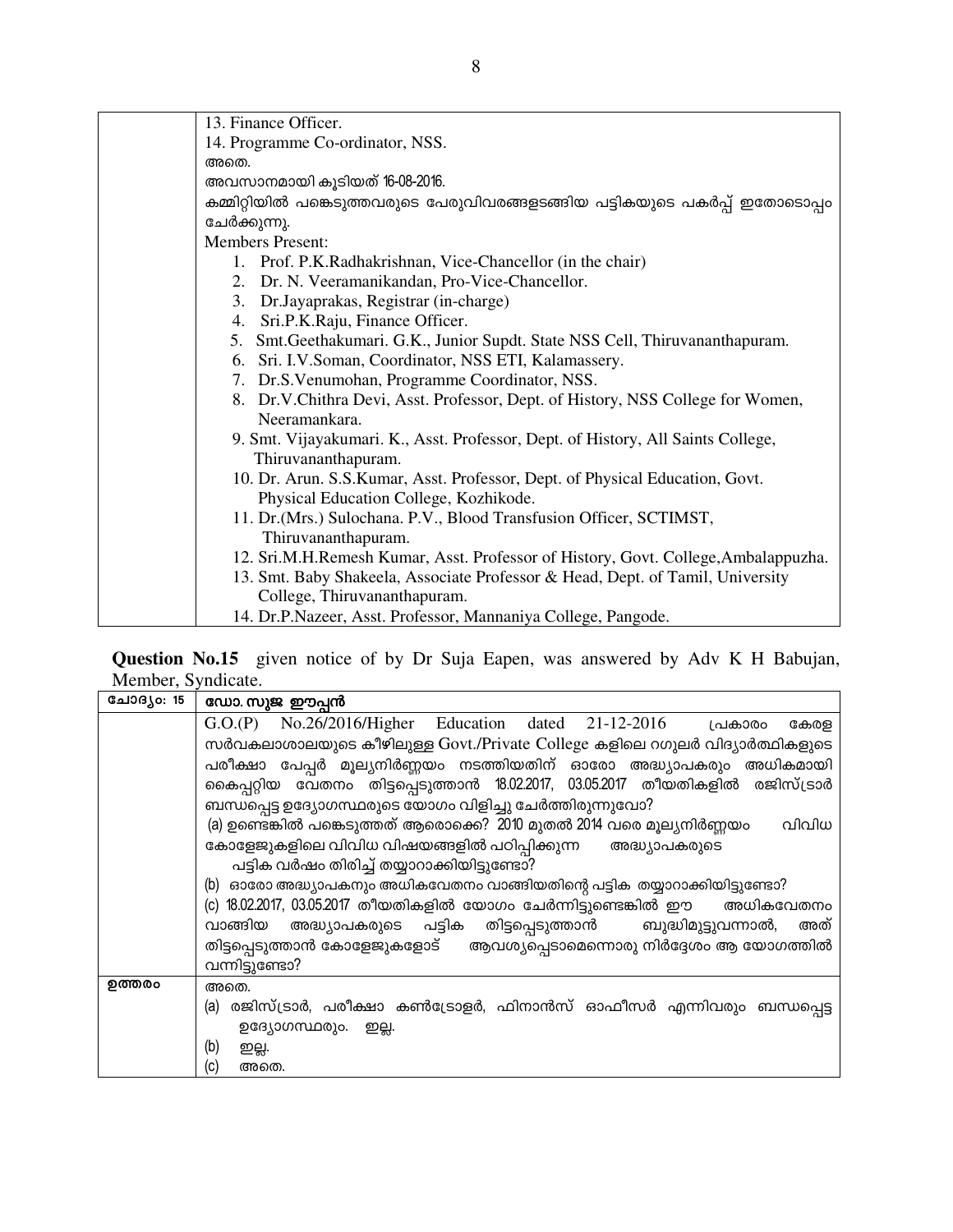Dr. Suja Eapen through a supplementary question enquired about the difficulties, if any in preparation of the list. Dr. Sunilkumar, Dr. T. Pradeep, Sri. R. Arunkumar, Dr. Cherian John also raised supplementary questions in this regard.

 The Member Syndicate replied that the matter is serious as the objections now raised are from the part of Audit and necessary action shall be taken to resolve the issue by bringing the matter to the attention of the Government.

 The Vice-Chancellor announced that the time allotted for Question Hour is over and invited the members to present their submissions.

### **Submissions**

**1) Sri.Najeeb. S.** through his submission invited attention of the House to the several irregularities that have been noted in the regulations and prospectus for admission to PG Courses under CSS 2017 in the University. Further pointed out that though student representatives are present in the Academic Council, Senate & Syndicate, there is no representative of students in the CSS Academic Committee.

**Page 7, Sl. No.5.3** – Provisions for academic eligibility denies opportunity for acquiring an additional PG for those who have applied for a PG/completed a PG Course under the University of Kerala. The University has been encouraging interdisciplinary studies, but has denied the opportunity to acquire additional PGs, This clause requires to be removed as it hinders the students from acquisition of knowledge. But this is not applicable for acquiring additional M.Tech Degrees. There should be uniformity in the method for acquiring additional PG Courses.

**Fees related: Page no. 11 Sl. No. 11.2** - A student can apply for 3 subjects simultaneously. But fees for applying for additional subjects was only Rs.50/-, but additional fees of Rs. 500/- has been fixed in place of the earlier Rs.50/-. Tremendous increase of fees is against the interests of the students and cannot be agreed with. Whether the increase in fees has come to the notice of the SC/Finance of the Syndicate is a matter to be examined.

Page 13, 12.2 : Questions of entrance exam has been changed to multiple choice type. Earlier it was 50% multiple choice type and 50% descriptive type. The entrance needs to assess the writing ability of the students especially because the depts are aimed at encouraging research and in-depth study. The earlier type of entrance has to be reinstated.

**Page No.7, Sl. No. 5.2** : Any body who engages in or encourages Ragging will be expelled. But there are chances for misuse of this provision. Any one alleged to have been involved in ragging can be expelled only if found to be guilty by the University after proper inquiry. This has to be incorporated in the Regulations.

**Page No.17 Sl. No. 6.3** Delay for submitting assignments can cause deduction of 10% marks per day. There is already instances of victimization of students in the case of internal marks. Such deductions should be applied only after seeking and examining delay for submission. Also, such deductions should not exceed 40% marks.

**Dr.Radhamany, Member Syndicate** informed that complaints have already been received. Efforts will be made by the CSS Academic Committee to examine and find solutions.

The Vice Chancellor informed that the irregularities in the regulations, if any, will be placed before the next Syndicate.

**2) Dr. M Sirajudeen** through his submission invited attention of the House to the various issues related to conduct of University Examinations.

 University has gone much backwards in matters relating to conduct of examination, even though we have obtained NAAC Accreditation, Chancellors Award, etc. While other Universities have improved, our results are usually getting delayed. Even though exams are scheduled in time, the same is not being conducted as scheduled. Students are adversely affected. For example, 7 to 8 months time has elapsed after the S7 B.Tech examinations and the S8 exams are also over, but the valuation of S7 has not yet been completed. Higher studies of even GATE qualified students are affected. Examiners do not turn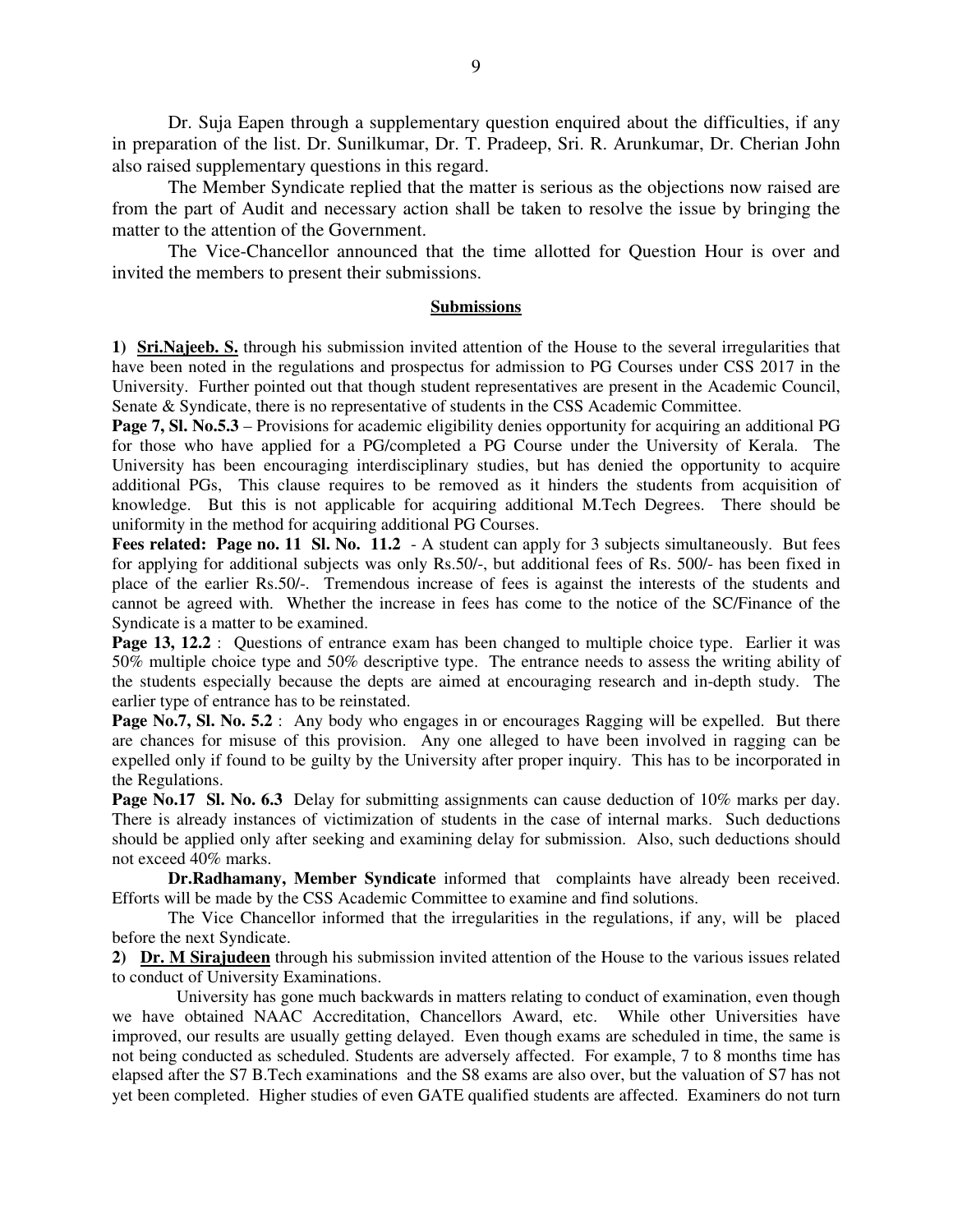up for valuation. Principals of Pvt colleges do not spare their teachers for valuation work. This resulted in extra work load being placed upon aided college teachers. Problems related to approval of initial appointment of teachers are also causing delay. Teachers with out approval are seen to abstain from valuation work. University should think of online uploading of marks from Centres for speedy publication of results. Approximately 10 days time is taken by the University for scheduling Practical exams which can be cut short by adopting modern communication methods in place of postal communications. Necessary action should be initiated for conduct of exam, speedy valuation and , timely publication of results.

**Sri. M.Sreekumar, Member Syndicate** informed that all efforts are in hand to conduct Exams as scheduled. So far as B Tech examinations are concerned, certain teachers think that, with the inception of KTU, University of Kerala will have no control over them and so they abstain from valuation camps. It is only with the help of certain other teachers who have commitment towards students, that the valuation work is going on. The online uploading of marks was once examined in Engg. Examinations. This year marks were uploaded from camps at Kollam and Thiruvananthanpuram for B Com examinations. This is found satisfactory and is expected to be implemented for upcoming exams, subject to fulfillment of infrastructural facilities in all camps. Practical related issues will also be examined and suitable action initiated.

### **Consideration of Adjournment Motion**

 The Vice-Chancellor informed that an Adjournment Motion as noted has been given notice of by Dr P Sunilkumar and read out the same.

<mark>'കേരളത്തിലെ ഉന്നതവിദ്യാഭ്യാസ മേഖലയിൽ നിർ</mark>ണ്ണായക സംഭാവനകൾ നൽകിയിട്ടുള്ള സർക്കാർ-<br>ധ് മേഖലയെ ശക്ലിപ്പെടുത്തുന്നതിന് വേണ്ട നടപടികൾ സ്വീകരിക്ക മെന്ന് പ്രമേയത്തിലൂടെ എയ്ഡഡ് മേഖലയെ ശക്ലിപ്പെടുത്തുന്നതിന് ആവശ്യപ്പെടുന്നു'.

The House resolved that the Adjournment Motion given notice of by Dr P Sunilkumar and seconded by Sri. S. Anil Kumar be taken up for discussion at the time allotted for the purpose in the schedule of business.

### *(II) Business brought forward by the Vice-Chancellor and the Syndicate.*

### **01.****Award of Degrees, Diplomas, Titles and Certificates. (C.E/D.D)**

# *The following resolution moved by Shri. M. Sreekumar, Member, Syndicate and Convener, Standing Committee of the Syndicate on Examinations and Students' Discipline and seconded by Dr.P.Rajeshkumar, Member Syndicate was unanimously adopted by the House.*

"That, all candidates who have passed the various examinations under the different Faculties and also those who carried on research under the prescribed conditions and who have been adjudged worthy, to be awarded the Research Degrees under the various faculties and whom the Syndicate during the period from  $21^{st}$  February,  $2017$  to  $20^{th}$  June,  $2017$  on the report of the examiners, has certified to be qualified to receive the respective Titles, Diplomas, Certificates and Degrees and those students of Autonomous Colleges who have successfully completed their course of study and are duly recommended by the Governing Council of the respective Autonomous Colleges during the aforesaid period for award of Degrees be admitted to those Titles, Diplomas, Certificates and Degrees and in token thereof they may be presented with the respective Titles, Diplomas, Certificates and Degrees".

# **02. Amendment to Regulations relating to Recognition of Examinations/Degrees of State Boards/Statutory Universities/Deemed Universities/Other institutions – Consideration of reg. (Ac.L)**

 The Academic Council at its meeting held on 04/10/2016; vide item no.60 considered and resolved to approve the action taken by the Vice Chancellor in having approved on the basis of the recommendations of the Chairmen of various Boards of Studies and the Deans of respective Faculties, the Degrees/Examinations/ Diplomas awarded by State Boards/ Statutory Universities /Institutions as per the details shown in the Statement appended as recognized as equivalent to the corresponding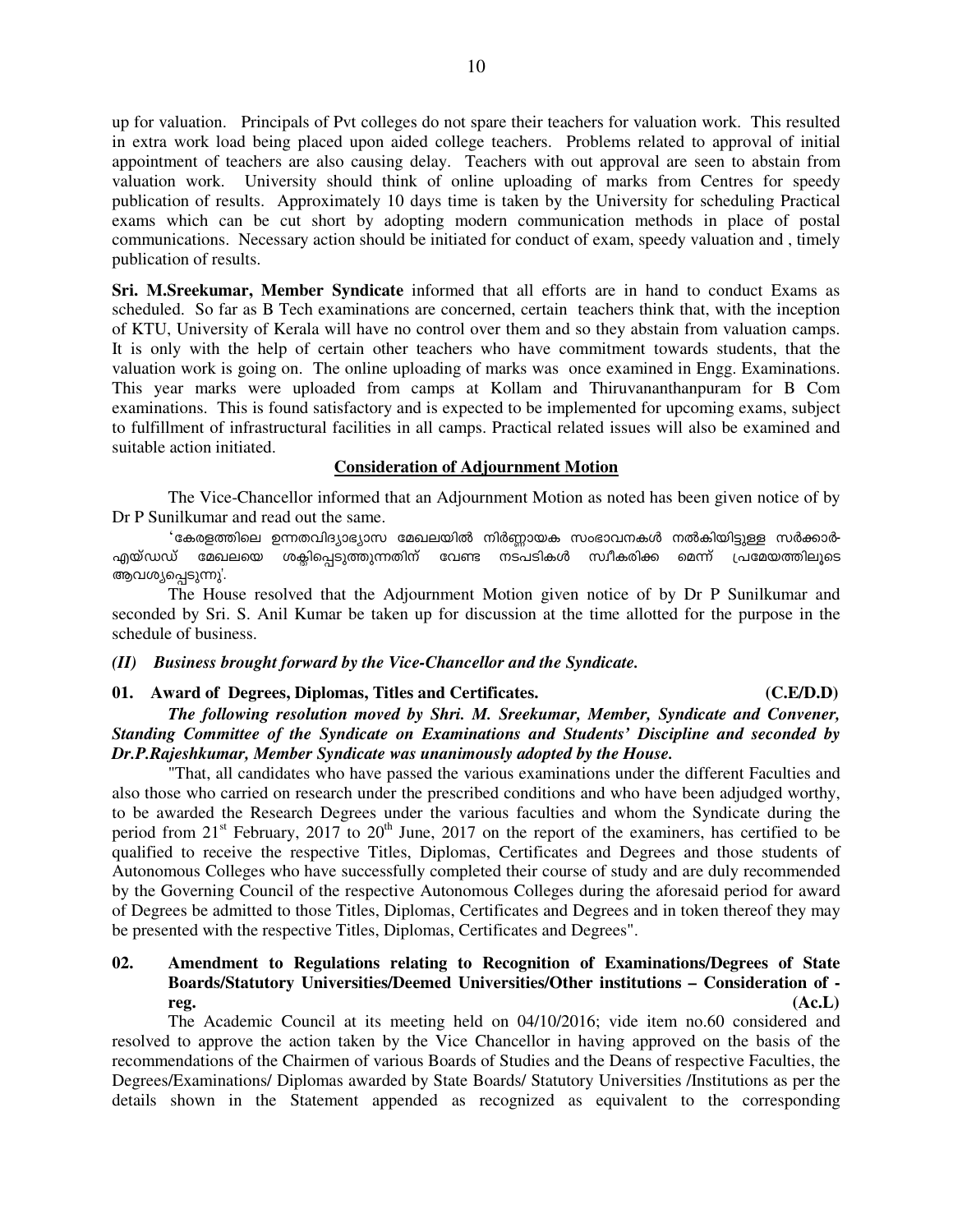Examinations/Degrees of this University either on reciprocal basis or for specific purposes such as higher studies or employment and further resolved to delete 'specific purpose of admission to M.Phil. in Bioinformatics programme of Kerala University' included under the recommendation of the Chairman BoS Education against serial no.1 of Appendix.

The amendment to the Regulations related to Recognition of Examinations and Degrees of other Universities was placed before the Academic council at its meeting held on  $15<sup>th</sup>$  April 2017, vide item no. I (30) for consideration and adoption as envisaged under section 25(ii) of the Kerala University Act, 1974 and the same was approved.

#### **Amendment Proposal**

*"That, in Chapter IV- Norms for granting Recognition / equivalence to Examinations, Degrees etc. of Universities or Bodies of foreign Countries of the Regulations relating to recognition of examinations and Degrees of Other Universities, the following be added to the existing entries under relevant Universities/ institutions under the Heading "Degrees and Examinations of other Universities and institutions" recognized by the University of Kerala."* 

*(List of degrees /examinations appended).*

|                |                                         | VICE CHARCELLOR • REI ORTHW TO THE ACADEMIC                                                                     |                                                                                         | COUNCIL ON HIM OCTOBER, 2010                                                                                                           |                                                                                                                                                                                                                                                                                                                                                                                                                                |
|----------------|-----------------------------------------|-----------------------------------------------------------------------------------------------------------------|-----------------------------------------------------------------------------------------|----------------------------------------------------------------------------------------------------------------------------------------|--------------------------------------------------------------------------------------------------------------------------------------------------------------------------------------------------------------------------------------------------------------------------------------------------------------------------------------------------------------------------------------------------------------------------------|
| SI.<br>No.     | <b>Order No. and Date</b>               | Name of the State<br><b>Boards/Statutory</b><br><b>Universities/Foreign</b><br><b>Universities/Institutions</b> | <b>Examinations</b> /<br><b>Degrees</b>                                                 | Corresponding<br><b>Examinations/</b><br>Degree of the KU                                                                              | <b>Authorities Recommended</b>                                                                                                                                                                                                                                                                                                                                                                                                 |
| 1.             | Ac.C/022393/2016<br>Dated 29-04-2016    | <b>Bangalore University</b>                                                                                     | B.A.(Triple Main)<br>Degree in History,<br>Economics and Political<br>Science (Regular) | Recognized as an<br>eligible qualification<br>for admission to<br>B.Ed. Degree (Social<br>Sciences) of the<br>University of Kerala.    | <b>Chairman, BoS in Education</b><br>(Pass)<br>Can be considered as an eligible<br>qualification for admission to<br>B.Ed. (Social Sciences) of the<br>University of Kerala.<br><b>Dean, Faculty of Education</b><br>Endorsed the remarks of the<br>Chairman BoS in Education (Pass)                                                                                                                                           |
| 2.             | Ac.c/020683/2015<br>Dated 06-05-2016    | University of Calicut                                                                                           | M.A. Degree in Vocal<br>(Regular)                                                       | Recognized for<br>higher studies and<br>employment in the<br>field of Music.                                                           | Chairman, BoS in Music (P.G)<br>The matter may be referred to the<br>BoS in Music (P.G) for final<br>decision.<br>*The meeting of the BoS in Music<br>(P.G) held on 22 <sup>nd</sup> January 2016 vide<br>item No. V of its minutes it is<br>recommended for both higher<br>studies and employment in the field<br>of Music.<br><b>Dean, Faculty of Fine Arts</b><br>Endorsed the recommendation of<br>the BoS in Music (P.G). |
| 3              | Ac.C/2/022391/2016.<br>Dated 24.11.2015 | Karnataka State Open<br>University, Mysore                                                                      | M.A. Degree in<br>Economics                                                             | As equivalent to<br>M.A. Degree in<br>Economics of the<br>University of Kerala<br>for higher studies and<br>employment                 | <b>Chairman, BoS in Economics</b><br>(P.G.) who is also the Dean,<br><b>Faculty of Social Sciences</b><br>Recognized as equivalent to M.A.<br>Degree in Economics of the<br>University of Kerala for higher<br>studies and employment                                                                                                                                                                                          |
| $\overline{4}$ | Ac.C/022287/2016.<br>Dated 07-05-2016   | University of Delhi, Delhi                                                                                      | B.Com(Hons)<br>(Regular)                                                                | As equivalent to the<br>B.Com(Regular)<br>under CBCSS<br>Degree of the<br>University of Kerala<br>for higher studies and<br>employment | <b>Chairman, BoS in Commerce</b><br>(Pass)<br>Recognized as equivalent to the<br><b>B.Com</b> (Regular)under CBCSS<br>Degree of the University of Kerala<br>for higher studies and employment.<br><b>Dean, Faculty of Commerce</b><br>Endorsed the remarks of the<br>Chairman, BoS in Commerce (Pass)                                                                                                                          |
| 5              | Ac.C/2/023280/2016.<br>Dated 10-05-2016 | Madurai Kamaraj<br>University                                                                                   | M.Sc. Degree in<br>Mathematical<br>Economics (Regular)                                  | As an eligible<br>qualification for<br>higher studies and<br>employment for<br>which M.A.                                              | <b>Chairman, BoS in Economics</b><br>(P.G) who is also the Dean,<br><b>Faculty of Social Sciences</b><br>Recognized as an eligible<br>qualification for higher studies and                                                                                                                                                                                                                                                     |

LIST OF DEGREES/EXAMINATIONS OF OTHER UNIVERSITIES/INSTITUTIONS - APPROVED BY THE **VICE CHANCELLOR - REPORTING TO THE ACADEMIC COUNCIL ON 4th OCTOBER, 2016**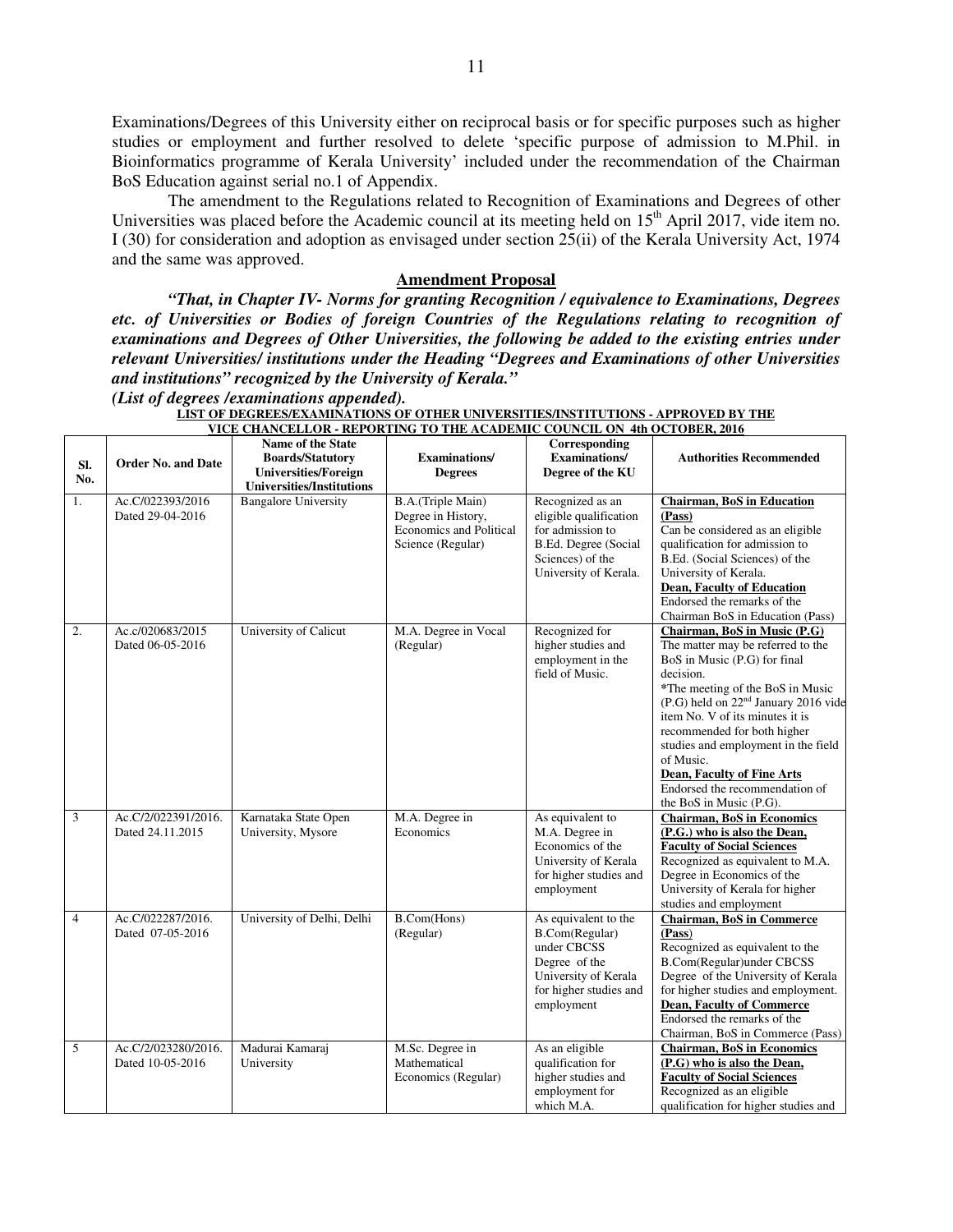|     |                                         |                                                                                                                  |                                                                            | <b>Economics of Kerala</b><br>University is the<br>required qualification                                                                           | employment for which M.A.<br>Economics of Kerala University is<br>the required qualification                                                                                                                                                                                                                                                            |
|-----|-----------------------------------------|------------------------------------------------------------------------------------------------------------------|----------------------------------------------------------------------------|-----------------------------------------------------------------------------------------------------------------------------------------------------|---------------------------------------------------------------------------------------------------------------------------------------------------------------------------------------------------------------------------------------------------------------------------------------------------------------------------------------------------------|
| 6   | Ac.C/2/021987/2016.<br>Dated 13.05.2016 | Alagappa University,<br>Karaikudi                                                                                | <b>B.com Degree</b><br>(Computer<br>Applications) through<br>distance mode | As an eligible<br>qualification for the<br>purpose of higher<br>studies                                                                             | <b>Chairman, BoS in Business</b><br><b>Management</b> (Pass)<br>Recognized as an eligible<br>qualification for the purpose of<br>higher studies<br><b>Dean, Faculty of Commerce</b><br>Endorsed the remarks of the<br>Chairman, BoS in Business<br>Management (Pass)                                                                                    |
| 7.  | Ac.C/2/022822/2016.<br>Dated 13.05.2016 | <b>Bangalore University</b>                                                                                      | B.Sc. Degree in<br>Chemistry, Zoology and<br>Biotechnology<br>(Regular)    | As an eligible<br>qualification for<br>pursuing higher<br>studies and<br>employment in<br>Biotechnology                                             | <b>Chairman, BoS in Biotechnology</b><br>(Pass)<br>Recognized as an eligible<br>qualification for pursuing higher<br>studies and employment in<br>Biotechnology<br>Dean, Faculty of Applied<br><b>Sciences and Technology</b><br>Endorsed the remarks of the<br>Chairman, BoS in Biotechnology<br>(Pass)                                                |
| 8   | Ac.C/017516/2016.<br>Dated 13-05-2016   | <b>Bharathiar University</b><br>through<br>Dr.G.R.Damodaran<br>College of Science<br>(Autonomous),<br>Coimbatore | M.Phil.Degree in<br>Commerce(Full time<br>Regular)                         | As equivalent to the<br>M.Phil.Degree in<br>Commerce of the<br>University of Kerala<br>for the purpose of<br>higher studies.                        | <b>Chairman, BoS in Commerce</b><br>(P.G)<br>Recognized as equivalent to the<br>M.Phil.Degree in Commerce of the<br>University of Kerala for the<br>purpose of higher studies.<br><b>Dean, Faculty of Commerce</b><br>Recognized as equivalent to the<br>M.Phil.Degree in Commerce of the<br>University of Kerala for the<br>purpose of higher studies. |
| 9.  | Ac.C/022849/2016<br>Dated 20-05-2016    | Madurai Kamaraj<br>University                                                                                    | M.L.I.Sc. Degree (one<br>year) through Distance<br>Mode                    | Recognized as<br>equivalent to<br>M.L.I.Sc. Degree<br>(one year) of the<br>University of Kerala<br>through Distance<br>Education.                   | Chairman, BoS in Library and<br><b>Information Science</b><br>Can be treated as equivalent to the<br>M.L.I.Sc. Degree (One Year)<br>offered by the University of Kerala<br>through Distance Education.<br><b>Dean, Faculty of Arts</b><br>Endorsed the recommendation of<br>the Chairman, BoS in Library and<br>Information Science.                    |
| 10. | Ac.C/023384/2016<br>Dated 25-08-2016    | Bharathiar University,<br>Coimbatore                                                                             | M.Com. Degree<br>(International Business)<br>(Regular)                     | Recognized as<br>equivalent to<br>M.Com. Degree<br>(International Trade)<br>of the University of<br>Kerala for higher<br>studies and<br>employment. | <b>Chairman, BoS in Commerce</b><br>(P.G)<br>Recognized as equivalent to the<br>M.Com. Degree (International<br>Trade) of the University of Kerala<br>for higher studies and employment.<br>Dean, Faculty of Commerce.<br>Recognized for higher studies and<br>employment and recognition<br>granted.                                                   |
| 11  | Ac.C/019938/2015<br>Dated 25-08-2016    | Karpagam University<br>(Deemed)                                                                                  | Ph.D. Degree in Hindi<br>awarded to Smt.<br>Chandralekha .C.R.             | Recognized as an<br>eligible qualification<br>for higher studies and<br>employment in the<br>field of Hindi.                                        | Chairman, BoS in Hindi (P.G)<br>Can be equated with similar one to<br>our system.<br>Dean, Faculty of Oriental<br>Studies.<br>Recognized as eligible<br>qualification for higher studies and<br>employment.                                                                                                                                             |
| 12  | Ac.C/2/023286/2016.<br>Dated 31-05-2016 | Manonmaniam Sundaranar<br>University through Holy<br><b>Cross College</b><br>(Autonomous)                        | M.Sc. Degree in<br>Zoology (Regular)                                       | As an eligible M.Sc.<br>Degree in Zoology of<br>the University of<br>Kerala for higher<br>studies and<br>employment.                                | Chairman, BoS in Zoology (P.G.)<br>Recognized as an eligible M.Sc.<br>Degree in Zoology of the<br>University of Kerala for higher<br>studies and employment.<br><b>Dean, Faculty of Science</b><br>Endorsed the remarks of the<br>Chairman, BoS in Zoology (P.G.)                                                                                       |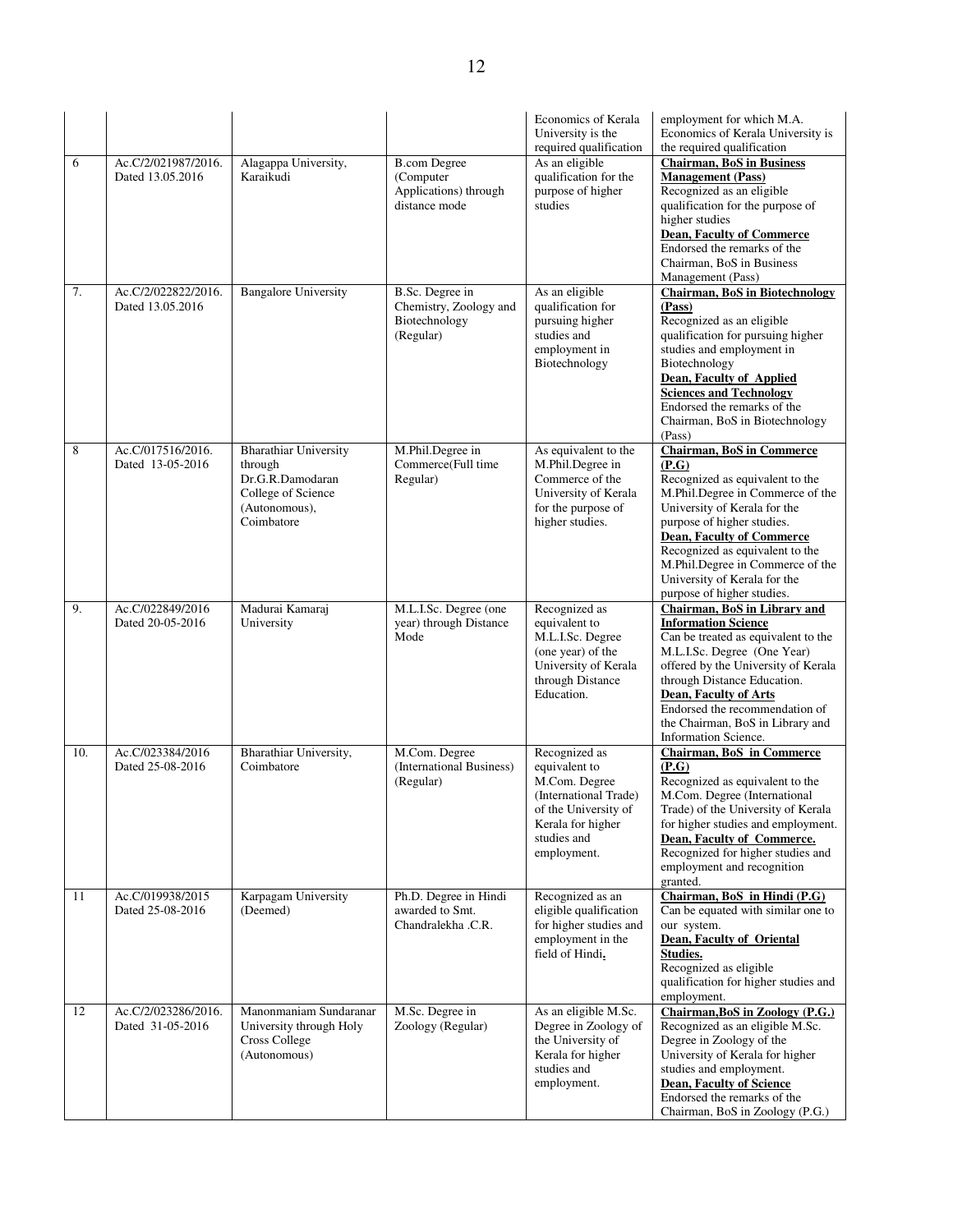| 13 | Ac.c/022717/2016<br>Dated 31-05-2016    | Manonmaniam Sundaranar<br>University through<br>St.Xavier's College,<br>Palayamkottai<br>(Autonomous)                                                                                                                 | M.Sc.Degree in<br>Chemistry (Regular)                                    | As equivalent to the<br>M.Sc.Degree in<br>Chemistry of the<br>University of Kerala<br>for higher studies and<br>employment in<br>Chemistry.                    | <b>Chairman, BoS in Chemistry</b><br>(P.G)<br>Recognized as equivalent to the<br>M.Sc.Degree in Chemistry of the<br>University of Kerala for higher<br>studies and employment in<br>Chemistry.<br><b>Dean, Faculty of Science</b><br>Endorsed the remarks of the Chairma<br>BoS in Chemistry (P.G).                         |
|----|-----------------------------------------|-----------------------------------------------------------------------------------------------------------------------------------------------------------------------------------------------------------------------|--------------------------------------------------------------------------|----------------------------------------------------------------------------------------------------------------------------------------------------------------|-----------------------------------------------------------------------------------------------------------------------------------------------------------------------------------------------------------------------------------------------------------------------------------------------------------------------------|
| 14 | Ac.C/023488/2016.<br>Dated 31-05-2016.  | Pondicherry University,<br>Puducherry                                                                                                                                                                                 | M.Sc.Degree in<br>Biochemistry and<br>Molecular<br>Biology(Regular)      | Recognized as one of<br>the eligible<br>qualification for<br>pursuing higher<br>studies and<br>employment.                                                     | <b>Chairman, BoS in Biotechnology</b><br>(P.G)<br>Recognized as one of the eligible<br>qualification for pursuing higher<br>studies and employment.<br><b>Dean, Faculty of Applied</b><br><b>Sciences and Technology</b><br>Endorsed the remarks of the<br>Chairman, BoS in Biotechnology<br>(P.G).                         |
| 15 | Ac.C./023059/2016<br>Dated 03-06-2016   | Anna University, Chennai<br>through Adhiyamaan<br>College of Engineering,<br>Hosur (Autonomous)                                                                                                                       | B.Arch. Degree<br>(Regular)                                              | Recognized as<br>equivalent to B.Arch.<br>Degree of the<br>University of Kerala                                                                                | <b>Chairman, BoS in Engineering</b><br>$(Pass-I)$<br>Can be recognized as equivalent to<br>B.Arch. Degree of the University of<br>Kerala<br><b>Dean, Faculty of Engineering</b><br>and Technology<br>Recommendations of the<br>Chairman, BoS is approved and<br>equivalency can be issued.                                  |
| 16 | Ac.C/022879/2016.<br>Dated 06-06-2016.  | University of Kerala                                                                                                                                                                                                  | Ph.D Degree in<br><b>Environmental Sciences</b><br>awarded to Smt.Hima.R | Recognized as an<br>eligible qualification<br>for employment<br>purpose in the field<br>of Botany(As the<br>candidate possess<br>both UG and P.G in<br>Botany) | Chairman, BoS in Botany (P.G)<br>Recognized as an eligible<br>qualification for getting<br>employment and increment in the<br>field of Botany.<br><b>Dean, Faculty of Science</b><br>Recognized as an eligible Ph.D<br>Degree in Botany of the University<br>of Kerala for employment in the<br>field of Botany             |
| 17 | Ac.C/2/023708/2016.<br>Dated 06.06.2016 | Cochin University of<br>Science and Technology<br>through Indian Institute of<br><b>Information Technology</b><br>and Management - Kerala<br>(an autonomous institute)<br>established by the<br>Government of Kerala) | M.Sc. Degree in<br><b>Information Technology</b><br>(Regular)            | As an eligible<br>qualification for<br>higher studies and<br>employment in<br>Computer Science                                                                 | <b>Chairman, BoS in Computer</b><br>Science (P.G.)<br>Recognized as an eligible<br>qualification for higher studies and<br>employment in Computer Science<br><b>Dean, Faculty of Applied</b><br><b>Sciences and Technology</b><br>Endorsed the remarks of the<br>Chairman, BoS in Computer<br>Science (P.G.)                |
| 18 | Ac.C/023672/2016.<br>Dated 14-06-2016.  | <b>Bharathiar University</b><br>through Dr.G.R.Damodaran<br>College of Science<br>(Autonomous), Coimbatore                                                                                                            | M.A.Degree in<br>Communication<br>(Regular)                              | As equivalent to the<br>MCJ Degree of the<br>University of Kerala<br>for higher studies and<br>employment.                                                     | <b>Chairman, BoS in Communication</b><br>and Journalism<br>Recognized as equivalent to the MCJ<br>Degree of the University of Kerala for<br>higher studies and employment.<br>Dean, Faculty of Arts<br>Endorsed the remarks of the<br>Chairman, BoS in Communication<br>and Journalism.                                     |
| 19 | Ac.C/2/023425/2016<br>Dated 18.06.2016  | University of Delhi                                                                                                                                                                                                   | B.Sc. Degree in Life<br>Science (Regular)                                | As one of the eligible<br>qualification for<br>higher studies in<br>Biotechnology in the<br>University of Kerala.                                              | <b>Chairman, BoS in Biotechnology</b><br>(Pass)<br>Recognized as one of the eligible<br>qualification for higher studies in<br>Biotechnology in the University of<br>Kerala<br><b>Dean, Faculty of Applied</b><br><b>Sciences and Technology</b><br>Endorsed the remarks of the<br>Chairman, BoS in Biotechnology<br>(Pass) |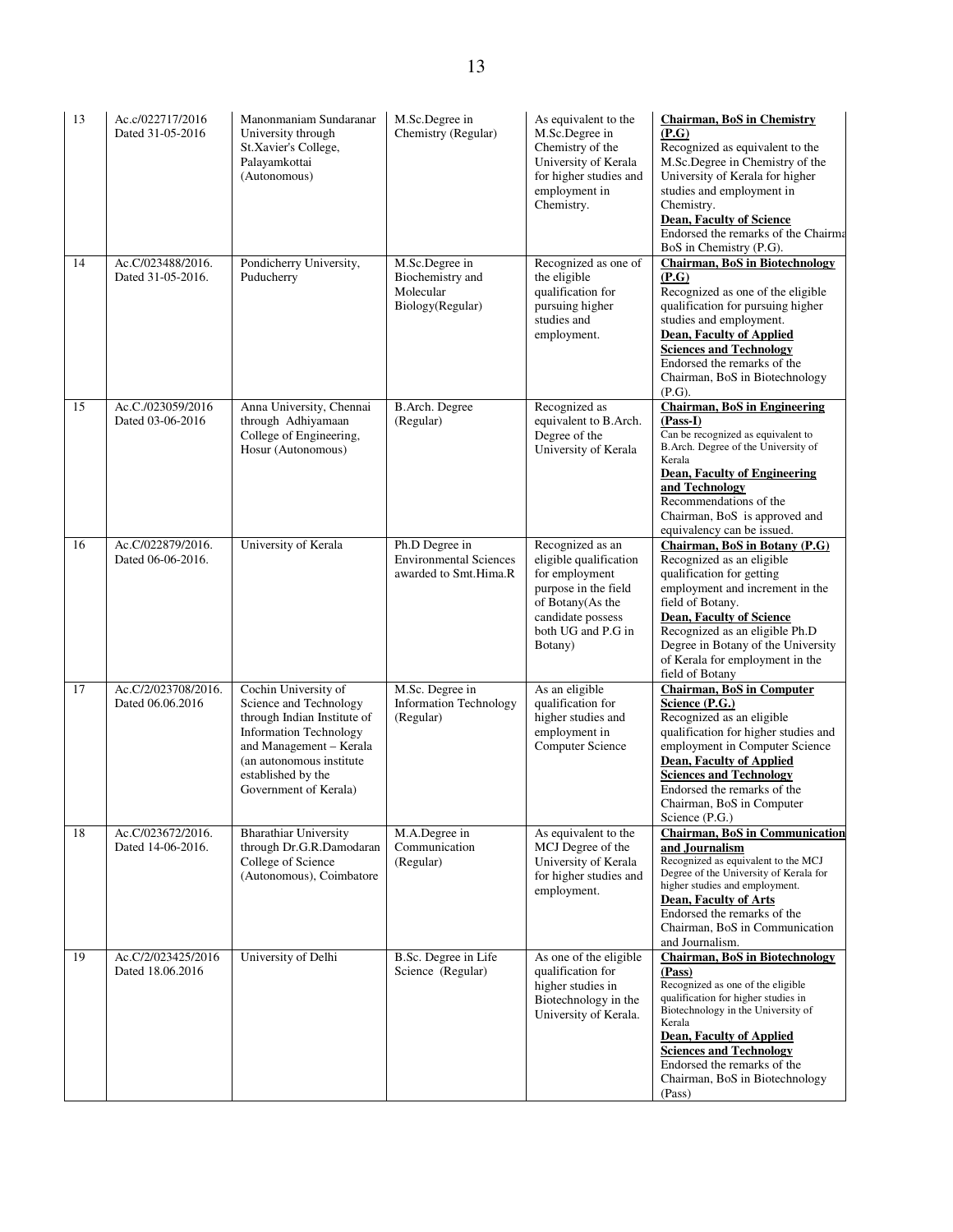| 20 | Ac.C/023830/2016<br>Dated 18-06-2016   | Manonmaniam Sundaranar<br>University through Holy<br><b>Cross College</b><br>(Autonomous), Nagercoil | B.Sc. Degree in Plant<br>Biology and<br>Biotechnology<br>(Regular)                                                               | Recognized as one<br>eligible qualification<br>for higher studies in<br>Biotechnology in the<br>University of Kerala                                           | <b>Chairman, BoS in Biotechnology</b><br>(Pass)<br>May be recognized as one of the<br>eligible qualification for higher<br>studies in Biotechnology in the<br>University of Kerala.<br><b>Dean, Faculty of Applied Science</b><br>and Technology<br>Endorsed the remarks of the<br>Chairman BoS in Biotechnology<br>(Pass)                                                                                                                                                                                                                                                                                                                                                                              |
|----|----------------------------------------|------------------------------------------------------------------------------------------------------|----------------------------------------------------------------------------------------------------------------------------------|----------------------------------------------------------------------------------------------------------------------------------------------------------------|---------------------------------------------------------------------------------------------------------------------------------------------------------------------------------------------------------------------------------------------------------------------------------------------------------------------------------------------------------------------------------------------------------------------------------------------------------------------------------------------------------------------------------------------------------------------------------------------------------------------------------------------------------------------------------------------------------|
| 21 | Ac.C/010140/2015.<br>Dated 29-06-2016. | Mahatma Gandhi<br>University, Kottayam                                                               | M.Sc.Degree in Disaster<br>Management/M.Sc.<br>Degree in<br><b>Environmental Science</b><br>and Disaster<br>Management (Regular) | Recognized as an<br>eligible qualification<br>for higher studies<br>$(Ph.D)$ in<br>Environmental<br>Sciences in<br>University of Kerala.                       | Chairman, BoS in<br><b>Environmental Science</b><br>Recognized as an eligible<br>qualification for higher studies<br>(Ph.D) in Environmental Sciences<br>in University of Kerala.<br><b>Dean, Faculty of Science</b><br>Endorsed the remarks of the<br>Chairman, BoS in Environmental<br>Science.<br>The meeting of the Deans<br>Council held on 20-05-2016 vide<br>Item No.10.<br>The council recommended to grant<br>recognition to the M.Sc.Degree in<br>Disaster<br>Management/M.Sc.Degree in<br>Environmental Science and<br>Disaster Management (Regular) of<br>M.G University as an eligible<br>qualification for higher studies<br>(Ph.D) in Environmental Sciences<br>in University of Kerala. |
| 22 | Ac.C./019901/2016<br>Dated 05-07-2016  | Periyar University,<br>Salem                                                                         | <b>B.Sc.Degree</b> in<br>Nutrition and<br>Dietetics(Regular)                                                                     | Recognized as an<br>eligible qualification<br>for higher studies in<br>M.Sc.Degree in<br>Nutrition and<br>Dietetics offered by<br>the University of<br>Kerala. | Chairman, BoS in Home Science<br>(Pass)<br>Recognized as an eligible<br>qualification for higher studies in<br>M.Sc.Degree in Nutrition and<br>Dietetics offered by the University<br>of Kerala.<br><b>Dean, Faculty of Science</b><br>Endorsed the remarks of the<br>Chairman, BoS in Home Science<br>(Pass).<br>The meeting of the Deans<br>Council held on 20-05-2016 vide<br>Item No.11.<br>The council recommended to grant<br>recognition to the B.Sc.Degree in<br>Nutrition and Dietetics (Regular)<br>of Periyar University as an eligible<br>qualification for higher studies in<br>M.Sc.Degree in Nutrition and<br>Dietetics offered by the University<br>of Kerala.                          |
| 23 | Ac.C/022667/2016.<br>Dated 13-07-2016. | Tamil Nadu Open<br>University                                                                        | <b>Bachelor</b> of Computer<br>Application(B.C.A)                                                                                | Recognized as<br>equivalent to the<br>B.C.A (IDE) of the<br>University of Kerala.                                                                              | <b>Chairman, BoS in Computer</b><br><b>Science (Pass)</b><br>The matter of recognition is<br>referred to the meeting of the BoS<br>in Computer Science(Pass).<br>*The meeting of the BoS in<br>Computer Science (Pass) held on<br>14/06/2016 vide Item No.I,<br>recommended to grant recognition to<br>the Bachelor of Computer<br>Application(B.C.A) as equivalent to<br>the B.C.A(IDE) of the University of<br>Kerala.                                                                                                                                                                                                                                                                                |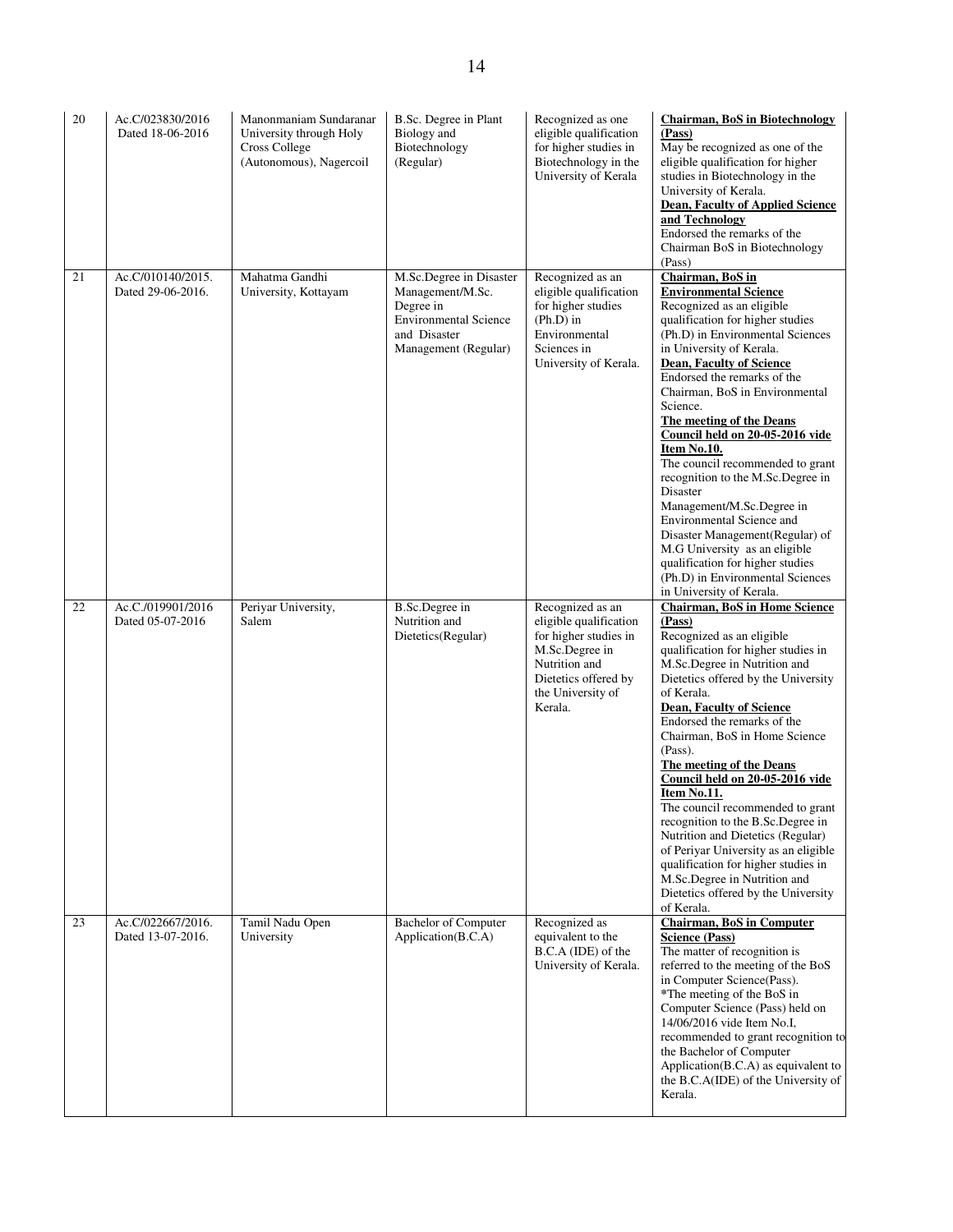|    |                                         |                                                                                                                    |                                                           |                                                                                                                                               | Dean, Faculty of Applied<br><b>Sciences and Technology</b><br>Endorsed the recommendations of<br>the BOS in Computer Science<br>(Pass).                                                                                                                                                                                                                                                                                                                                                                                                                                |
|----|-----------------------------------------|--------------------------------------------------------------------------------------------------------------------|-----------------------------------------------------------|-----------------------------------------------------------------------------------------------------------------------------------------------|------------------------------------------------------------------------------------------------------------------------------------------------------------------------------------------------------------------------------------------------------------------------------------------------------------------------------------------------------------------------------------------------------------------------------------------------------------------------------------------------------------------------------------------------------------------------|
| 24 | Ac.C/023144/2016.<br>Dated 15-07-2016.  | Madurai Kamaraj<br>University through Fatima<br>College, Madurai<br>(Autonomous)                                   | B.Com.<br>Degree(Regular)                                 | Recognized for the<br>purpose of higher<br>studies and<br>employment.                                                                         | <b>Chairman, BoS in Commerce</b><br>(Pass)<br>Recognized for the purpose of<br>higher studies and employment.<br><b>Dean, Faculty of Commerce</b><br>Endorsed the remarks of the<br>Chairman, BOS in Commerce<br>(Pass).                                                                                                                                                                                                                                                                                                                                               |
| 25 | Ac.C/2/022796/2016.<br>Dated 16-07-2016 | SRM University (Deemed)                                                                                            | B.Com.<br>Degree(Regular)                                 | As an eligible<br>qualification for<br>higher studies and<br>employment.                                                                      | <b>Chairman, BoS in Commerce</b><br>(Pass).<br>Recognized as an eligible<br>qualification for higher studies and<br>employment.<br><b>Dean, Faculty of Commerce</b><br>Endorsed the remarks of the<br>Chairman, BoS in Commerce(Pass).                                                                                                                                                                                                                                                                                                                                 |
| 26 | Ac.C/2/023712/2016.<br>Dated 18-07-2016 | Tamilnadu Physical<br><b>Education</b> and Sports<br>University, Chennai                                           | One year B.P.Ed.<br>Degree (Regular, after<br>graduation) | As an eligible<br>qualification for<br>higher studies and<br>employment                                                                       | <b>Chairman, BoS in Physical</b><br><b>Education</b><br>Recognized as an eligible<br>qualification for higher studies and<br>employment.<br><b>Dean, Faculty of Physical</b><br><b>Education</b><br>Endorsed the remarks of the<br>Chairman, BoS in Physical<br>Education.                                                                                                                                                                                                                                                                                             |
| 27 | Ac.C/022301/2016<br>Dated 18-07-2016    | Bharathiar University,<br>Coimbatore through CMS<br>College of Science and<br>Commerce, Coimbatore<br>(Autonomous) | B.B.A/B.B.M<br>(Computer Application)                     | Recognized as an<br>eligible qualification<br>for higher studies in<br>the University of<br>Kerala.                                           | <b>Chairman, BoS in Business</b><br>Management (Pass).<br>Eligible for higher studies in the<br>University of Kerala.<br><b>Dean, Faculty of Management</b><br><b>Studies</b><br>Endorsed the remarks of the<br>Chairman BoS in Business<br>Administration (Pass).                                                                                                                                                                                                                                                                                                     |
| 28 | Ac.C/023322/2016.<br>Dated 14-07-2016.  | Four Year Bachelor of<br>Hotel Management<br>(Regular)                                                             | Manipal University.                                       | Recognized as<br>equivalent to the<br>B.H.M. Degree of the<br>University of Kerala<br>for the purpose of<br>higher studies and<br>employment. | <b>Chairman, BoS in Business</b><br><b>Management</b> (Pass)<br>Recognized as equivalent to the<br>B.H.M. Degree of the University<br>of Kerala for higher studies and<br>employment.<br><b>Dean, Faculty of Management</b><br><b>Studies</b><br>Recognized as equivalent to the<br>Four Year B.H.M. Degree of the<br>University of Kerala for higher<br>studies and employment.                                                                                                                                                                                       |
| 29 | Ac.C/016294/2016.<br>Dated 16-07-2016.  | Madras University,<br>Chennai                                                                                      | <b>B.C.A</b> .Degree<br>(Distance)                        | Recognized as<br>equivalent to the<br>B.C.A.Degree (IDE)<br>of the University of<br>Kerala.                                                   | <b>Chairman, BoS in Computer</b><br><b>Science (Pass)</b><br>The matter of recognition is<br>referred to the meeting of the BoS<br>in Computer Science(Pass).<br>*The meeting of the BoS in<br>Computer Science (Pass) held on<br>14/06/2016 vide Item No.IV,<br>recommended to grant recognition<br>to the B.C.A Degree through<br>Distance Mode as equivalent to the<br>B.C.A(IDE) of the University of<br>Kerala.<br><b>Dean, Faculty of Applied</b><br><b>Sciences and Technology</b><br>Endorsed the recommendations of<br>the BoS in Computer Science<br>(Pass). |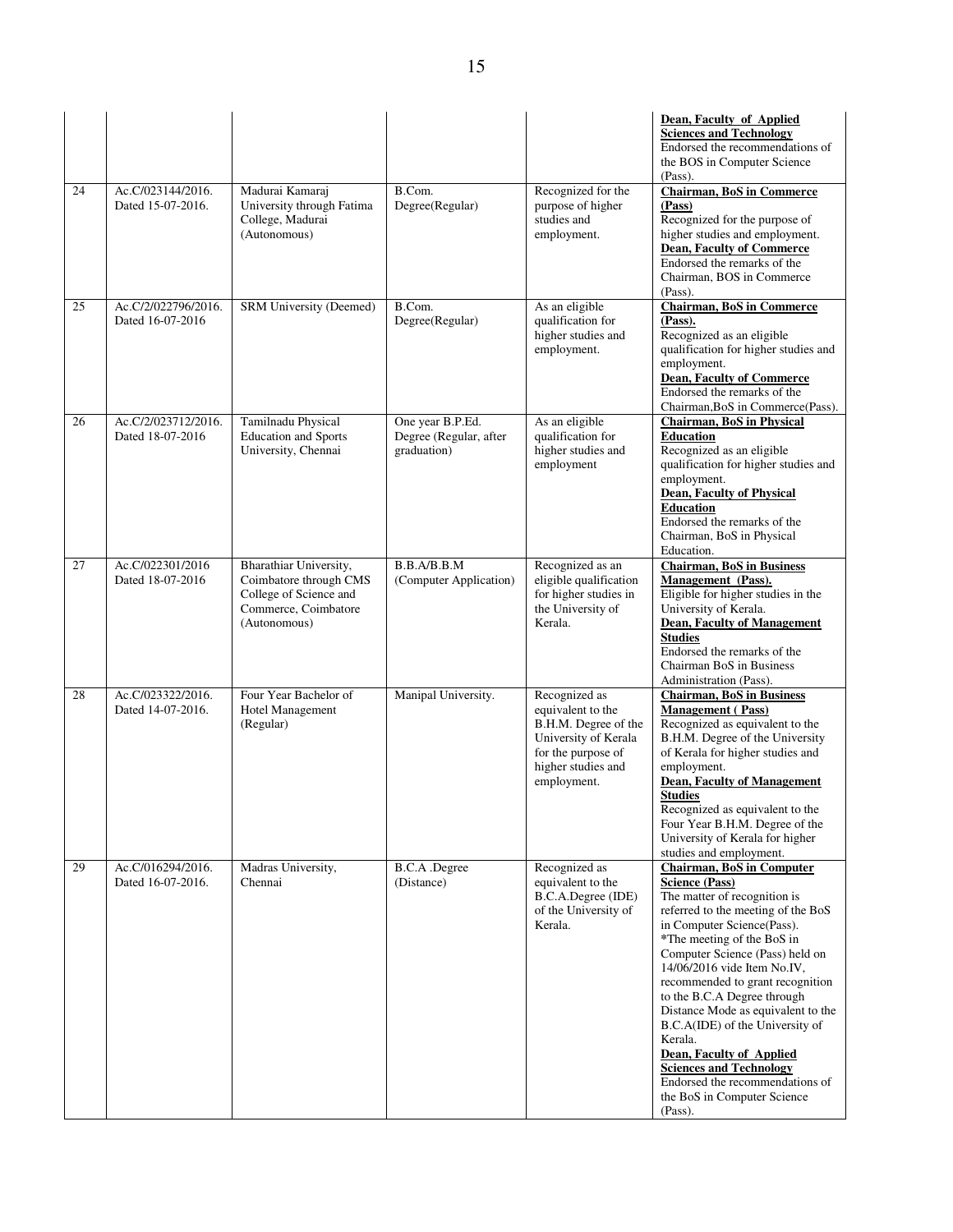| 30 | Ac.C/018961/2016<br>Dated 06-08-2016.   | Kerala Kalamandalam<br>Deemed University for<br>Arts & Culture, Trissur | Bachelor of Performing<br>arts in Kathakali Chutty<br>(Regular)                    | Recognized for the<br>specific purpose of<br>higher studies in the<br>subjects which come<br>strictly under the<br>purview of Board of<br><b>Studies in Visual</b><br>Arts.               | <b>Chairman, BoS in Visual Arts</b><br>who is also the Dean. Faculty of<br>Fine Arts.<br>Recognized for the specific<br>purpose of higher studies in the<br>subjects which come strictly under<br>the purview of Board of Studies in<br>Visual Arts.                                                                                                                                                                                                                                                                                        |
|----|-----------------------------------------|-------------------------------------------------------------------------|------------------------------------------------------------------------------------|-------------------------------------------------------------------------------------------------------------------------------------------------------------------------------------------|---------------------------------------------------------------------------------------------------------------------------------------------------------------------------------------------------------------------------------------------------------------------------------------------------------------------------------------------------------------------------------------------------------------------------------------------------------------------------------------------------------------------------------------------|
| 31 | Ac.C/019191/2016<br>Dated 14-07-2016.   | Chhattisgarh Swami<br>Vivekanad Technical<br>University, Bhilai         | M.B.A.Degree<br>(Regular)                                                          | Recognized as<br>equivalent to the<br>M.B.A.Degree (Full<br>Time) of the<br>University of Kerala<br>for higher studies and<br>employment.                                                 | <b>Chairman, BoS Business</b><br><b>Management</b> (P.G)<br>Recognized as equivalent to the<br>M.B.A.Degree (Full Time) of the<br>University of Kerala for the<br>purpose of pursuing higher studies<br>and employment.<br><b>Dean, Faculty of Management</b><br><b>Studies.</b><br>Endorsed the remarks of the<br>Chairman, BoS in Business<br>Management (P.G).                                                                                                                                                                           |
| 32 | Ac.C/019512/2016<br>Dated 09-08-2016.   | University of Calicut.                                                  | B.Sc.Degree in<br><b>Industrial Microbiology</b><br>(Regular)                      | Recognized as<br>equivalent to the<br>B.Sc.Degree in<br>Industrial<br>Microbiology<br>University of Kerala<br>for higher studies and<br>employment.                                       | Chairman, BoS in Microbiology.<br>Recognized as equivalent to the<br>B.Sc.Degree in Industrial<br>Microbiology University of Kerala<br>for higher studies and employment.<br><b>Dean, Faculty of Science</b><br>Endorsed the remarks of the<br>Chairman, BoS in Microbiology.                                                                                                                                                                                                                                                               |
| 33 | Ac.C/2/022758/2016.<br>Dated 08.08.2016 | Karunya University,<br>Coimbatore (Deemed)                              | M.Sc. Degree in<br>Chemistry (Regular)                                             | As an eligible<br>qualification for the<br>purpose of higher<br>studies and<br>employment in the<br>field of Chemistry                                                                    | <b>Chairman, BoS in Chemistry</b><br>(P.G.)<br>Recognized as an eligible<br>qualification for the purpose of<br>higher studies and employment in<br>the field of Chemistry.<br><b>Dean, Faculty of Science</b><br>Endorsed the remarks of the<br>Chairman, BoS in Chemistry<br>(P.G.).                                                                                                                                                                                                                                                      |
| 34 | Ac.C/020838/2016<br>Dated 25-08-2016    | Mahatma Gandhi<br>University, Kottayam                                  | B.Sc. Degree in<br>Physics-Electronic<br><b>Equipment Maintenance</b><br>(Regular) | Recognized as an<br>eligible Degree as<br>B.Sc. Degree in<br>Physics of the<br>University of Kerala<br>for the purpose of<br>higher studies and<br>employment in the<br>field of Physics. | <b>Chairman, BoS in Physics (Pass)</b><br>The matter was placed before the<br>Additional meeting of the BoS in<br>Physics(Pass)<br>*The meeting of the BoS in<br>Physics (Pass) held on 3 <sup>rd</sup> June<br>2016 of its minutes it is<br>recommended for higher studies.<br>Dean, Faculty of Science.<br>Endorsed the recommendation of<br>Chairman BoS in Physics (Pass) it<br>is recommended as an eligible<br>B.Sc. Degree in Physics of the<br>University of Kerala for higher<br>studies and employment in the<br>field of Physics |

**===========================================================================** The above amendment to the Regulations relating to Recognition of Examinations/Degrees of State Boards/Statutory Universities/Deemed Universities / Other institutions was laid before the Senate for consideration and adoption as envisaged under section 39 (1) of the Kerala University Act, 1974.

**The House considered and approved the above amendment to the Regulations relating to Recognition of Examinations/Degrees of State Boards/Statutory Universities/Deemed Universities / Other institutions.**

=====================================================================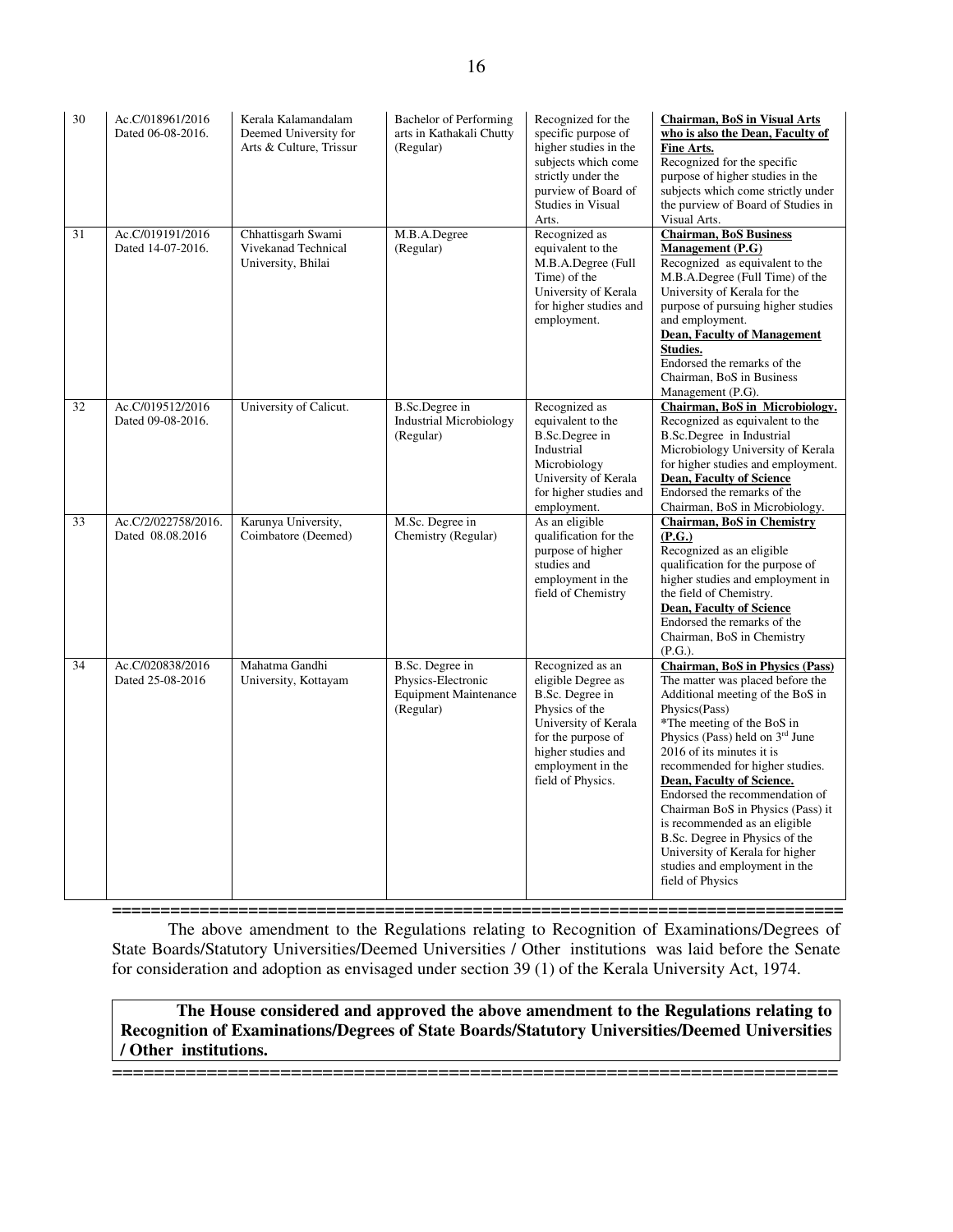# **03. Amendment to the Regulations of the Two Year M.Ed Curriculum (2015 Scheme) – Consideration of - reg. (Ac.L)**

The Academic Council at its meeting held on 4<sup>th</sup> October 2016, vide item no.59 considered and resolved to approve the modifications in the Regulations for the Two Year M.Ed Curriculum (2015 scheme) as recommended by the Chairperson, BoS in Education (PG), and endorsed by the Dean, Faculty of Education. U.O. No. Ac.A.III/2/M. Ed-Regln/Modi/2016 dated 17/11/2016 was issued in this regard.

The Academic council at its meeting held on  $15<sup>th</sup>$  April 2017, vide item no. I (08) considered and adopted the Amendment to the Regulations of the two year M.Ed Curriculum (2015 scheme) as envisaged under section 25(ii) of the Kerala University Act, 1974.

# **Amendment Proposal**

*"That, in Second Para of Clause (g) 'Medium of instruction and Examination' of the Regulations for the Two year M. Ed Curriculum (2015 scheme) ,the first two lines viz, "For a pass in the examination, a candidate should secure a minimum of 50% marks in aggregate with a minimum of 40% in each Theory paper in the External Examination of the University. There is no minimum for CE including practicum of each course in both the semesters." stands modified as noted below:* 

- **1. For internship (INT1), there has to be a pass minimum of 50%. This mark shall be given by the Head of the Institution in consultation with the concerned Teacher/ Teachers in charge of Internship.**
- **2. For research proposal, 25 marks each has been allotted for external and internal. The student shall get a pass minimum of 50% in the external as well as internal i.e., 12.5 each.**
- **3. For dissertation and viva –voce (DIS1) also, a pass minimum of 50% is needed i.e., an aggregate 100 out of 200 for dissertation and 25 out of 50 for viva voce is needed for a pass.**
- **4. For Internship 2 (INT 2) also, a pass minimum of 50% is needed. i.e., the candidate should secure 25 out of 50 for a pass. This mark shall be given by the Head of the Institution in consultation with the concerned Teacher/ Teachers in charge of Internship.**
- **5. For a pass in the examination, a candidate should secure a minimum of 50% marks in aggregate with a minimum of 40% in each theory paper in the external examinations of the University. There is no pass minimum for CE for the core and elective papers.**
- **6. A candidate may be permitted three more chances other than the regular chance to enable the candidate to complete the course.**
- **7. A candidate has to reappear for the failed paper or papers only and shall obtain minimum 50% marks for ESA for each failed paper, for a pass in that paper.**

 The amendment to the Regulations of the Two Year M. Ed Curriculum (2015 Scheme) as approved by the Academic Council was laid before the Senate for consideration and adoption as envisaged under section 39 (1) of the Kerala University Act, 1974.

**The House considered and approved the above amendment to the Regulations of the Two Year M.Ed Curriculum (2015 Scheme).** 

===================================================================== **04. Regulations for Credit Framework for online Learning Courses through SWAYAM, University of Kerala, 2016 – Consideration of - reg. (Ac.L)**

 The UGC notified the Regulations for Credit Frame work for online Learning Courses through SWAYAM 2016 in the Government of India Gazette No. 295 on 19<sup>th</sup> July 2016.

The Standing Committee of the Academic Council at its meeting held on 20/09/2016 vide item no. 06 recommended to approve the Regulations for Credit Framework for online Learning Courses through SWAYAM, University of Kerala, 2016; framed mutatis mutandis to the Regulations notified by the UGC.

The Academic Council at its meeting held on 4<sup>th</sup> October, 2016; vide item no. I.96, considered and resolved to adopt the Regulations for Credit Framework for online Learning Courses through SWAYAM, University of Kerala, 2016 as recommended by the Standing Committee of the Academic Council and U.O.No.Ac.A.II/1/2016 dated 26/12/2016 was issued in this regard. The item was placed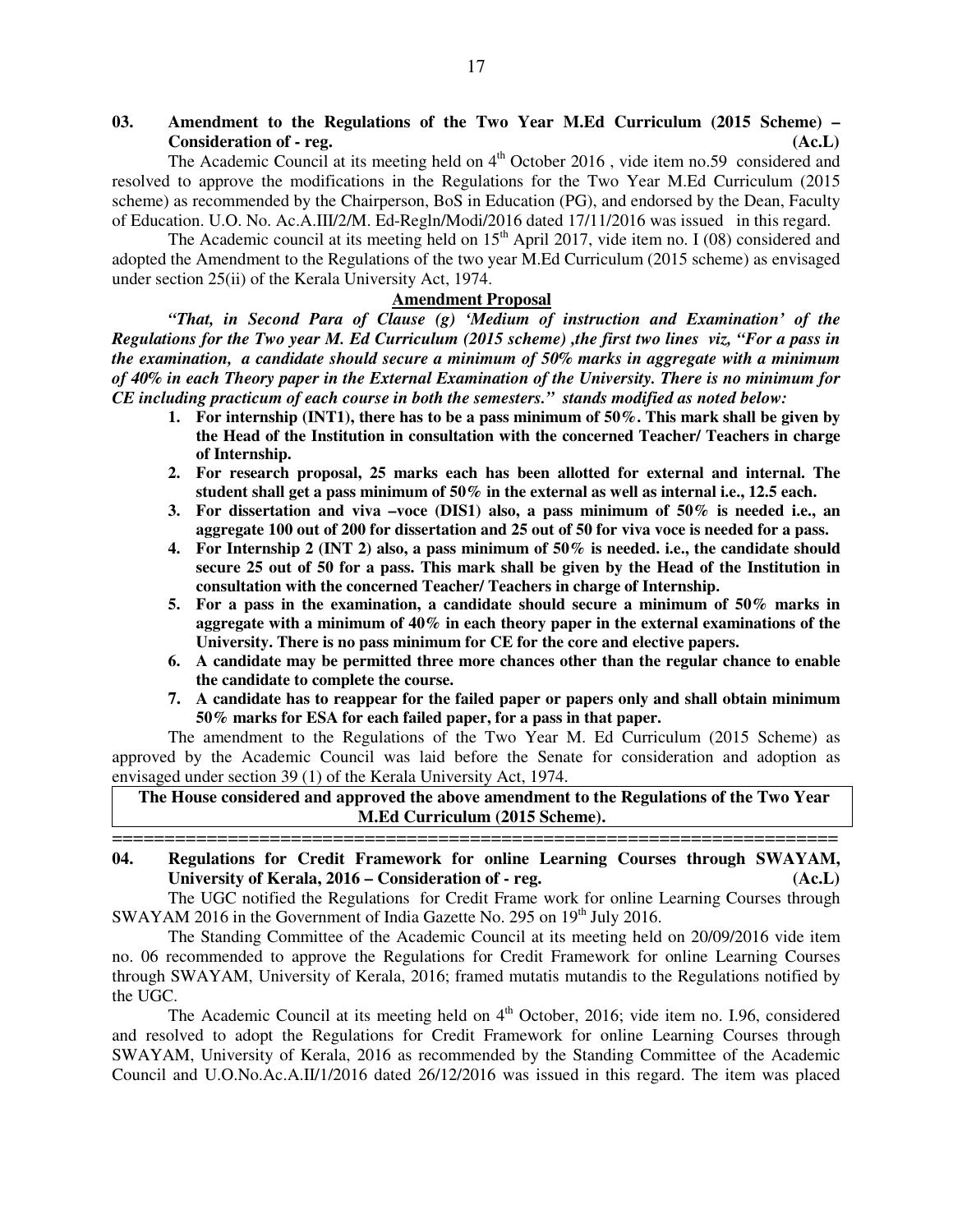before the Senate held on Tuesday,  $21<sup>st</sup>$  February 2017 vide item no. II (08). The House considered and resolved that the item be laid at the next meeting for detailed discussion.

# *(Copy of the Regulations is appended herewith).*

### **UNIVERSITY OF KERALA**

#### **REGULATION RELATING TO CREDIT FRAMEWORK FOR ONLINE LEARNING COURSES THROUGH SWAYAM**

### **1. Preamble**

- 1.1 Whereas Education has to widen the access to higher education and bring down its cost by using technological advances,
- 1.2 Whereas Massive Open Online Courses (MOOCs) have emerged as a viable model for imparting educational involving conventional and online education.
- 1.3 Whereas the Indian version of online learning is being launched on an indigenous platform of learning, named as SWAYAM (Study Web of Active Learning by Young and Aspiring Minds),
- 1.4 Whereas there is a need to create synergies between the salient features of anytime anywhere format of e-Learning and the traditional classroom-based chalk and talk method to develop a unique content delivery mechanism, which is responsive to learners' needs and ensures seamless transfer of knowledge across geographical boundaries,
- 1.5 Whereas there is a need to put in place a regulatory mechanism that would allow seamless connect between the online learning and the regular class room learning
- 1.6 Whereas University Grants Commission in exercise of the powers conferred by clause (f) and (g) of sub-section (1) of Section 26 of the UGC Act 1956 (No. 3 of 1956), has made regulation regarding the above vide No.F.1-100/2016 (MOOCs/e-content, notified on 19<sup>th</sup> July 2016 in Government of India Gazette No.925 of 20<sup>th</sup> July 2016.
- 1.7 Whereas vide section 7 of the regulation referred in 16.6 require all Universities to incorporate the said regulation, now therefore this following regulation is made.

# **2. Short title, Application and Commencement**<br>2.1 These Regulations shall be called the Reg

2.1 These Regulations shall be called the Regulation Relating to Credit Framework for Online Learning Courses through SWAYAM.

*"These Regulations shall also be applicable mutatis mutandis to any platform evolved by the University of Kerala for MOOC or to any platform recognised as equivalent to SWAYAM by the University of Kerala."*

- 2.2 These shall apply to the transfer of credits of such students who are enrolled as regular/part-time students in University of Kerala.
- 2.3 These shall come into force from the date of its adoption by Academic Council

### **3. Definitions**

- 3.1 'Academic Council' is the academic council defined in Act of University of Kerala.
- 3.2 'Course' shall mean a paper which is taught for at least one semester as a part of a subject.
- 3.3 'Four quadrant approach': the four Quadrant approach means e-learning system that has the following components:
	- Quadrant-I is e-Tutorial: that shall contain: Video and Audio Content in an organised form, Animation, Simulations, Virtual Labs.
	- Quadrant-II is e-Content: that shall contain: PDF/e-Books/illustration, video demonstrations, documents and Interactive simulations wherever required.
	- Quadrant-III is Web Resources: that shall contain: Related Links, Open Content on Internet, Case Studies, An ecdotalin formation, Historical development of the subject, Articles.
	- Quadrant-IV is Self-Assessment : That shall contain: MCQ, Problems, Quizzes,
	- Assignments and solutions, Discussion forum topics and setting up the FAQ, Clarifications on general misconceptions.
- 3.4 'Host Institution' shall mean the institution duly recognised / approved by the regulating authority, to which the PI / SME offering the course belongs.
- 3.5 'Institution' Shall mean any academic institution registered and functioning in India.
- 3.6 'MOOCs' : Massive Open Online Courses (MOOCs) are such online courses which are developed as per the pedagogy stated herein; following the four quadrant approach and made available on the SWAYAM platform of Government of India.
- 3.7 'MOOCs Guidelines' shall mean guidelines on online learning issued by the MHRD vide its orders dated 11<sup>th</sup> March 2016 and subsequent addendums issued by the MHRD.
- 3.8 'National MOOCs Coordinator' (NMC) is a Nation level agency designated as such by the Government, for the purpose of coordinating the production of the online courses and for overseeing their quality in a designated sector of learning.
- 3.9 'Parent Institution' shall mean the University of Kerala or its affiliated colleges where the student is enrolled in regular/part-time mode.
- 3.10 'Principal Investigator (PI)': The PI shall be a Subject Matter Expert (SME) belonging to a reputed educational institution, identified and entrusted with the task of developing and delivering MOOCs in a given area by the NMC.
- 3.11 'Sector' shall mean a particular level of learning such as high school, engineering/non-engineering diploma/degree/postgraduation.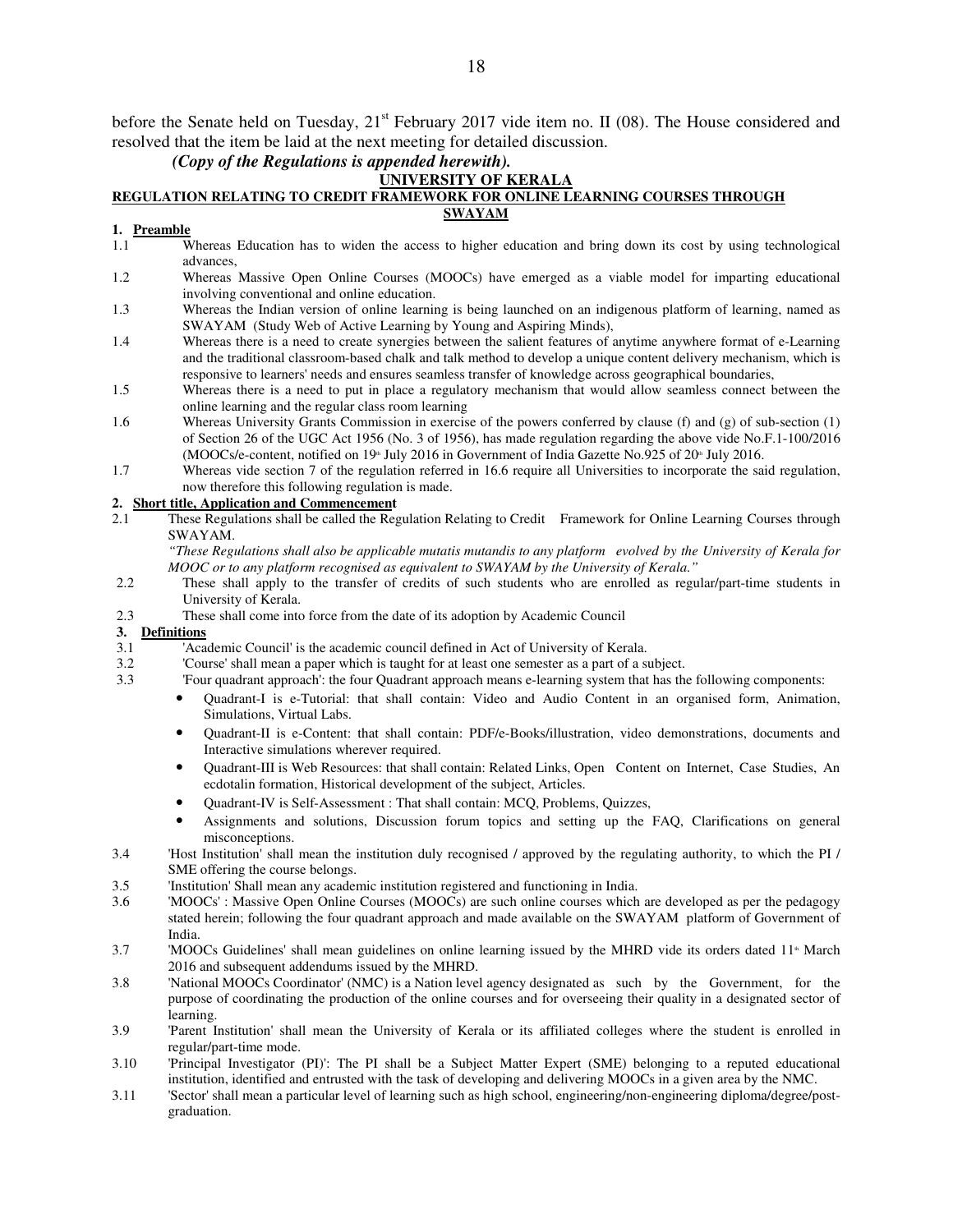- 3.12 'Subject' shall mean a discipline (eg. Mathematics) taught in an educational Institution consisting of specific courses, resulting in awarding of a certificate/diploma/degree.
- 3.13 'SWAYAM Platform' is an IT platform developed and made functional by the Ministry of Human Resource Development of Government of India for the purpose of offering online learning courses on the MOOCs pattern.

#### **4. Online learning courses**

- 4.1 The online learning courses shall be made available on the SWAYAM Platform by the PI identified by the National MOOCs Coordinator, through the Host Institution, as per the schedule finalised by him/her.
- 4.2 The SWAYAM shall notify to the Registrar of University of Kerala, on 1<sup>\*</sup> June and 1<sup>\*</sup> November every year, the list of the online learning Courses going to be offered in the forthcoming Semester.
- 4.3 University of Kerala, shall, within 4 weeks from the date of notification by SWAYAM, consider through Credit and Semester System Academic Committee for University Departments and Boards of Studies in respective subjects in case of affiliated colleges subjects to approval of the Academic Council. The online learning courses being offered through the SWAYAM platform; and keeping in view their academic requirements, decide upon the courses which it shall permit for credit transfer. Provided that University Department/Affiliated College can only allow upto 20% of the total courses being offered in a particular program in a Semester through the online learning courses provided through SWAYAM platform.
- 4.4 While making this decision, the CSS Academic Committee / B.O.S./Academic Council may, *inter alia*, consider allowing online courses of SWAYAM if:
	- a) There is non-availability of suitable teaching staff for running a course in the Institution or
	- b) The facilities for offering the elective papers (courses), sought for by the students are not on offer in the Institution, but are available on the SWAYAM platform.
	- c) The courses offered on SWAYAM would supplement the teaching learning process in the Institution.
- 4.5 Every student, in the class of the Dept./Affiliated College, offering a particular paper (course) would be required to register for the MOOCs for that course/paper.
- 4.6 While allowing the online learning Courses offered by SWAYAM, it shall be ensured that the physical facilities like Laboratories, Computer facilities, library etc, essential for pursuing the courses shall be made available free and in adequate measure by the University Department/Affiliated Colleges.
- 4.7 University Department/Affiliated Colleges must designate a course coordinator/facilitator to guide the students throughout the course and to facilitate/conduct the Lab/Practical sessions/examinations.

#### **5. Evaluation and Certification of MOOCs**

- 5.1 The host institution and the PI shall be responsible for evaluating the students registered for the MOOCs Course launched by him/her.
- 5.2 The evaluation should be based on predefined norms and parameters and shall be based on a comprehensive evaluation throughout the length and breadth of course based on specified instruments like discussions, forums, quizzes, assignments, sessional examinations and final examination.
- 5.3 Whereas an online examination would be the preferred mode, the PI shall be authorized to decided on the mode of conducting the final examination. This shall be announced in the overview of the Course at the time of offering the course.
- 5.4 In case, a pen and paper final examination is to be conducted, the same shall be offered through any college/school volunteering to conduct the same. The decision in this respect will be of the PI and the host institution.
- 5.5 After conduct of the examination and completion of the evaluation, the PI through the host institution shall award marks/grade as per the evaluation scheme announced.
- 5.6 The final marks/grade shall be communicated to the students as well as the University and Affiliated Colleges of the student, within 4 weeks from the date of completion of the final examination.
- 5.7 The University shall, incorporate the marks/grade obtained by the student, as communicated by the Host Institution through the PI of the SWAYAM course in the marks sheet of the student that counts for final award of the degree / diploma by the University with the proviso that the programs in which Lab/Practical Component is involved, the parent institution will evaluate the students for the practical/Lab component and accordingly incorporate these marks/grade in the overall marks/grade.
- 5.8 A certificate regarding successful completion of the MOOCs course shall be signed by the PI and issued through the Host Institution and sent to the University/Affiliated Colleges.

### **6. Credit Mobility of MOOCs**

- 6.1 University of Kerala shall give the equivalent credit weightage to the students for the credits earned through online learning courses through SWAYAM platform in the credit plan of the program. The CSS Academic Committee shall be empowered to finalise this.
- 6.2 No student shall be refused credit mobility for courses earned through MOOCs, subject to the provisions of this regulation.

### **7. Transitory Measures**

7.1 The Vice-Chancellor shall be empowered to resolve any issues that may arise in the implementation of these regulations in the Universities of Kerala, during the transition period of three years.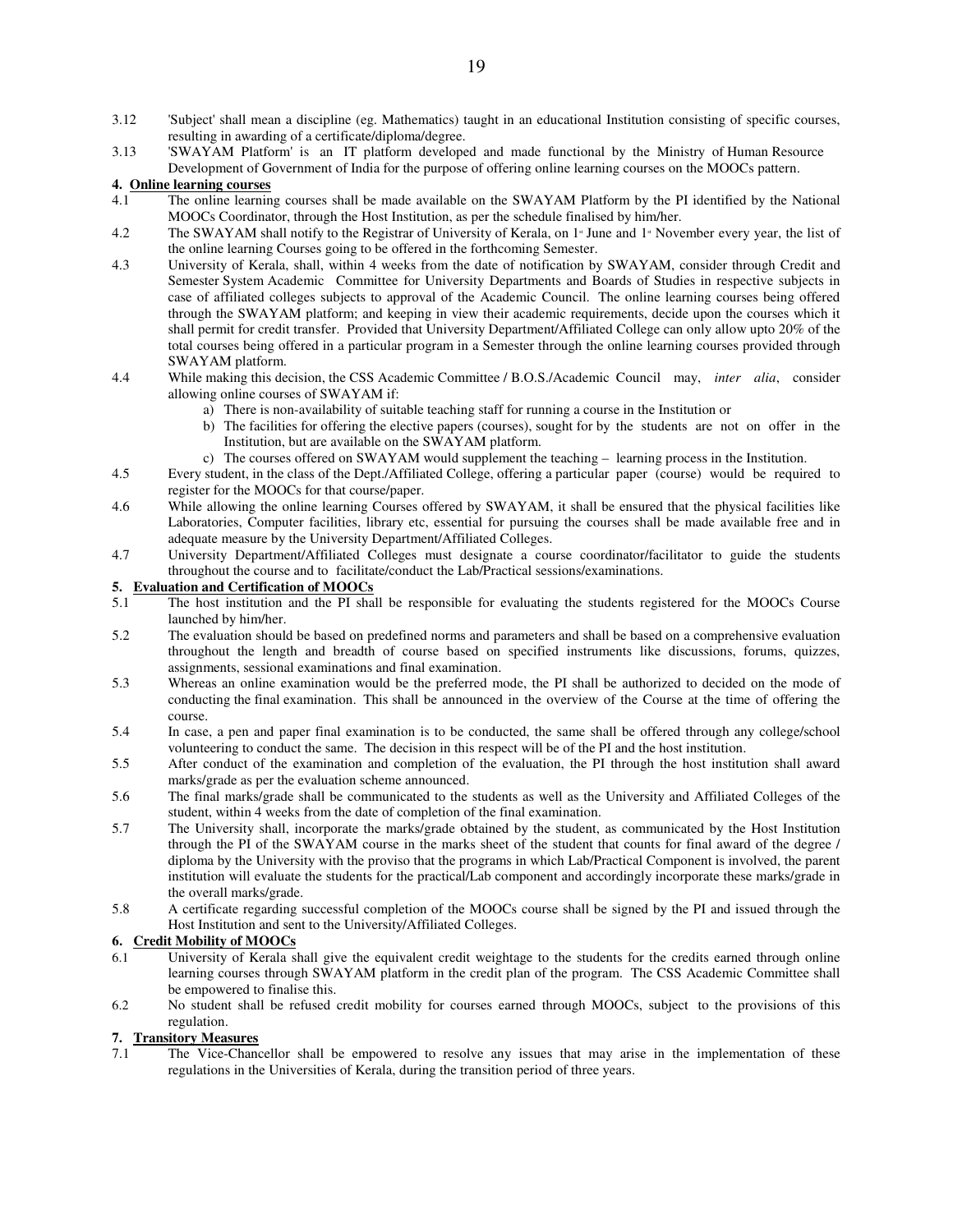The above Regulations for Credit Framework for online Learning Courses through SWAYAM, University of Kerala, 2016 was laid before the Senate for consideration and adoption as envisaged under section 39(1) of the Kerala University Act, 1974.

As invited by the Chair, Dr.Achuthsankar S Nair briefly explained about 'SWAYAM'.

**The House considered the matter and resolved to refer the matter back to the Academic Council for detailed study.**

# ===================================================================== **05. Closure of Co-operative Institute of Management and Technology, Manvila, Thiruvananthapuram (Self-Financing M.B.A.College) - reporting of – reg. (Ac.B.II)**

The Educational Agency of Co-operative Institute of Management & Technology, Manvila, selffinancing MBA College provisionally affiliated to the University since the academic year 2010-2011, had requested for closure of the college w.e.f. 2014-'15, as Reserve Bank of India had remarked that the establishment and running of Institution like CIMAT is in violation of the provisions of section 6(1)(j) of the Banking Regulation Act, 1949. The Syndicate at its meeting held on 26.08.2016 vide item No.20.27.08 resolved to grant permission for closure of CIMAT from 2015-16 onwards.

 Sanction was accorded for Closure of Co-operative Institute of Management & Technology, Manvila, Thiruvananthapuram (Self-Financing M.B.A.College) from the academic year 2015-'16.

 As envisaged under Statute 14, Chapter 24 of the Kerala University First Statutes, 1977, the closure of Co-operative Institute of Management & Technology, Manvila, Thiruvananthapuram (Self-Financing M.B.A.College) from the academic year 2015-16 was reported to the Senate.

### **The House considered and approved the matter reported.**

=====================================================================

# **06. Regulations for Admission of International Students and International Cooperation – consideration of – reg. (Ac.L)**

The Academic Council at its meeting held on 18-04-2016 vide Item No.I.65, considered and resolved to approve the Regulations for Admission of International Students and International Cooperation. Accordingly U.O.No.Ac.D/1/7591/2015 dated 25/05/2016 was issued in this regard.

(Copy of the Regulations is appended).

 The Regulations for Admission of International Students and International Cooperation was laid before the Senate as envisaged under section 39(1) of the Kerala University Act, 1974 for consideration and adoption.

 **The House considered the matter and resolved to refer the matter back to the Academic Council for detailed discussion.**

### ===================================================================== **Appendix**

### **REGULATIONS FOR ADMISSION OF INTERNATIONAL STUDENTS AND INTERNATIONAL COOPERATION**

### **1. Definitions of Key Words**

- In these Regulations, unless the context otherwise requires,
- a. "Academic Year" means two consecutive (one odd + one even) semesters.
- b. "Affiliated College" means college affiliated to University of Kerala.
- c. "Act, Statutes, Ordinance and Regulations" means Act, Statutes, Ordinance and Regulations of the University of Kerala
- d. "Centre"means Centre for study or/Research established or recognized by University of Kerala.
- e. "CSS Academic Committee" means Committee constituted for post-graduate M.Phil. programme or for individual courses in those programmes;
- f. "Course" means component of a programme usually referred to as paper.
- g. "Credit" means a unit by which the course work is measured. It determines the number of hours of instructions required per week. One credit is equivalent to one hour of teaching (lecture or tutorial) or two hours of practical work/field work per week.
- h. "Department" means a Kerala University Department of study and/ or Research or a Department
- functioning for a specific purpose maintained at the cost of the Kerala University fund.
- i. "Double-degree" also called a combined degree, conjoint degree, dual degree, or simultaneous degree program, involves a student's working for two different university degrees in parallel, either at the same institution or at different institutions (sometimes in different countries).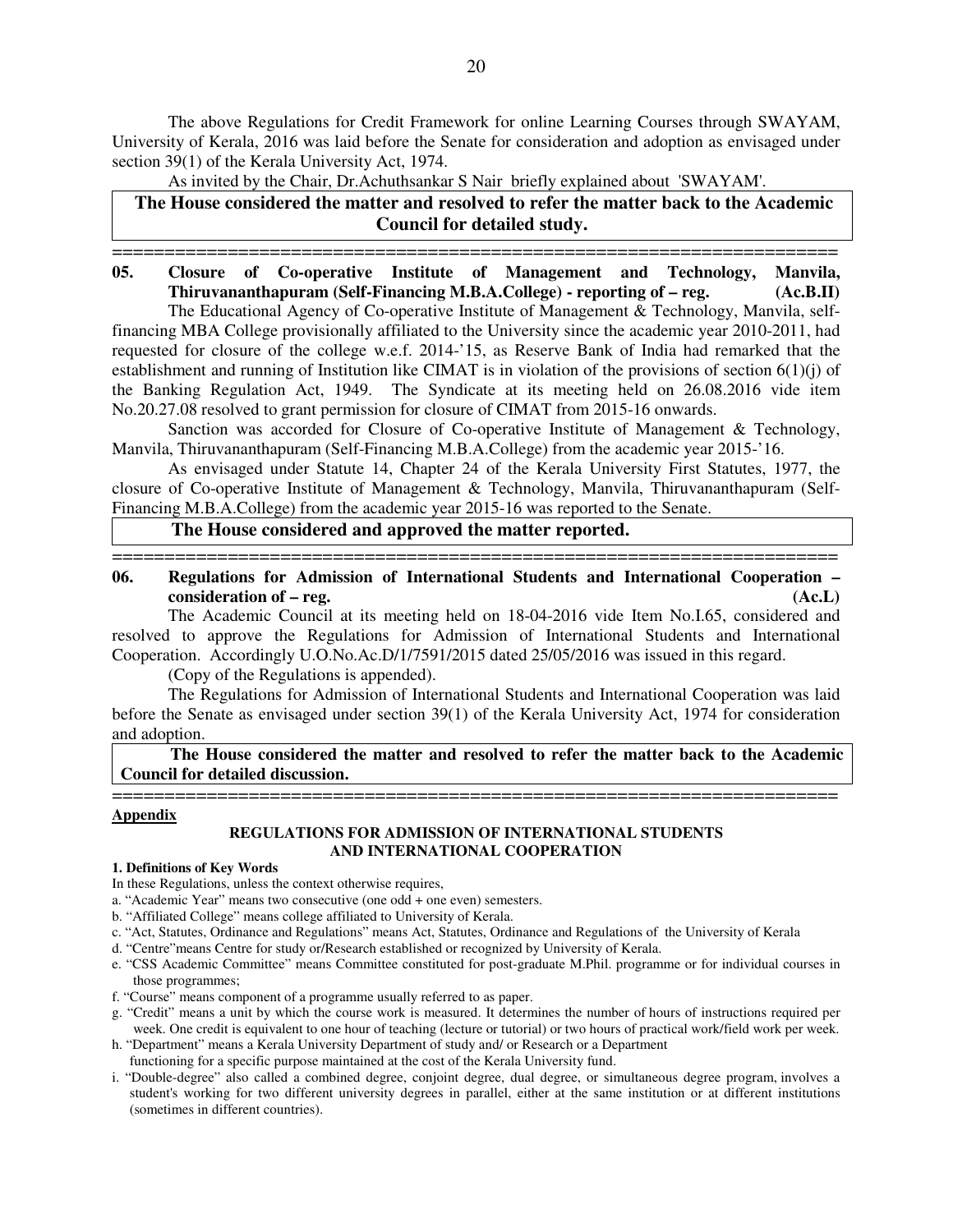j. "Faculty" means teaching faculty of a University.

- k. "Graduate" means programme after 10+2 and generally having the duration of 3 or more years, including BA, B.Sc., BBA, B.Tech. etc. in General/Professional degree programmes.
- l. "International student" means a person who is not an Indian National who applies for and/or is provisionally/finally admitted to a master's programme/M.Phil programme or for individual courses in those programmes.
- m. "Laws of the University" means Act, Statutes, Ordinance, Regulations, Rules and Byelaws of the University of Kerala, as the case may be.
- n. "M.Phil" means Master of Philosophy programme after Post-Graduation and generally having the duration of one to two years and is pre-research course.
- o. "Ph.D" means programme after M.Phil or Post-Graduation and generally having the duration of three to five years.
- p. "Post Graduate" means Programme after Graduation and generally having the duration of 2 years in General/Professional courses.
- q. "Programme" means an educational programme leading to award of a degree, diploma or certificate. (MA., M.Sc., M.Phil., Ph.D., etc)
- r. "Semester" means academic duration consisting of 15-18 weeks of academic work equivalent to 90 actual teaching days.
- s. "Twinning programme" means a programme where part of the programme is completed in home country and the rest in any partner institute in home country or abroad.
- t. "University" means University of Kerala.

#### **2. Scope and Effect**

The Regulations framed herein shall apply to international students of all academic programmes conducted by the University of Kerala. The regulations shall have over-riding effect on other applicable regulations. The existing regulations for academic programmes shall be applicable to foreign students whenever there is no conflict between them and the present regulations.

#### **3. CBCS system and academic calendar**

The University follows the Choice Based Credit and Semester System (CBCSS) and all Post Graduate (PG) programmes are of 4-semester duration. The semester schedules for international students shall normally be as follows:

| Semester                 | Dates                              | International Equivalence |
|--------------------------|------------------------------------|---------------------------|
| Odd (1,3) Semester       | Sept Ist week to Dec $2nd$ week    | Fall Term                 |
| Even $(2,4)$ Semester    | Jan $2nd$ week to April $4tn$ week | Spring Term               |
| <b>Vacation Semester</b> | May to July                        | Summer Term               |

Credit hours shall be in accordance with the Regulation of Credit and Semester System of University of Kerala

#### **4. Admission of international students**

*4.1 Admission to full-time, regular programmes - Application Process:*

An international student shall apply in prescribed form for any programme at any point of time from 2 to 12 months prior to the commencement of the programme. International students may seek admission to any of the full-time, regular programmes offered by different Departments/Centres of the University or regular programmes offered by affiliated colleges under the following categories.

a. Self- supported Students

Self-supported international students seeking admission to an undergraduate, postgraduate, M.Phil. or Ph.D. programme may submit an application together with all necessary supporting documents to the Director, Centre for Global Academics (CGA), by e-mail or by post. The CGA will forward the application to the Head of the Department (HoD) concerned or Dean of the faculty for further appropriate action/advice. An applicant may indicate preferences for one or more programmes/Courses of her/his choice. If the applicant is found to satisfy all eligibility criteria, an Offer of Admission will be issued to the applicant.

#### b. International Students with ICCR Scholarship of Government of India

International students desirous of seeking admission under this scholarship programme of the Indian Council of Cultural Relations (ICCR), Government of India, may apply to the Indian High Commission/Embassy in their home country. The applications will be forwarded to the ICCR for transmission to the University concerned. If the applicant is found to satisfy all eligibility criteria, an Offer of Admission will be issued to the applicant directly, with a copy each to ICCR and for use in obtaining an Indian visa.

#### *4.2 Admission to short-term programmes*

International students registered for a degree in a reputed institution abroad may seek to carry out their course work, project work or to be enrolled for particular courses of a Under-Graduate/PG programme at University of Kerala for a period not exceeding two semesters as short-term students, subject to satisfying the minimum eligibility criteria prescribed by the University for the purpose.

#### *4.3 Admission to double-degree/twinning programmes*

University of Kerala may enter into Memorandum of Cooperation (MoC) with reputed partner institutions abroad for the conduct of double-degree/twinning programmes of study. Students registered for such programmes at either of the institutions shall be entitled to carry out part of their study, not exceeding two semesters, at the partner institution, in accordance with the terms and conditions of the MoC. The credits earned by the students shall be transferred to the respective parent institution immediately upon completion of the course requirements and such students shall be entitled to receive the degrees of the parent and the respective partner institution.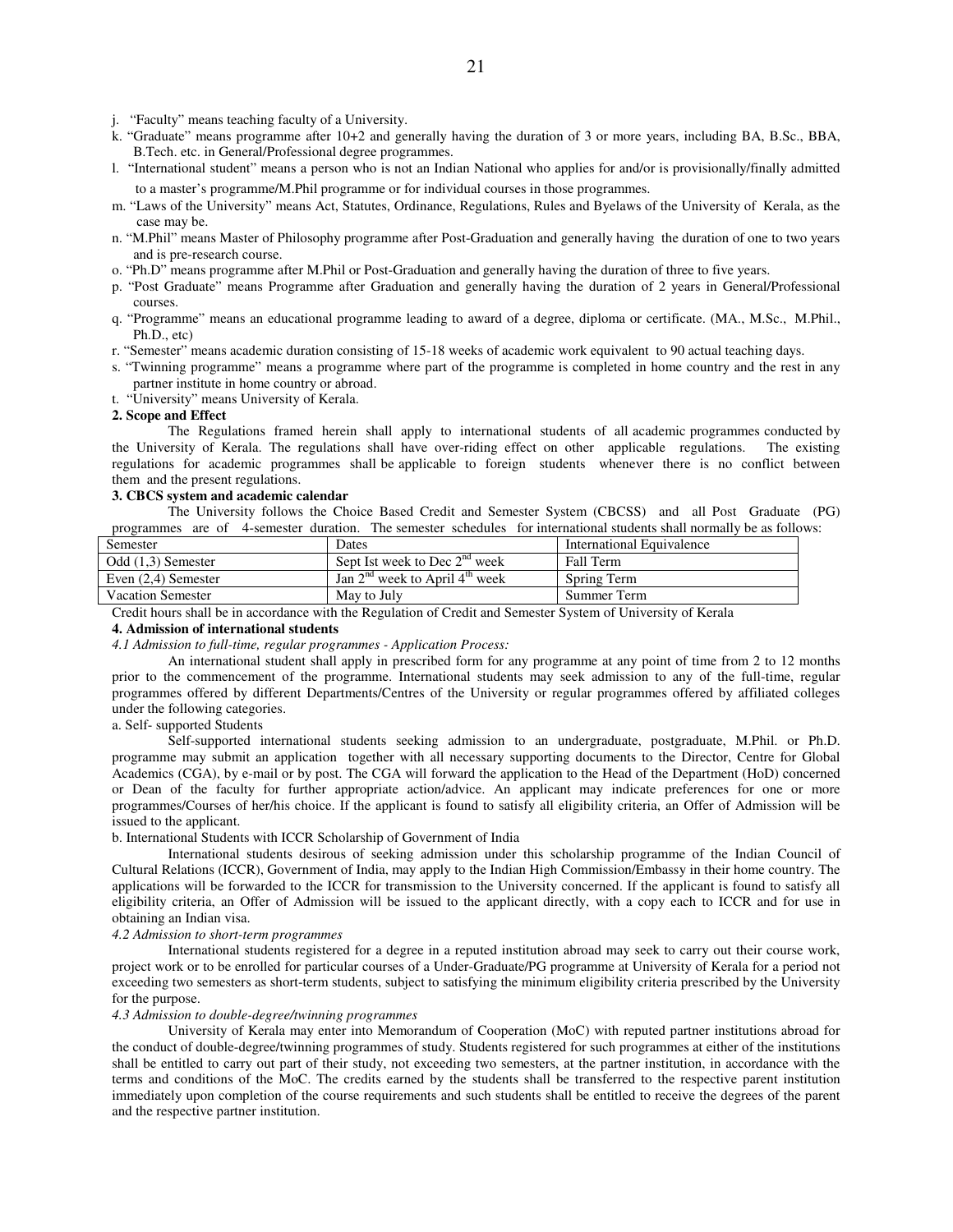#### **5. Memorandum of Cooperation**

University of Kerala may enter into Memorandum of Cooperation with reputed institutions abroad that are desirous of establishing academic links and cooperative ventures with University of Kerala. Memorandum of Cooperation, while catering to specific requirements and emphasis relevant to the institutions concerned, may provide for the following:

- a. Exchange of faculty, researchers, students
- b. Joint research projects, publications and patents
- c. International seminars/symposia/conferences/ colloquium/internship programmes
- d. Curriculum design, development and review
- e. Development and sharing of library/laboratory innovations, facilities
- f. Training of administrative and technical manpower for academic enrichment
- g. Towards realization of the above objectives, the respective institutions may evolve detailed
- strategies with time-bound projects as part/extension to the MoC.

### **6. Centre for Global Academics (CGA)**

- 6.1 The Centre for Global Academics (CGA) shall be established by the University as a nodal agency in University of Kerala to administer, coordinate and manage all matters relating to international cooperation, admission of international students, double degree/twinning programmes, faculty exchange, etc.
- 6.2 The CGA shall be headed by the Director, who shall be a member of the faculty not below the rank of an Associate Professor in University of Kerala nominated by the Vice-Chancellor, will be in charge of the international affairs of the University. There shall be two Assistant Directors, to assist the Director.
- 6.3 There shall be an Executive Committee of the Centre for Global Academics, which shall comprise the Vice-Chancellor as the Chairperson, the Pro-Vice Chancellor as Vice-Chairperson, the Director, Centre for Global Academics as the Convenor, Convenor of the Standing Committee of the Syndicate for Academic and Research, Convenor of the Standing Committee of the Syndicate for Departments and other institutions, five faculty members nominated by the Vice-Chancellor from the University or its affiliated colleges, one person from the industry, who shall be a consultant, and Director, ICCR, Trivandrum, as members.
- 6.4 The Executive Committee shall meet at least once in four months and shall render guidance and advice necessary for the efficient functioning of the Centre for Global Academics.
- 6.5 The Centre for Global Academics shall oversee and coordinate
	- a. Admission of international students to Undergraduate, Post Graduate including M.Phil and Research programmes/ courses
	- b. International exchange of faculty and administrative technical staff
	- c. Academic cooperation with international institutions/industry
	- d. Formulation and execution of Memorandum of Cooperation between University of Kerala and institutions abroad
	- e. Student exchanges
	- f. International collaborative research
	- g. Creation of data base of all international academic activities of University of Kerala
	- h. Visits of international delegations to University of Kerala
	- i. Any other matter remitted to it by the Vice-Chancellor or the Syndicate.
- 6.6 The Centre for Global Academics shall
	- a. Laise with Foreign Missions of India for possible academic co-operation.
	- b. Identify international institutions for possible academic cooperation with University of Kerala
	- c. Take steps to initiate mutual exchange of faculty, researchers and students
	- d. Provide support for initiating collaborative teaching and research between the Departments of University of Kerala /Centres/ Affiliated Colleges and counterpart institutions abroad
	- e. Facilitate institutional membership of University of Kerala in international bodies and educational fora etc.
	- f. Interact with Departments of University of Kerala Centres/ Affiliated Colleges to encourage the design and development of short and long term courses for international students.
	- g. Facilitate the hosting of 'Study in India' programmes by reputed institutions abroad
	- h. Assist in the evolution of criteria for selection of students for exchange programmes with international countries.
	- i. Evolve and submit to the University draft guidelines for transfer of credits from University of Kerala to partner institutions and vice-versa.
	- j. Assist the Departments/ centres/ affiliated colleges in the conduct of international seminars/summer programmes etc.
	- k. Liaise with various ministries of the Government, national agencies and potential international agencies so as to promote the objectives and activities of the CGA.
	- l. Explore, identify and recommend ways and means for mobilizing financial assistance from national/ international agencies, Government Departments, etc. for the furtherance of its objects.

#### **7. Visa requirements**

- 7.1 Students admitted to the University of Kerala undergraduate/Masters level programmes or as short-term students must have a Student Visa issued specifically for the students who desire to come to University of Kerala for education purpose.
- 7.2 For carrying out M. Phil, a Student visa is required.
- 7.3 Students admitted for regular Ph.D. programmes must have a Research Visa.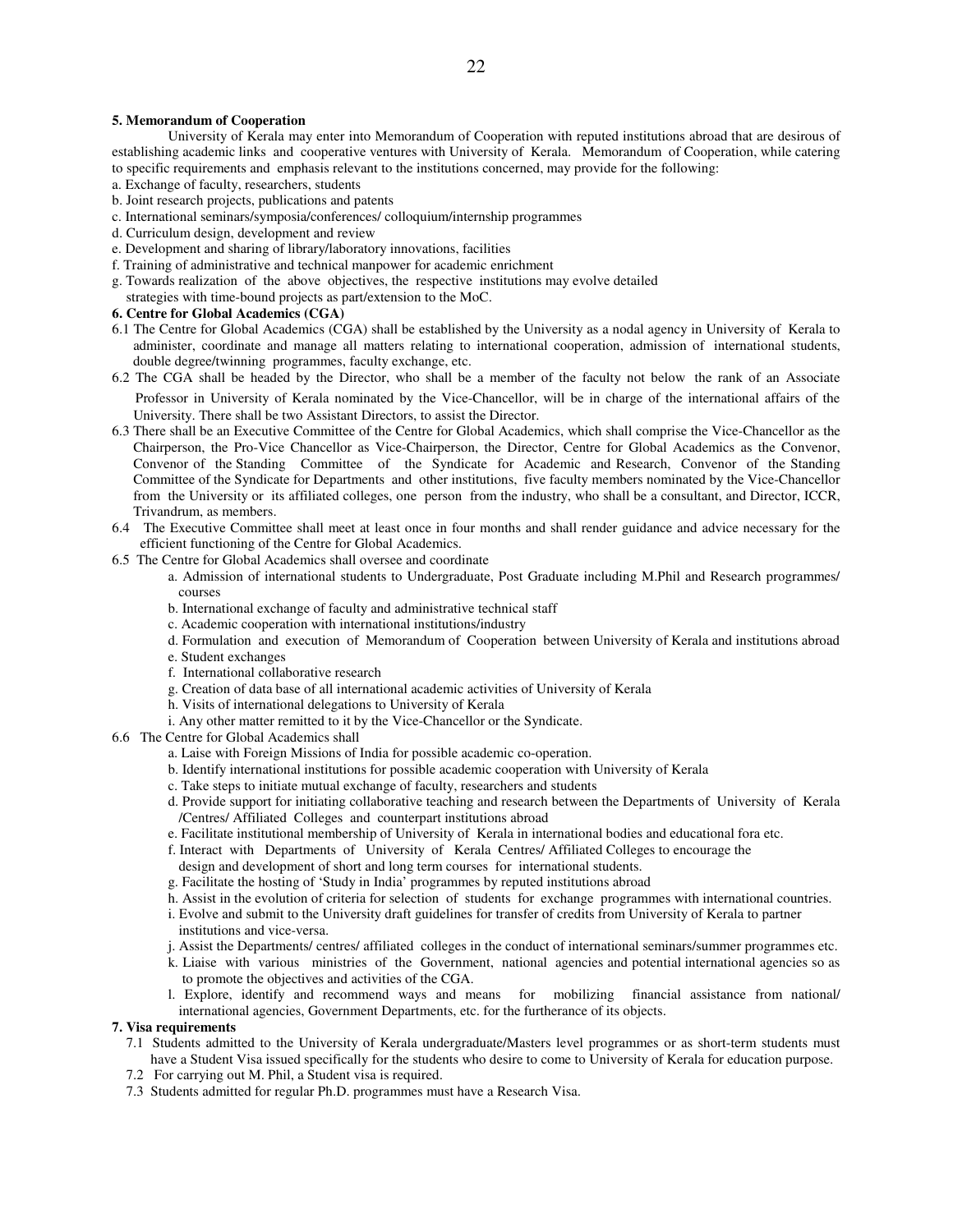- 7.4 For a research student, synopsis of the research project countersigned by the sponsoring institution in India along with letter of approval and no objection certificate from the concerned Ministries in India, if applicable, should be submitted for necessary visa.
- 7.5 For Admission to medical or para-medical courses, a student has to obtain No Objection Certificate (NOC) from Ministry of Health.
- 7.6 Student Visas are issued for the duration of the academic course of study or for a period of five years whichever is less, on the basis of letters of admission from University of Kerala in India.
- 7.7 The children of Non Resident Indians (NRIs) and Person of Indian Origin cardholders (PIOs) need not procure a student visa. Other international students under exchange programmes need student visa or research visa for Doctoral level courses.
- 7.8 A registered student, who has completed graduation, can apply for extension to carry out a post-graduate course from concerned Foreigner Regional Registration Office (FRRO)/Foreigner's Registration Officers (FRO) cum Superintendent of Police provided he/she produces an authentic certificate from his/her institution.
- 7.9 Students who do not have firm letters of admission are issued Provisional Student Visa by the Indian Missions abroad, on the basis of provisional letters of admissions. However Provisional Student Visa is valid for 3 months. Within these 3 months, the admission needs to be confirmed otherwise they will have to leave India. No extension of Provisional Student Visa is permitted.
- 7.10 If an international student who has come on a student visa joins a new programme on permission of undertaking a new programme, a fresh programme fee is charged.
- 7.11 International students can visit the restricted and prohibited areas in India after getting a valid Resident Permit, as visa alone is not sufficient to visit such places.

#### **8. Medical Facilities**

Students are required to have a general check up done before departure, to ensure that they do not suffer from any major ailments.

(a) Full programme students will be provided with full medical facilities as applicable to Indian students at University of Kerala (b) Visiting students should obtain a personal insurance policy, covering sickness and accidents before leaving home country.

#### **9. Documents required**

 International students applying for any programme in University of Kerala are required to submit the following documents:- *Regular Students*

- a. Application form duly filled
- b. Copy of the grade transcripts with the explanation of the assigned grades.
- c. Statement of purpose
- d. Bio-Data
- e. Financial undertaking (to be sent to the CGA)
- f. Personal particulars of International Scholars coming to India
- g. Three recommendation letters at least one recommendation should be about the student's academic performance issued by a faculty member where the student studied
- h. Documentary proof to illustrate fluency in English language, if English is not the first language or language of medium of instruction (during secondary or tertiary education).
- i. Copy of the passport (page showing nationality, personal details and validity).

#### *Visiting students*

- a. Application form.
- b. Copy of the grade transcripts with the explanation of the assigned grades.
- c. A statement of purpose from the student
- d. Bio Data.
- e. A signed undertaking from the student on plain paper wherein they certify that they will bear all the charges including the tuition fees, accommodation & food charges and all other incidental charges during the course of their stay at University of Kerala
- f. Personal particulars of international scholars coming to India.**(Format provided as appendix)**
- g. A bona fide certificate from the Home University certifying that the applicant is a regular student of the University and a no objection certificate in for pursuing studies at University of Kerala
- h. Two recommendation letters from the faculty
- i. Documentary proof to illustrate fluency in English language.
- j. Copy of the passport (page showing nationality, personal details and validity).

#### **Appendix 1**

#### **PERSONAL PARTICULARS OF INTERNATIONAL STUDENTS COMING TO THE UNIVERSITY OF KERALA**

- 1. Full Name (expanding the initials):
- 2. Nationality:
- 3. Date & Place of Birth:
- 4. Parentage (names of the parents) :
- 5. Present address: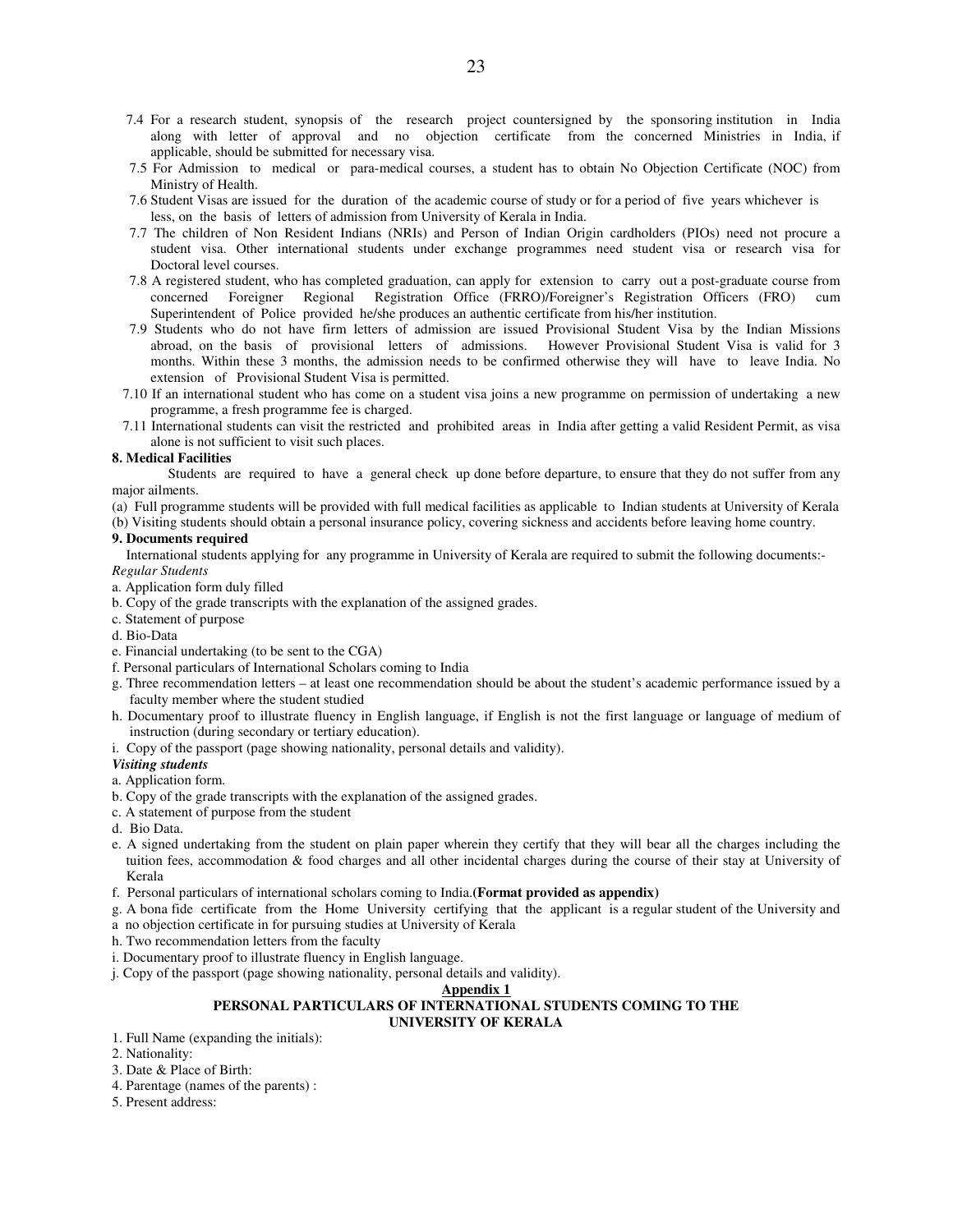6. Permanent address:

7. Passport number, date, place of issue & validity:

8. Whether previously in India, if so dates & place:

9. Occupation:

10. Purpose of visit:

11. Expected duration of stay :

12. Places in India likely to be visited:

13. Name of the Indian Mission abroad: at which the international student will apply for visa authorization

14. Source of funding and terms/conditions of funding /appointment:

15. Whether accompanied by : spouse/ dependants, and if, full personal particulars & sources of funding should be indicated. ============================================================================================

# **07. Amendment to the Regulations of B.Ed Degree Course (2015 Scheme) – Consideration of – reg. (Ac.L)**

The Academic Council at its meeting held on 15th April, 2017, vide item no.I.(09) considered and resolved to approve the amendment to the Regulations of B. Ed Degree Course (2015 Scheme) with the following modifications as detailed in the amendment proposal.

# **AMENDMENT PROPOSAL**

 "That, in the Regulations relating to Two Year B.Ed Degree Course (2015 scheme), the following clauses may be modified as:

| <b>Existing Regulation</b>                                                                            | <b>Proposed amendment</b>                                                                                 |
|-------------------------------------------------------------------------------------------------------|-----------------------------------------------------------------------------------------------------------|
| First Paragraph of Clause (7): A candidate will be                                                    | First Paragraph of Clause (7): "A candidate shall be                                                      |
| considered to have satisfactory attendance if she/he                                                  | considered to have satisfactory attendance if she/he                                                      |
| earns not less than 75% attendance for theory classes                                                 | earns not less than 75% attendance for theory classes                                                     |
| and 90% for school internship. Seven point grade                                                      | and 90% for school internship. Six point grade system                                                     |
| system is followed in rating attendance. Attendance                                                   | shall be followed in rating attendance. Attendance                                                        |
| will be noted in letter grades in the mark list. The                                                  | shall be noted in letter grades in the mark list. The<br>attendance range and the respective grade are as |
| attendance range and respective grades are as follows:                                                | follows: $Gr: A+(95 \text{ to } 100\%)$ , $Gr: A (90 \text{ to } 595\%)$ ,                                |
| Gr: A+(96-100), Gr: A(91-<95%), Gr: B+(86-<90%),                                                      | $Gr:B+(85 \text{ to } <90\%)$ , $Gr:B$ (80 to $<85\%$ ), $Gr:C+(75 \text{$                                |
| Gr:B $(81 - 85\%)$ , Gr:C+ $(76 - 80\%)$ Gr:C $(75 \text{ and } 10\%)$                                | $\langle 80\% \rangle$ Gr:C(below 75). (For calculating<br>to                                             |
| below). (For calculating percentage of attendance                                                     | percentage of attendance decimals shall be rounded                                                        |
| decimals will be rounded to the nearest whole                                                         | to the nearest whole number)".                                                                            |
| number).                                                                                              |                                                                                                           |
| <b>Clause 15:</b> If a passed candidate wants to improve                                              | <b>Clause 15:</b> "If a candidate desires to improve the                                                  |
| his/her grade he/she can appear for the theory<br>examination and improve the grades within two years | grade he/she shall appear for the theory<br>examination and improve the grades for the first              |
| of completion of the course, if the same scheme                                                       | and second semesters in the immediate successive                                                          |
| exists.                                                                                               | chance, provided the same scheme exists without                                                           |
|                                                                                                       | change."                                                                                                  |
| Clause16: Course betterment is limited to theory                                                      | <b>Clause16:</b> "Improvement shall be limited to                                                         |
| alone. For course betterment in theory, candidates                                                    | theory paper and not practicals. For improvement                                                          |
| have to appear for the concerned examinations with                                                    | in theory, candidates shall have to appear for the                                                        |
| the regular schedule. Higher marks of the two ie.,                                                    | examinations with the regular schedule concerned.                                                         |
| marks before betterment and after<br>betterment                                                       | The Candidates shall be eligible for the higher                                                           |
| whichever is higher will be considered.                                                               | secured before betterment or<br>after<br>marks                                                            |
|                                                                                                       | betterment, as the case may be".                                                                          |

 Accordingly the above proposal relating to the amendment to the Regulations of B. Ed Degree Course (2015 Scheme) was laid before the Senate for consideration and adoption as envisaged under section 39 (1) of the Kerala University Act, 1974.

**The House considered and approved the above proposal relating to the amendment to the Regulations of B.Ed Degree Course (2015 Scheme).**

=====================================================================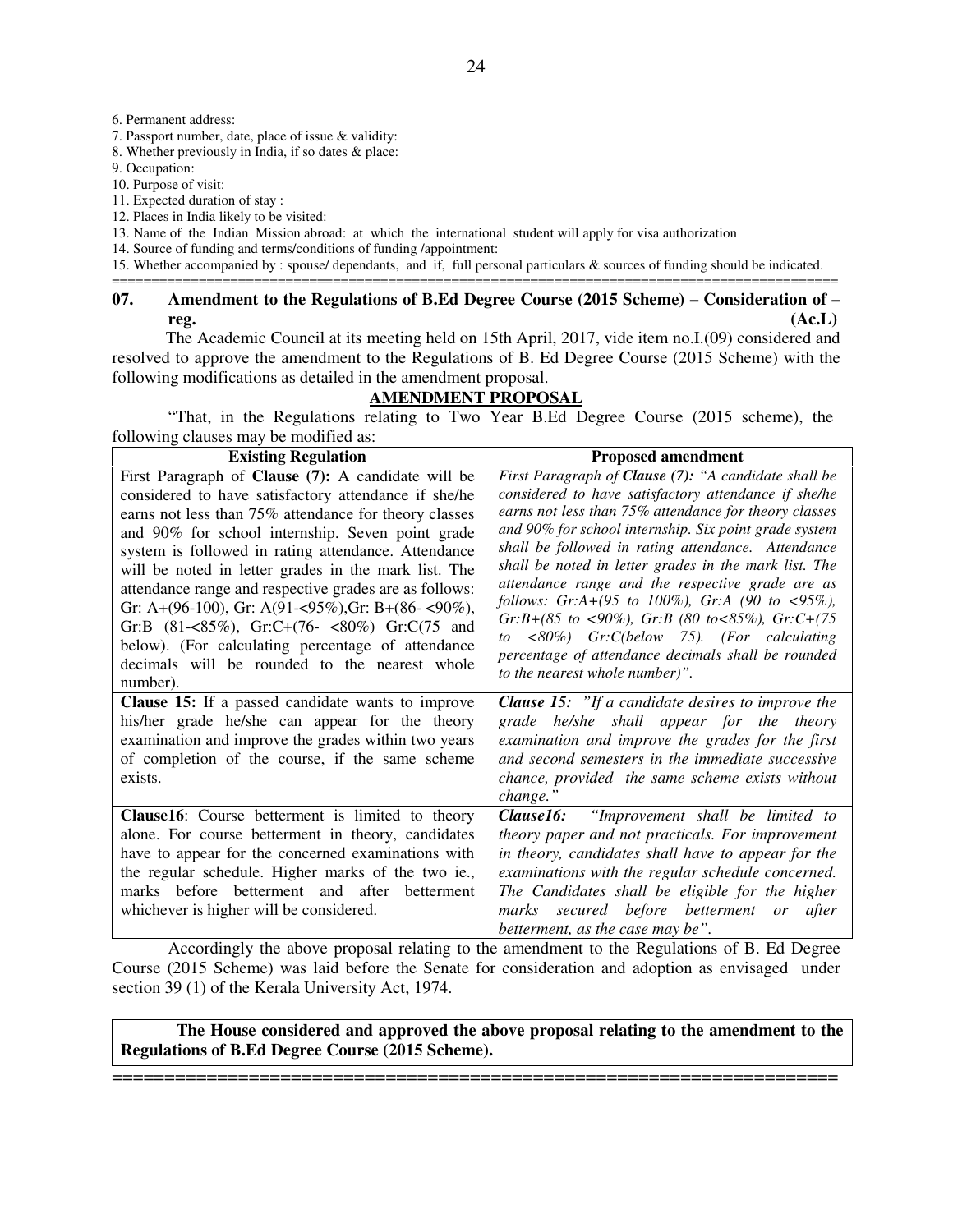25

# **08. Amendment to the Regulations of the Two Year B.Ed. Degree in Special Education (Intellectual Disability) 2015 Scheme – Consideration of – reg. (Ac.L)**

The Academic Council at its meeting held on  $15<sup>th</sup>$  April, 2017, vide Item No.I.(31) considered and resolved to approve Amendment to the Regulations of the Two year B.Ed. Degree in Special Education (Intellectual Disability) 2015 Scheme as detailed in the amendment proposal.

# **AMENDMENT**

*"That, the following be incorporated under Clause XVII – "PASS MINIMUM" of the Regulations of Two Year B.Ed. Degree Course in Special Education (Intellectual Disability) 2015 Scheme".* 

●*"Minimum marks required for a pass in internal shall be 40 percent."* 

The above amendment to the Regulations of the Two Year B.Ed. Degree Course in Special Education (Intellectual Disability) 2015 Scheme was laid before the Senate for consideration and adoption as envisaged under section 39 (1) of the Kerala University Act, 1974.

**The House considered and approved the above amendment to the Regulations of the Two Year B.Ed. Degree Course in Special Education (Intellectual Disability) 2015 Scheme.**

# ===================================================================== **09. Affiliation of new Courses in College of Applied Science, Mavelikkara – 2016-'17 – reporting of – reg.** (Ac.B.II)

Provisional Affiliation has been granted by the University to the following new Courses in College of Applied Science, Mavelikkara during the academic year 2016-17 with permission to start classes from the academic year 2017-18, after the previous reporting to the Senate at its meeting held on 21.02.2017 as Item No.09.

| Course                                | <b>Sanctioned Strength</b> |
|---------------------------------------|----------------------------|
| B.C.A.                                | 40 Seats                   |
| $M_{\cdot}$ Com. (Elective – Finance) | 15 Seats                   |

 As envisaged under Statute 9, Chapter 24 of the Kerala University First Statutes, 1977 the granting of Provisional Affiliation of New Courses in the College of Applied Science, Mavelikkara from the academic year 2016-17 was reported to the Senate.

 **The House noted the matter reported.**

===================================================================== **10. Amendment to Kerala University First Ordinances, 1978 - Designation and Qualifications for various posts in SICC – Consideration of - reg. (Ac.L)**

The Syndicate at its meeting held on 12/05/2017, vide item no. 27.108.02; resolved to approve the recommendations of the Combined Meeting of the Standing Committees of the Syndicate on Staff, Equipments and Buildings & Finance held on 05/05/2017 regarding the amendment to Kerala University First Ordinances, 1978 relating to the designation and qualifications for various posts in Sophisticated Instrumentation and Computation Centre (SICC).

The Amendment Proposal is as follows:

# **AMENDMENT PROPOSAL**

 *"That in Chapter XVII of the Kerala University First Ordinances, 1978, schedule 145(i), 145(ii),145(iii), 145(iv), 145(v) , 145(vi), 145 A , under "Sophisticated Instrumentation and Computation Centre", 'Designation (2)' and ' General Qualifications (5)'and 'Technical Qualifications (6)' be substituted to read as follows:*

|                |                    |                  |                           | <b>Existing Ordinances</b> |                  | <b>Proposed Amendment</b> |                              |
|----------------|--------------------|------------------|---------------------------|----------------------------|------------------|---------------------------|------------------------------|
| Sl.No.         | <b>Designation</b> |                  | Oualification             |                            |                  |                           | <i><b>Oualifications</b></i> |
| No.<br>General |                    | <b>Technical</b> | <i><b>Designation</b></i> | General                    | <b>Technical</b> |                           |                              |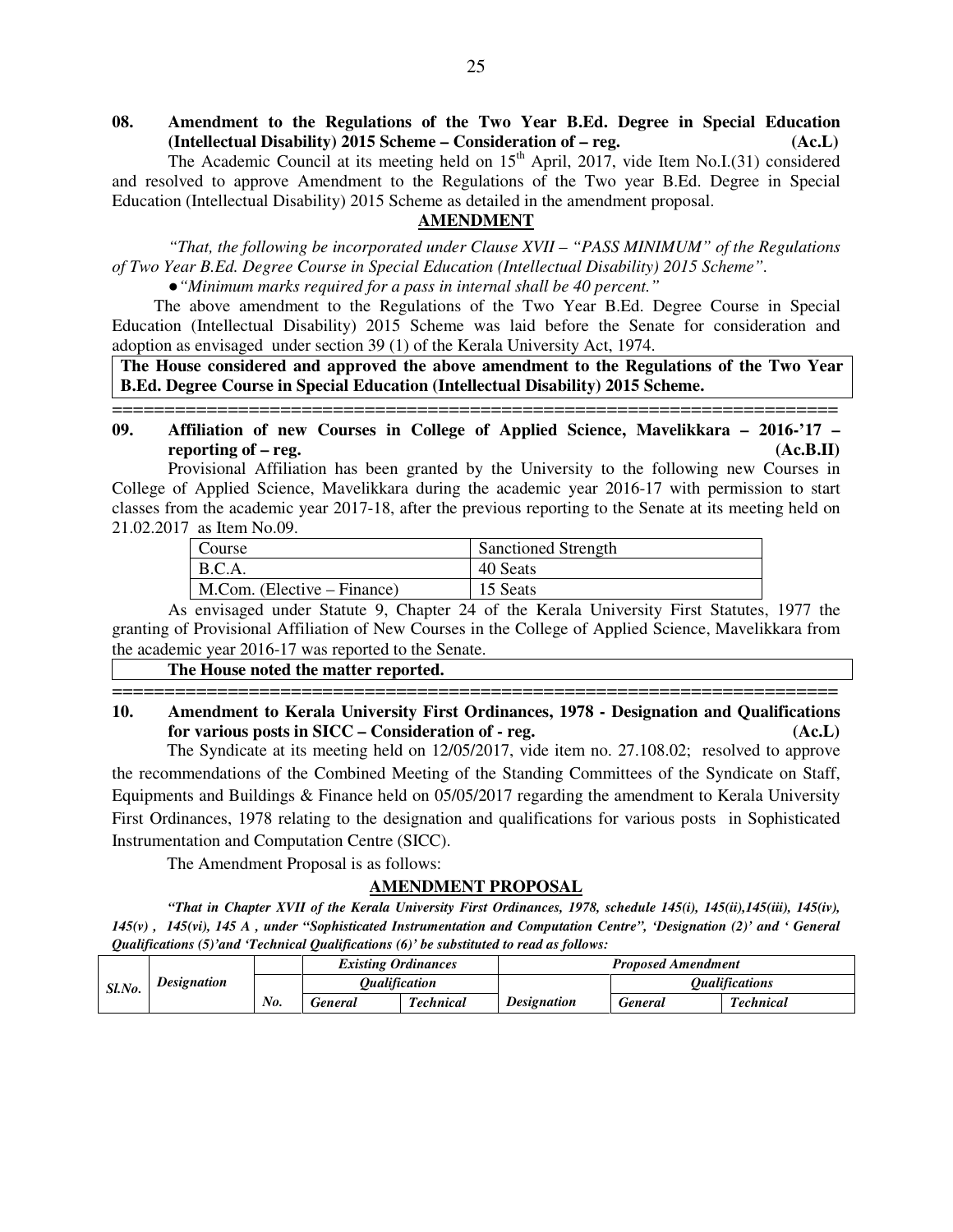| 145(i)       | <b>Instrumentation</b><br><b>Engineer</b>                       | $\mathbf{1}$   | 2 <sup>nd</sup><br>class Post<br>Graduate<br>Degree<br>in<br>Engineering<br>or Science                                                                                                                                                                                                                                                                                                                              | 5 years<br>experience in<br>R & D<br>- of<br>instruments or<br>operation<br>in<br>repair<br>and<br>maintenance<br>of<br>modern<br>instruments       | <b>Instrumentation</b><br><b>Engineer</b>          | M.Tech in<br>Electronics &<br>communication/<br>Electronics/<br>Instrumentation<br>with first class<br>or equivalent<br>Or<br>MSc in Physics<br>/Chemistry/<br>Instrumentation/<br>Electronics<br>with first class<br>or equivalent.                                       | 6 years (for<br>M.Tech) and 7<br>years (for MSc) of<br>experience after the<br>eligible<br>qualification in<br>installation/<br>operation<br>/maintenance/R&D<br>of sophisticated<br>characterization<br>Instruments in<br>reputed labs*. |
|--------------|-----------------------------------------------------------------|----------------|---------------------------------------------------------------------------------------------------------------------------------------------------------------------------------------------------------------------------------------------------------------------------------------------------------------------------------------------------------------------------------------------------------------------|-----------------------------------------------------------------------------------------------------------------------------------------------------|----------------------------------------------------|----------------------------------------------------------------------------------------------------------------------------------------------------------------------------------------------------------------------------------------------------------------------------|-------------------------------------------------------------------------------------------------------------------------------------------------------------------------------------------------------------------------------------------|
| 145<br>(ii)  | <b>Junior</b><br>Engineer/<br><b>Scientist</b><br>(Electronics) | $\overline{c}$ | 2 <sup>nd</sup> Class<br>BE/BTech/<br>M.Sc. degree<br>with<br>electronics as<br>specialization                                                                                                                                                                                                                                                                                                                      | 2 years<br>experience in<br>R & D of<br>instruments in<br>operation,<br>repair<br>and<br>maintenance<br>of<br>modern<br>instruments                 | Asst.<br><b>Instrumentation</b><br><b>Engineer</b> | M.Tech/B.Tech<br>in Electronics &<br>communication/<br>Electronics/<br>Applied<br>Electronics/Instr<br>umentation<br>with first class<br>or equivalent<br>Or<br>M.Sc. in<br>Electronics/<br>Physics/<br>Chemistry/<br>Instrumentation<br>with first class<br>or equivalent | 1 years (for<br>M.Tech) and 2<br>years (for MSc or 3<br>years for BTech) of<br>experience in<br>installation/<br>operation/<br>maintenance/<br>R&D of<br>sophisticated<br>characterization<br>Instruments in<br>reputed labs*.            |
| 145<br>(iii) | <b>Technical</b><br><b>Officer</b><br>(electronics)             | 3              | 2 <sup>nd</sup> Class<br>BE/BTech/M<br>Sc<br>degree<br>with<br>electronics as<br>specialization<br><b>or</b><br>Diploma<br>in<br>Electronics<br>Engg./B.Sc.<br>degree<br>in<br>Physics with<br>3 years exp in<br>operation of<br>modern<br>instruments<br>and<br>their<br>repair<br>and<br>maintenance/<br>assistance in<br>R&D<br>instrumentatio<br>n (Aptitude in<br>instrumentatio<br>will<br>be<br>n<br>tested) | $\overline{2}$<br>years<br>experience in<br>R&D<br>of<br>instruments in<br>operation<br>repair<br>and<br>maintenance<br>of<br>modern<br>instruments | <b>Technical</b><br><b>Officer</b>                 | MSc in<br>Electronics /<br>Physics/<br>Chemistry/<br>Instrumentation/<br>Biological<br>sciences with<br>first class or<br>equivalent                                                                                                                                       | 2 years of<br>experience in<br>installation/operatio<br>n/maintenance/R &<br>D of sophisticated<br>characterization<br>Instruments in<br>reputed labs*.                                                                                   |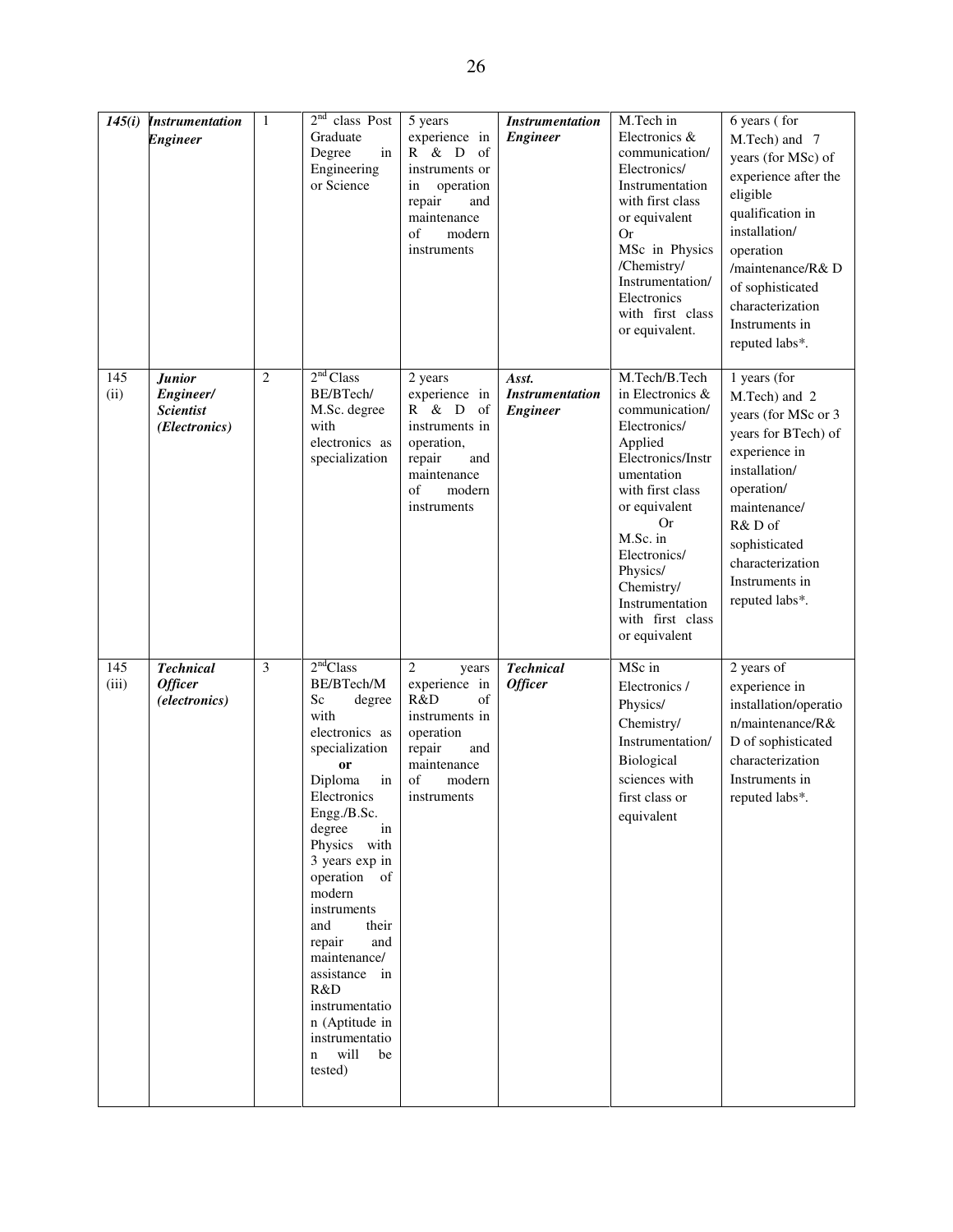| 145          | <b>Technical</b> | $\mathbf{1}$ | 2 <sup>nd</sup><br>Class       | As per    | <b>Technical</b> | MCA/MSc in       | 2 years of            |
|--------------|------------------|--------------|--------------------------------|-----------|------------------|------------------|-----------------------|
| (iv)         | <b>Officer</b>   |              | BE/BTech                       | ordinance | <b>Officer</b>   | Computer         | experience in High    |
|              | (Mechanical)     |              | degree<br>with                 |           | (Systems)        | Science with     |                       |
|              |                  |              | Mechanical                     |           |                  |                  | power                 |
|              |                  |              | Engineering                    |           |                  | first class or   | computing/Net-        |
|              |                  |              | as                             |           |                  | equivalent       | working/parallel      |
|              |                  |              |                                |           |                  |                  | computing in          |
|              |                  |              | specialization                 |           |                  |                  | reputed labs*./       |
|              |                  |              | or                             |           |                  |                  |                       |
|              |                  |              | in<br>Diploma                  |           |                  |                  | institutions          |
|              |                  |              | Mechanical                     |           |                  |                  |                       |
|              |                  |              | Engineering                    |           |                  |                  |                       |
|              |                  |              | with five year                 |           |                  |                  |                       |
|              |                  |              | experience<br>in               |           |                  |                  |                       |
|              |                  |              | workshop                       |           |                  |                  |                       |
|              |                  |              | practice<br>and                |           |                  |                  |                       |
|              |                  |              | ability to lead                |           |                  |                  |                       |
|              |                  |              | and supervise                  |           |                  |                  |                       |
|              |                  |              | the work of a                  |           |                  |                  |                       |
|              |                  |              | group (aptitude                |           |                  |                  |                       |
|              |                  |              | in                             |           |                  |                  |                       |
|              |                  |              | instrumentation                |           |                  |                  |                       |
|              |                  |              | will be tested)                |           |                  |                  |                       |
| 145          | <b>Technical</b> | $\mathbf{1}$ | Second<br>class                |           | <b>Technical</b> | M.Sc. in         | years experience<br>3 |
| $\mathbf{A}$ | <b>Officer</b>   |              | B.Sc.<br>(Engg.)               |           | <b>Officer</b>   | Electronics /    | in office             |
|              | (Purchase)       |              | /BTech. Degree                 |           | (Purchase)       | Physics/         | administration/       |
|              |                  |              | with                           |           |                  |                  | Knowledge in          |
|              |                  |              | specialization                 |           |                  | Chemistry/       | Materials             |
|              |                  |              | in Mechanical/                 |           |                  | Instrumentation/ | management and        |
|              |                  |              | Electrical /                   |           |                  | Biological       | experience in stores  |
|              |                  |              | Electronics                    |           |                  | Sciences with    | Purchase'.            |
|              |                  |              | with minimum                   |           |                  | first class or   |                       |
|              |                  |              | 5 years                        |           |                  |                  |                       |
|              |                  |              | experience in                  |           |                  | equivalent       |                       |
|              |                  |              | office                         |           |                  |                  |                       |
|              |                  |              | administration                 |           |                  |                  |                       |
|              |                  |              |                                |           |                  |                  |                       |
|              |                  |              | or<br>$\mathbf{A}$<br>second   |           |                  |                  |                       |
|              |                  |              | $\rm degree$<br>class          |           |                  |                  |                       |
|              |                  |              | in Bachelors                   |           |                  |                  |                       |
|              |                  |              |                                |           |                  |                  |                       |
|              |                  |              | Degree<br>in<br>Science in the |           |                  |                  |                       |
|              |                  |              |                                |           |                  |                  |                       |
|              |                  |              | Faculty<br>of                  |           |                  |                  |                       |
|              |                  |              | Physical                       |           |                  |                  |                       |
|              |                  |              | Sciences with                  |           |                  |                  |                       |
|              |                  |              | a diploma in                   |           |                  |                  |                       |
|              |                  |              | Engineering                    |           |                  |                  |                       |
|              |                  |              | and Minimum                    |           |                  |                  |                       |
|              |                  |              | of 7 years                     |           |                  |                  |                       |
|              |                  |              | experience in                  |           |                  |                  |                       |
|              |                  |              | office                         |           |                  |                  |                       |
|              |                  |              | administration                 |           |                  |                  |                       |
|              |                  |              | Desirable                      |           |                  |                  |                       |
|              |                  |              | Knowledge in                   |           |                  |                  |                       |
|              |                  |              | Materials                      |           |                  |                  |                       |
|              |                  |              | management                     |           |                  |                  |                       |
|              |                  |              | and experience                 |           |                  |                  |                       |
|              |                  |              | in stores                      |           |                  |                  |                       |
|              |                  |              | Purchase                       |           |                  |                  |                       |
|              |                  |              |                                |           |                  |                  |                       |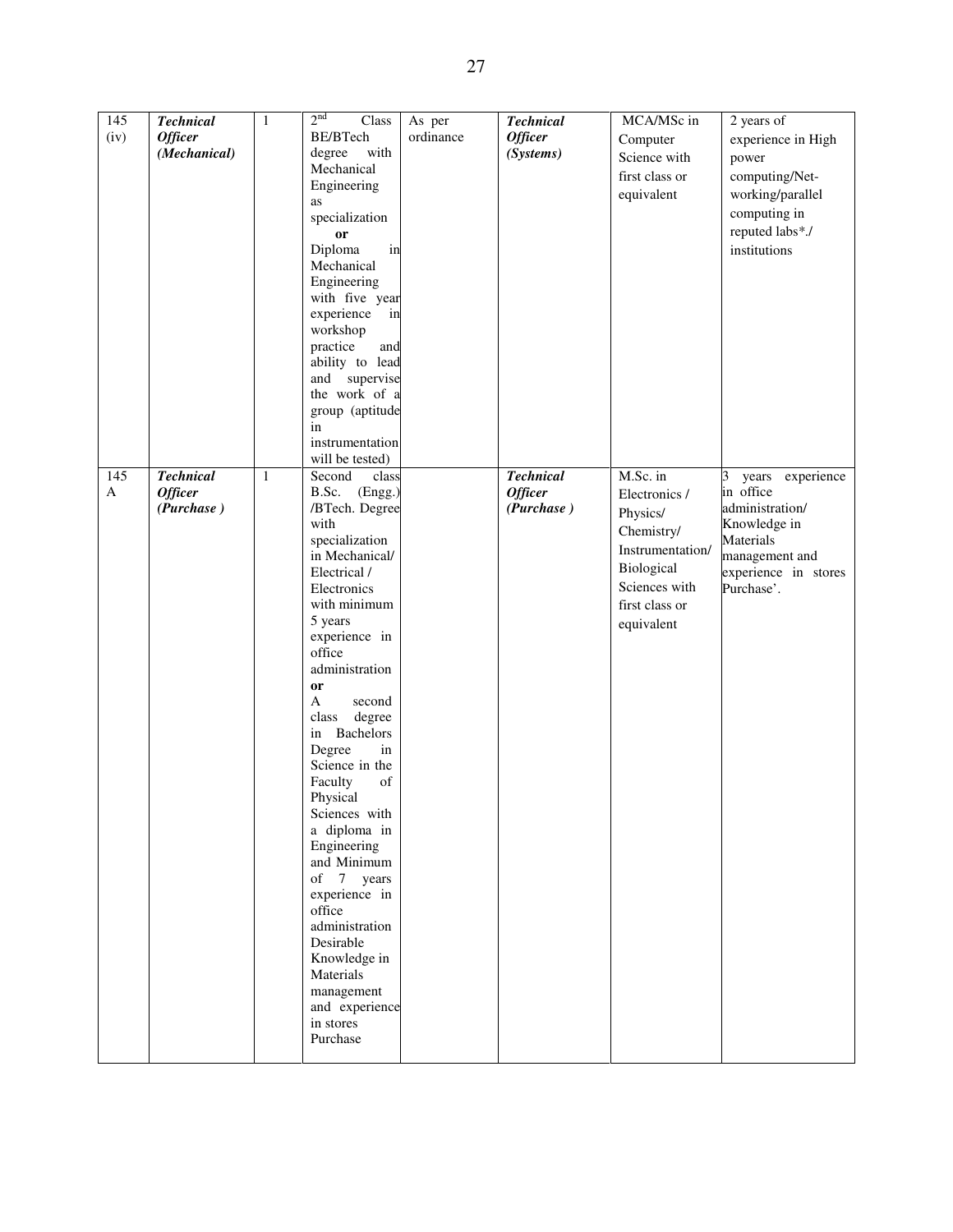| 145<br>(v)  | <b>Assistant</b><br><b>Engineer</b><br>(Mechanical) | 1              | Same as<br>prescribed for<br>corresponding<br>officers<br>in<br>public works<br>dept.                                                                                                                                                         |                                               | <b>Assistant</b><br><b>Engineer</b><br>(Instrume-<br><i>ntation</i> ) | B.Tech in<br>Instrumentation/<br>Mechanical<br>Engineering<br>with first class<br>or equivalent                                                                                                                                                   | 3 year experience as<br>Mechanical<br>/Instrumentation<br>Engineer in a<br>reputed lab* |
|-------------|-----------------------------------------------------|----------------|-----------------------------------------------------------------------------------------------------------------------------------------------------------------------------------------------------------------------------------------------|-----------------------------------------------|-----------------------------------------------------------------------|---------------------------------------------------------------------------------------------------------------------------------------------------------------------------------------------------------------------------------------------------|-----------------------------------------------------------------------------------------|
| 145<br>(vi) | <b>Mechanics</b>                                    | $\overline{4}$ | Certificate<br>course in ITI<br>in appropriate<br>trade<br>(aptitude)<br>in<br>trade will be<br>tested)<br>and<br>experience<br>be<br>may<br>relaxed to 5<br>in the<br>years<br>of<br>$\overline{2}$<br>case<br><b>ITI</b><br>years<br>course | <b>Six</b><br>years<br>experience in<br>trade | <b>Technical</b><br>assistant                                         | Diploma in<br>Electronics<br>/Mechanical<br>Engineering<br>/Electrical<br>Engineering<br>with first class<br>or equivalent<br>OR.<br>B.Sc. in<br><b>Computer Science</b><br>/Electronics/<br>Instrumentation<br>with first class or<br>equivalent | 2 year experience in<br>repair and<br>maintenance of<br>characterization<br>equipments. |

\*National/ State laboratories or Universities (including foreign Universities) or Private lab with NABL certification.

NABL is a society which provides accreditation recognition of the technical competence of a testing or calibration medical laboratory for a specific task following ISO/IEC 17025:2005, ISO 15189:2012 Standards.

The above amendment proposal relating to designation and qualifications for various posts in "Sophisticated Instrumentation and Computation Centre (SICC)" in Kerala University First Ordinances, 1978 was laid before the Senate for consideration and adoption as envisaged under section  $37(1)$  of the Kerala University Act, 1974.

The House considered and approved the above amendment proposal relating to designation and qualifications for various posts in "Sophisticated Instrumentation and Computation Centre (SICC)" in Kerala University First Ordinances, 1978.

#### $(III)$ **Resolutions given notice of by the Members**

**Resolution No.1** given notice of by Dr. Cherian John was taken up by the House

|       | ഡോ. ചെറിയാൻ ജോൺ                                                             |
|-------|-----------------------------------------------------------------------------|
|       | ജോലിയുടെ ഭാഗമായി അധ്യാപകർ ഓരോ സെമസ്റ്ററിലും മൂല്യനിർണ്ണയം നടത്തേണ്ട യു.ജി., |
|       | നിശ്ചയിച്<br>സർവകലാശാല<br>പി.ജി.<br>ഉത്തരവ്<br>ഉത്തരക്കടലാസ്സുകളുടെ എണ്ണം   |
|       | പുറപ്പെടുവിക്ക ണമെന്ന്  ഈ സഭ ആവശ്യപ്പെടുന്നു.                               |
| _____ |                                                                             |

Sri.R. Arunkumar seconded the resolution.

The Vice Chancellor informed that the matter will be examined.

**Resolution No.2** given notice of by Dr.V.S.Sharma was taken up by the House

| ഡോ. വി. എസ്. ശർമ്മ.                                                            |
|--------------------------------------------------------------------------------|
| മഹാകവി രവീന്ദ്രനാഥ ടാഗോറിന്റെ ജന്മശതാബ്ബി 1961 - ൽ ആഘോഷിച്ചതിനോട് അനുബന്ധിച്ച് |
| കേരള സർവകലാശാലയിൽ ആരംഭിച്ച ടാഗൂർ ചെയർ പുനരുജ്ജീവിപ്പിക്ക   മെന്ന് ഈ യോഗം       |
| ആവശ്യപ്പെടുന്നു.                                                               |

Dr. M. Jeevanlal seconded the resolution.

The Vice Chancellor informed that the matter will be considered.

**Resolution No.3** given notice of by Sri. S.Anilkumar was taken up by the House

| ശ്രീ. എസ്. അനിൽകുമാർ                                                   |  |  |  |
|------------------------------------------------------------------------|--|--|--|
| സർവകലാശാലയുടെ  പാളയം ക്യാമ്പസിൽ ജീവനക്കാരുടെ കുട്ടികൾക്കായി ഒരു ക്രെഷ് |  |  |  |
| , ആരംഭിക്ക ണമെന്ന്  സെനറ്റിന്റെ ഈ യോഗം ആവശ്യപ്പെടുന്നു.                |  |  |  |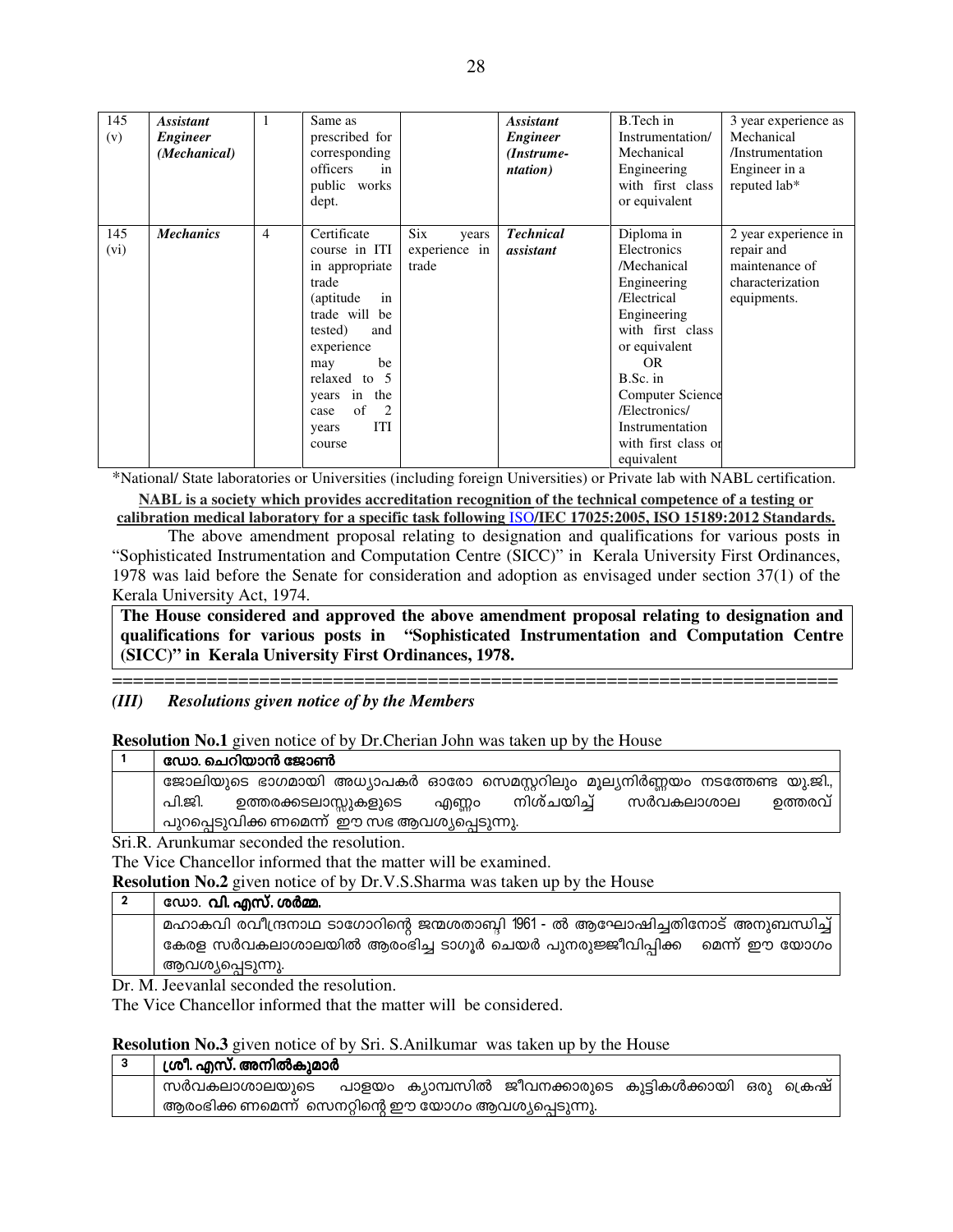Sri.Manzoor seconded the resolution.

The Vice Chancellor informed that the matter will be considered.

# **Resolution No.4** given notice of by Dr.S.Sreeja was taken up by the House

| ഡോ. എസ്. ശ്രീജ |                                                                            |                        |              |
|----------------|----------------------------------------------------------------------------|------------------------|--------------|
| സർവകലാശാലയിൽ   | രൂപീകരിയ്ക്കപ്പെട്ടിരിക്കുന്ന                                              | ക്യാന്റീൻ മോണിറ്ററിംഗ് | കമ്മിറ്റിയിൽ |
|                | ,  ജീവനക്കാരുടെ പ്രതിനിധികളെ കൂടി ഉൾപ്പെടുത്തണമെന്ന് ഈ സഭ ആവശ്യപ്പെടുന്നു. |                        |              |

Sri. S. Anilkumar seconded the resolution.

The Vice Chancellor informed that the matter will be considered.

# **Resolution No.5** given notice of by Sri Dr.Suja Eapen was taken up by the House

|  | ഡോ. സുജാ ഈപ്പൻ |
|--|----------------|
|--|----------------|

| $\cdots$ $\cdots$ $\cdots$ $\cdots$ $\cdots$           |       |                    |  |                |                 |    |
|--------------------------------------------------------|-------|--------------------|--|----------------|-----------------|----|
| കേരള സർവകലാശാല കാലാവധി കഴിഞ്ഞിട്ടുള്ള Board of Studies |       |                    |  |                | കൾ എത്രയും വേഗം |    |
| പുന:സംഘടിപ്പിക്കുവാൻ                                   | നടപടി | സ്വീകരിക്ക ണമെന്ന് |  | പ്രമേയത്തിലുടെ | ഈ               | സഭ |
| ആവശ്യപ്പെടുന്നു.                                       |       |                    |  |                |                 |    |

Smt.Oleena. A.G., seconded the resolution.

The Vice Chancellor informed that the matter will be considered.

**Resolution No.6** given notice of by Dr. Preetha Prabhasan was not taken up by the House as the member was absent.

**Resolution No.7** given notice of by Sri. R. Arunkumar was taken up by the House

| ശ്രീ. ആർ. അരുൺകുമാർ                                                      |
|--------------------------------------------------------------------------|
| വിദ്യാർത്ഥികളിൽ നിന്നും സ്പോർട്സ് അഫിലിയേഷൻ ഫീസായി സർവകലാശാല പിരിക്കുന്ന |
| മുഴുവൻ തുകയും സർവകലാശാലയിലെ കായിക പ്രവർത്തനങ്ങൾക്ക് ചിലവഴിക്ക ണമെന്ന് ഈ  |
| യോഗം ആവശ്യപ്പെടുന്നു.                                                    |
|                                                                          |

Dr. Razia. K.I. seconded the resolution.

The Vice Chancellor informed that the matter will be examined.

# **Resolution No.8** given notice of by Sri. S.Anilkumar was taken up by the House

|            | ശ്രീ. എസ്. അനിൽകുമാർ  |                 |                                                                                    |       |
|------------|-----------------------|-----------------|------------------------------------------------------------------------------------|-------|
| കാര്യവട്ടം | ക്യാമ്പസിലെ           | ഉൾഭാഗങ്ങളിലുള്ള | ക്വാർട്ടേഴ്സുകളിലേക്കുള്ള                                                          | വഴികൾ |
|            |                       |                 | സഞ്ചാരയോഗ്യമല്ലാത്തത് കണക്കിലെടുത്ത് അവ ടാർ ചെയ്ത് സഞ്ചാരയോഗ്യമാക്കുന്നതിനും       |       |
|            |                       |                 | മഴയും മണ്ണൊലിപ്പും മൂലം ക്വാർട്ടേഴ്സ് പരിസരം ഇടിഞ്ഞ് താഴുന്നത് ഒഴിവാക്കാൻ സൈഡ് വാൾ |       |
|            |                       |                 | കെട്ടി ബലവത്താക്കുന്നതിനുമുള്ള അടിയന്തര നടപടികൾ സ്ഥീകരിക്ക ണമെന്നും സെനറ്റിന്റെ ഈ  |       |
|            | യോഗം ആവശ്യപ്പെടുന്നു. |                 |                                                                                    |       |

Sri Manzoor. A., seconded the resolution.

Dr.Latha Devi, Member Syndicate informed that the matter shall be exeamined.

# **Resolution No.9** given notice of by Adv. Ajikumar was taken up by the House

| 9. | അഡ്വ. അജികുമാർ                                                                   |
|----|----------------------------------------------------------------------------------|
|    | അടച്ചു പൂട്ടിയ സർവകലാശാല ഇൻഫർമേഷൻ സെന്ററുകൾക്കു പകരമായി അത്യാധുനിക               |
|    | സംവിധാനങ്ങളോടെ വിദ്യാർത്ഥികൾക്ക് ഗുണകരമായ രീതിയിൽ പുതിയ സ്റ്റുഡന്റ് സപ്പോർട്ട് ' |
|    | സെന്ററുകൾ തുടങ്ങണമെന്നും DIOC കളെ സർവകലാശാലയുടെ ക്യാമ്പസുകളായി                   |
|    | ഉയർത്തണമെന്നും സെനറ്റിന്റെ ഈ യോഗം ആവശ്യപ്പെടുന്നു.                               |

Sri.Sam K.Daniel seconded the resolution.

The Vice Chancellor informed that the matter will be considered.

**Resolution No.10** given notice of by Dr. Razia. K.I., was taken up by the House.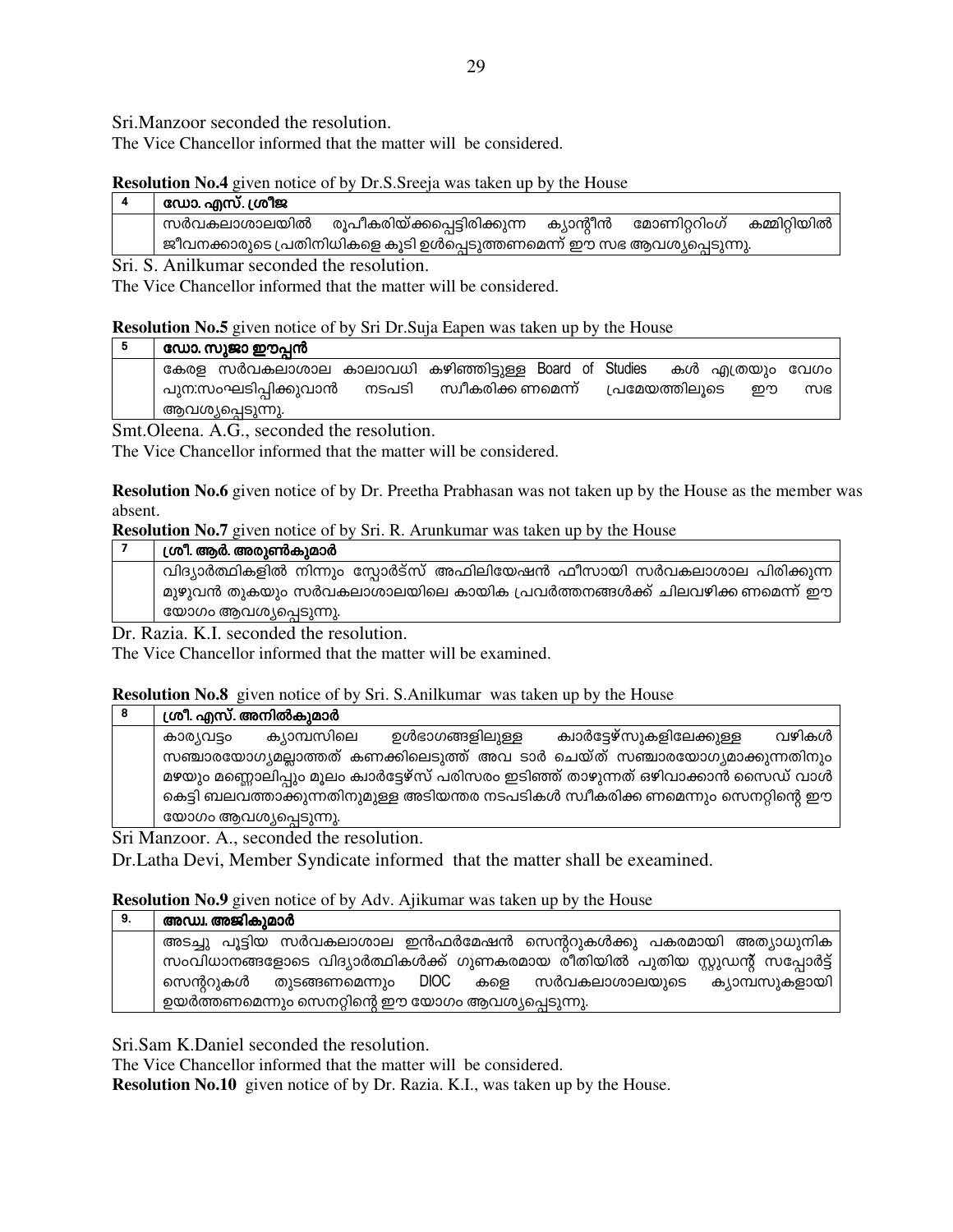| 10 | ഡോ. റസിയ. കെ. ഐ.                                                        |  |  |  |  |  |
|----|-------------------------------------------------------------------------|--|--|--|--|--|
|    | ഓരോ വിഷയത്തിലും സർവകലാശാല അംഗീകരിച്ചിട്ടുള്ള എല്ലാ റിസർച്ച് ജേർണലുകളും  |  |  |  |  |  |
|    | അംഗീകൃത പട്ടികയിൽ ഉൾപ്പെടുത്താൻ<br>നടപടികൾ<br>യു.ജി.സി.യുടെ<br>ആവശ്യമായ |  |  |  |  |  |
|    | , സ്വീകരിക്ക ണമെന്ന് ഈ യോഗം ആവശ്യപ്പെടുന്നു.                            |  |  |  |  |  |

Sri.R.Arun Kumar seconded the resolution

The Vice Chancellor informed that the matter will be considered.

**Resolution No.11** given notice of by Dr.T. Pradeep was taken up by the House

| ഡോ. റ്റി. പ്രദീപ്.                                                                              |
|-------------------------------------------------------------------------------------------------|
| കേരള സർവകലാശാലയുടെ അഡ്മിഷനും പരീക്ഷയും സംബന്ധമായ ഫീസുകൾ പൂർണ്ണമായും                             |
| Onlineആയി അടയ്ക്കുന്നതിന് വേണ്ട നടപടികൾ സ്വീകരിക്ക ണമെന്ന് ഇതിനാൽ ആവശ്യപ്പെടുന്നു. <sup>1</sup> |

Dr.P. Sunil Kumar seconded the resolution

The Vice Chancellor informed that the matter will be considered.

**Resolution No.12** given notice of by Dr. Suja Eapen was taken up by the House

| 12                     | ഡോ. സുജാ ഈപ്പൻ                                                                 |
|------------------------|--------------------------------------------------------------------------------|
|                        | കേരള സർവകലാശാലയിൽ NSS ന്റെ നടത്തിപ്പ് NSS മാനുവൽ പ്രകാരം തന്നെ നടത്തുവാൻ വേണ്ട |
|                        | . നടപടിക്രമങ്ങൾ സ്വീകരിക്ക ണമെന്ന്  ഈ സഭ ആവശ്യപ്പെടുന്നു.                      |
| $\sim$ $\sim$ $\sim$ 1 |                                                                                |

Smt. Oleena A G seconded the resolution.

Shri. M.K.Abdul Rahim, Member Syndicate informed that the matter will be considered positively.

### **Resolution No.13** given notice of by Smt. Oleena, A.G., was taken up by the House

| 13 | ശ്രീമതി. ഒലീന. എ. ജി.                                                           |
|----|---------------------------------------------------------------------------------|
|    | കേരള സർവകലാശാലയുടെ 2014-'15 കാലയളവിലെ ലോക്കൽ ഫണ്ട് ആഡിറ്റ് റിപ്പോർട്ട് സെനറ്റിൽ |
|    | വച്ചു ചർച്ച ചെയ്യണമെന്ന് ഈ സഭ ഒന്നടങ്കം ആവശ്യപ്പെടുന്നു.                        |
|    | <u>היח</u>                                                                      |

Dr. Suja Eapen seconded the resolution.

The Vice Chancellor informed that it is statutory to place the report before the House after approval by the Syndicate.

**Resolution No.14** given notice of by Sri S Anilkumar was taken up by the House

| -14 |                                                                           | ശ്രീ. എസ്. അനിൽകുമാർ                                                            |  |  |  |  |  |
|-----|---------------------------------------------------------------------------|---------------------------------------------------------------------------------|--|--|--|--|--|
|     | സർവകലാശാലയിൽ വിവിധ അനധ്യാപക തസ്തികകളിലുള്ള എല്ലാ ഒഴിവുകളിലും പി. എസ്. സി. |                                                                                 |  |  |  |  |  |
|     |                                                                           | വഴി സ്ഥിരനിയമനം നടത്തുന്നതിനുള്ള അടിയന്തര നടപടികൾ സ്വീകരിക്കണമെന്ന് സെനറ്റിന്റെ |  |  |  |  |  |
|     |                                                                           | ഈ യോഗം സർവകലാശാല അധികാരികളോട് ആവശ്യപ്പെടുന്നു.                                  |  |  |  |  |  |
|     |                                                                           | $C_{\mu\nu}$ $\Lambda$ Mongoon accounded the mass lution                        |  |  |  |  |  |

Sri. A. Manzoor seconded the resolution.

Adv. A. A. Rahim, Member Syndicate replied that urgent actions are being taken in this regard. **Resolution No.15** given notice of by Dr T Pradeep was taken up by the House.

| 15 | ഡോ. റ്റി. പ്രദീപ്.                                                    |              |          |                 |                |  |  |
|----|-----------------------------------------------------------------------|--------------|----------|-----------------|----------------|--|--|
|    | സർവകലാശാല                                                             | ജീവനക്കാരുടെ | ജോലിഭാരം | പുന:പരിശോധിച്ച് | പ്രവർത്തനക്ഷമത |  |  |
|    | വർദ്ധിപ്പിക്കുന്നതിനുള്ള നടപടികൾ സ്വീകരിക്ക ണമെന്ന്  ആവശ്യപ്പെടുന്നു. |              |          |                 |                |  |  |
|    |                                                                       |              |          |                 |                |  |  |

Dr. Sirajudeen seconded the resolution.

Adv. A.A. Rahim, Member Syndicate informed that the matter can be examined.

**Resolution No.16** given notice of by Dr S Sreeja was taken up by the House

- ഡോ. എസ്. ശ്രീജ 16
	- കാലാവധി കഴിഞ്ഞ Facultyകൾ ഉടനടി പുന:സംഘടിപ്പിക്കണമെന്ന് ഈ സഭ ആവശ്യപ്പെടുന്നു.

Dr.M.G. Sanalkumar seconded the resolution

The Vice Chancellor informed that the action on the matter has already been initiated.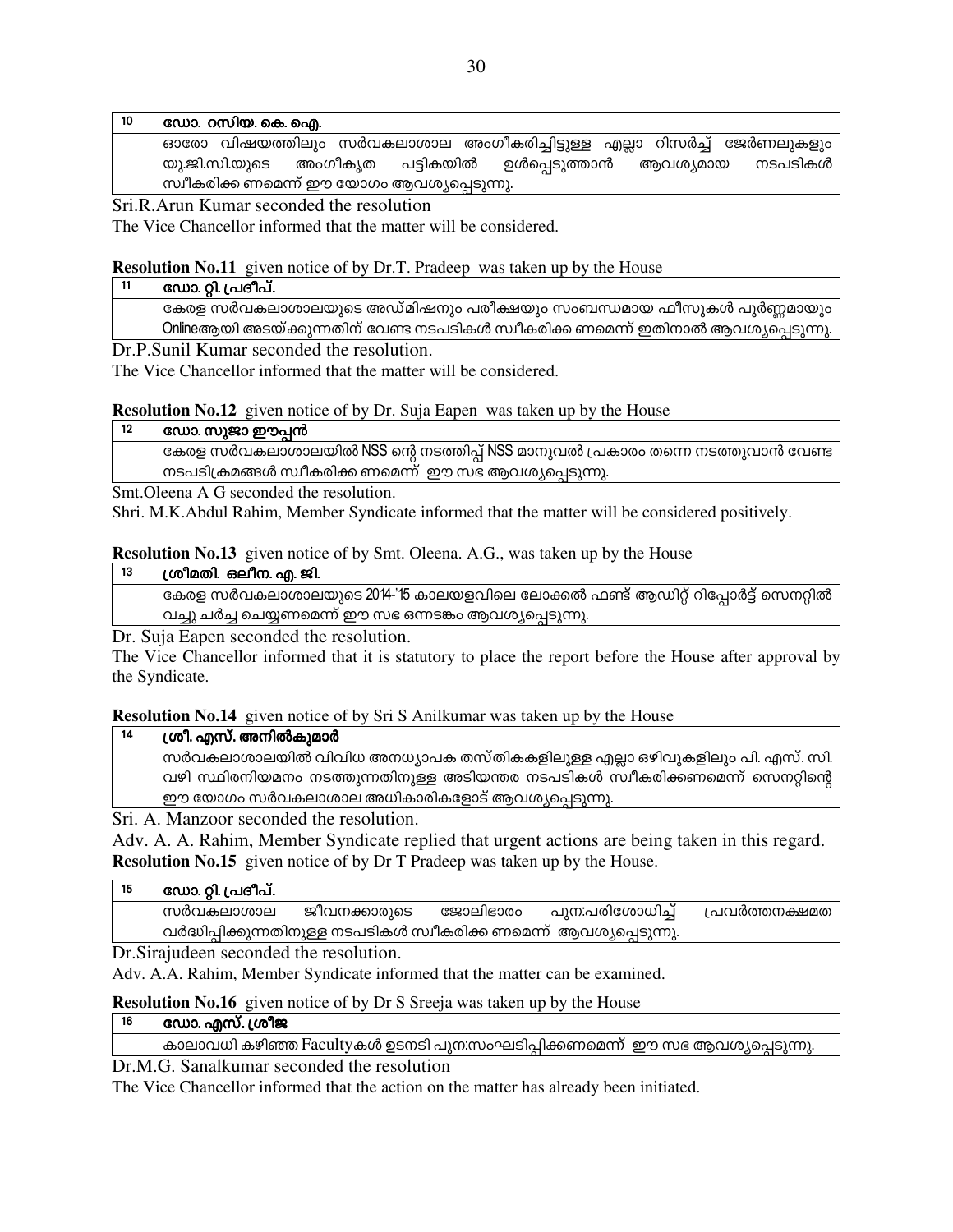| 17 | ഡോ. വി. എസ്. ശർമ്മ.                                                           |
|----|-------------------------------------------------------------------------------|
|    | കേരളത്തിൽ സംഗീത നൃത്താദികലകൾക്ക്  ദൂരവ്യാപകമായ അഭിവൃദ്ധി ഉണ്ടാകും വിധം ഉത്തേജ |
|    | കമായ വിശിഷ്ടസംഭാവന നൽകിയ ശ്രീ സ്വാതി തിരുനാൾ മഹാരാജാവിന്റെ നാമധേയത്തിൽ        |
|    | ഒരു ചെയർ കേരള സർവകലാശാലയിൽ സത്വരമായി സ്ഥാപിക്കണമെന്ന് ഈ യോഗം                  |
|    | ആവശ്യപ്പെടുന്നു.                                                              |

Sri Unnikrishnan seconded the resolution.

The Vice Chancellor informed that the matter will be considered.

| Resolution No.18 given notice of by Smt. Oleena. A.G., was taken up by the House |  |  |  |  |
|----------------------------------------------------------------------------------|--|--|--|--|
|----------------------------------------------------------------------------------|--|--|--|--|

| 18 | ശ്രീമതി. ഒലീന. എ. ജി.                                                            |  |  |  |  |  |  |
|----|----------------------------------------------------------------------------------|--|--|--|--|--|--|
|    | കേരള സർവകലാശാലയിൽ രൂപീകരിക്കപ്പെട്ടിരിക്കുന്ന ഹോസ്റ്റൽ മോണിറ്ററിംഗ് കമ്മിറ്റിയിൽ |  |  |  |  |  |  |
|    | വിദ്യാർത്ഥി പ്രതിനിധികളെ കൂടി ഉൾപ്പെടുത്തണമെന്ന് ഈ സഭ ആവശ്യപ്പെടുന്നു.           |  |  |  |  |  |  |

Sri.S.Najeeb seconded the resolution.

The Vice Chancellor informed that the matter will be considered.

The Vice-Chancellor then invited Dr.P Sunilkumar to present the adjournment Motion given notice of by him.

# **ADJOURNMENT MOTION**

Moving the motion Dr.P.Sunil Kumar elaborated the following:

ഉന്നത വിദ്യാഭ്യാസ മേഖലയിലെ ഗുരുതരമായ ചില പ്രശ്നങ്ങളിലേയ്ക്ക് സഭയുടെ ശ്രദ്ധ ക്ഷണിക്കുകയാണ്. ഇതിൽതന്നെ കൂടുതൽ പ്രശ്നങ്ങളും Aided മേഖലയിലാണ്. അതിൽ പ്രധാനപ്പെട്ടത് അദ്ധ്യാപകരുടെ Approval പ്രശ്നമാണ്. ഇത് റിസൽട്ട് വൈകൽ പോലുള്ള ഗുരുതരമായ അവസ്ഥയിലേക്ക് നയിക്കുന്നു. കേരളത്തിലെ മറ്റ് യൂണിവേഴ്സിറ്റികളിൽ Aided Principal മാരുടെ നിയമനവും Assistant Professor മാരുടെ നിയമനവും യാതൊരു ബുദ്ധിമുട്ടുമില്ലാതെ നടക്കുന്നതുകൊണ്ട് MG, Calicut, Kannur തുടങ്ങിയ യൂണിവേഴ്സിറ്റികളിൽ റിസൽട്ടുകൾ യഥാസമയം പ്രസിദ്ധീകരിക്കുമ്പോൾ കേരളാ യൂണിവേഴ്സിറ്റിയിൽ ഇതിൽ വലിയ വീഴ്ചയാണ് സംഭവിക്കുന്നത്. UGC Regulations 2010 implement ചെയ്ത date മുതൽ അദ്ധ്യാപകരുടെ approval മരവിപ്പിച്ചിരിക്കുകയാണ്. 23.2.2016 ൽ വന്ന പ്രിൻസിപ്പൽമാരുടെ നിയമനവുമായി ബന്ധപ്പെട്ട കോടതി ഉത്തരവിലെ ഏതാനും ഭാഗം തെറ്റായി വ്യാഖ്യാനിച്ച് Assistant Professor മാരുടെ നിയമനവും തടയുന്നത് കൂടുതൽ ഗുരുതരമായ പ്രശ്നങ്ങളാണ് സൃഷ്ടിച്ചിരിക്കുന്നത്. Approval ലഭിക്കാത്ത അദ്ധ്യാപകർ മാസങ്ങളായി ശമ്പളമില്ലാതെ ജോലി ചെയ്യേണ്ടിവരുന്നത് വളരെ ദയനീയമായ അവസ്ഥയാണ്.

UGC Notification അനുസരിച്ച് 75:25 മാർക്ക് അനുപാതത്തിൽ സർക്കാർ നിയമപ്രകാരം ശരിക്കും നിയമാനുസൃതമായി നിയമിതരായ 230 - ഓളം അദ്ധ്യാപകരുടെ Approval resubmit/rework ചെയ്യാൻ തിരിച്ചയച്ചതു കാരണം സാങ്കേതികമായി ഉണ്ടായിട്ടുള്ള ബുദ്ധിമുട്ടുകൾ വളരെ വലുതാണ്. ഒരേ ഇന്റർവ്യു യുണിവേഴ്സിറ്റികളിൽ ജോയിൻ ചെയ്തവർക്ക് ശമ്പളം ലഭിക്കുകയും കേരള കഴിഞ്ഞ് മറ്റ് യൂണിവേഴ്സിറ്റിയിൽ ജോയിൻ ചെയ്തവർക്ക് മാത്രം ലഭിക്കാതിരിക്കുകയും ചെയ്യുന്നതിന് എന്ത് ന്യായീകരണമാണ് പറയാൻ കഴിയുക. ബഹു: വൈസ് ചാൻസലർ ചാർജ് എടുത്തതിന് ശേഷം നടന്ന ഇന്റർവ്യുവിന് സാർ തന്നെ കൊടുത്ത Subject Expert ഉം, Government കൊടുത്ത Government Nominee യും തെരഞ്ഞെടുത്ത, തികച്ചും UGC Qualified അടങ്ങിയ Interview Board ആയ Candidates ന്റെ Approval അംഗീകരിക്കാത്തത് വിരോധാഭാസമല്ലേ? ഏതെങ്കിലും കേസിനകത്ത് ഇവരുടെ അപ്രൂവൽ കൊടുക്കരുതെന്ന് പറഞ്ഞിട്ടുണ്ടോ? സംവരണവുമായി ബന്ധപ്പെട്ട കേസ് സ്റ്റേയിലാണ്. 23.02.2016 ന് വന്ന വിധി പ്രിൻസിപ്പൽ നിയമനവുമായി ബന്ധപ്പെട്ട് മാത്രമുള്ളതാണ്. Rework ചെയ്യാൻ തിരിച്ചയക്കുന്നത് വലിയ പ്രതിസന്ധി സൃഷ്ടിക്കും. UGC 2010 Regulation പ്രകാരമുള്ള Selection Committee യിൽ Government Nominee ആവശ്യമില്ല. പകരം 2 Subject Expert മതി എന്നിരിക്കെ അങ്ങനെയുള്ള കമ്മിറ്റിക്ക് എങ്ങനെയാണ് ഇവരെ വീണ്ടും തിരഞ്ഞെടുക്കാനാവുക? മാത്രമല്ല 75 - 25 എന്ന മാർക്ക് അനുപാതം UGC Regulation പ്രകാരം 80 - 20 ആണ്. അദ്ധ്യാപകരുടെ അപ്രൂവൽ പ്രശ്നത്തോടൊപ്പം പ്രിൻസിപ്പൽമാരുടെ നിയമനവും തടയപ്പെടുന്നത് പല കോളേജുകളിലും പ്രശ്നങ്ങൾ സങ്കീർണമാക്കിയിട്ടുണ്ട്.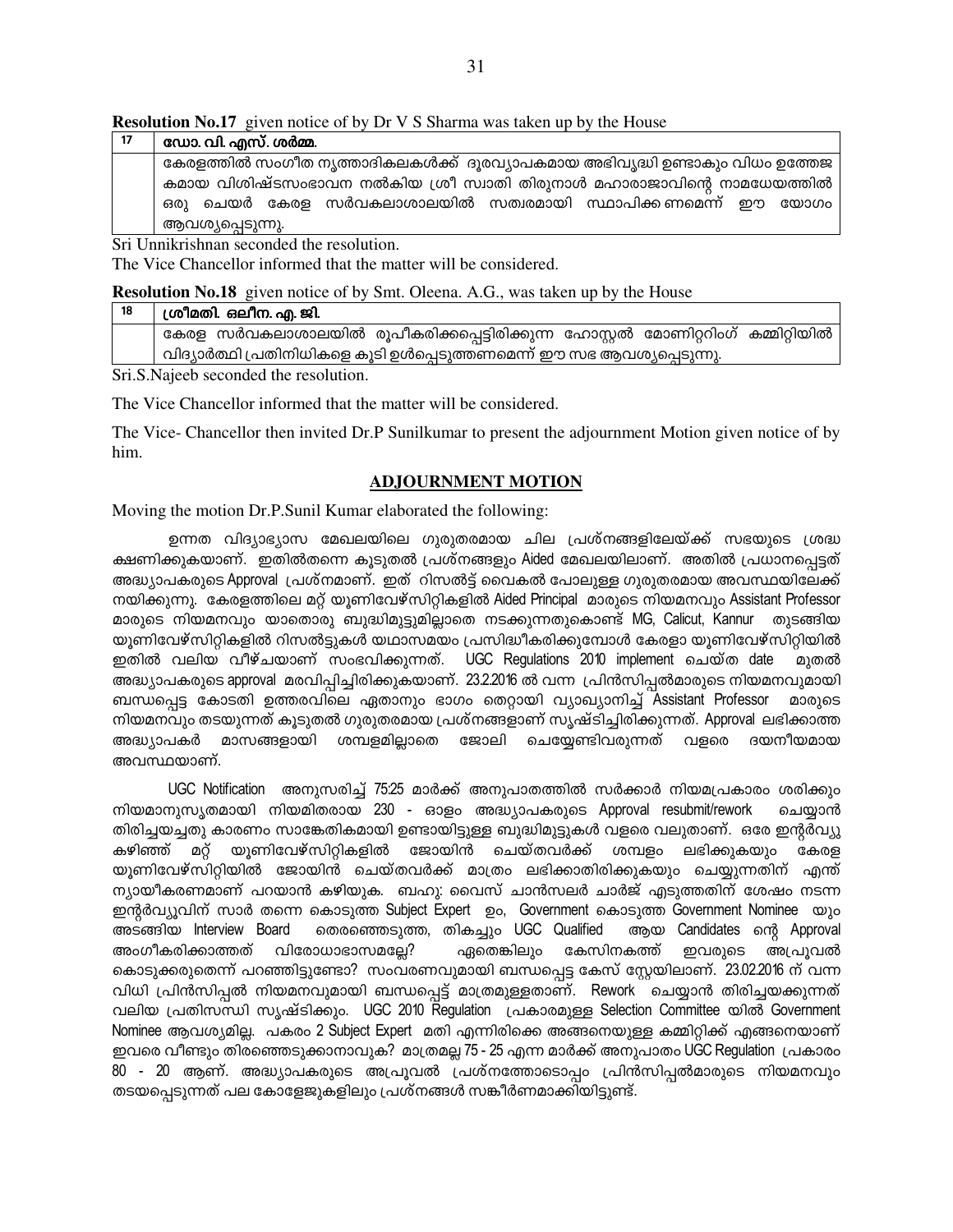അപ്രൂവൽ ലഭിക്കാത്ത അദ്ധ്യാപകരെ ഇത്തരം ഒരു വിഷമവൃത്തത്തിൽ നിന്ന് രക്ഷിക്കാൻ ബഹു: വൈസ് ചാൻസലർ സന്മനസുകാണിക്കണം. ഈ വിഷയത്തിൽ സിൻഡിക്കേറ്റ് ഏകകണ്ഠമായി തീരുമാനമെടുത്തിട്ടും ബഹു: വൈസ് ചാൻസലർ Administrative Sanction കൊടുക്കാത്തത് വളരെ ഖേദകരമാണ്. അങ്ങ് അങ്ങയിൽ നിക്ഷിപ്ലമായ അധികാരം ഉപയോഗിച്ച് ഇതിന് ഒരു പരിഹാരമുണ്ടാക്ക ണമെന്നാണ് അപേക്ഷിക്കാനുള്ളത്. UGC മാനദണ്ഡമനുസരിച്ചാണ് അപ്രൂവൽ നൽകാതിരിക്കുന്നതെങ്കിൽ, UGC 2010 റഗുലേഷൻ പ്രകാരം VC യെ തിരഞ്ഞെടുക്കുന്ന Search Committee യിൽ Senate Member അല്ല Syndicate Member നെ അണ് ഉൾപ്പെടുത്തേണ്ടിയിരുന്നത്. അങ്ങനെ നോക്കുമ്പോൾ അങ്ങയെ തിരഞ്ഞെടുത്തതുപോലും നിയമവിരുദ്ധമായാണ് എന്ന് ആരെങ്കിലും കോടതിയിൽ വാദിച്ചാൽ ആ അവസ്ഥയെ എങ്ങനെയാണ് കൈകാര്യം ചെയ്യാനാകുക?

അതുപോലെ തന്നെ കേവലം ഒരു Under Secretary യുടെ കത്തിന്റെ അടിസ്ഥാനത്തിൽ മുഴുവൻ അദ്ധ്യാപകരുടേയും സറണ്ടർ ആനുകൂല്യവും നിഷേധിച്ചിരിക്കുകയാണ്.

അപ്രൂവൽ ലഭിക്കാത്ത കാരണത്താൽ, ജീവിതം തന്നെ ഇല്ലാതാകുന്ന അദ്ധ്യാപകരുടെ, മുഴുവൻ കുറച്ചു മാസങ്ങൾക്കകം സർവകലാശാലയിൽ നിന്ന് പ്രതീക്ഷ ബഹു: വൈസ് ചാൻസലറിലാണ്. പടിയിറങ്ങിപ്പോകുന്ന അങ്ങ് ഇങ്ങനെ വിഷമവൃത്തത്തിലായ അദ്ധ്യാപകരുടെ അപ്രൂവൽ നൽകി ചാരിതാർത്ഥ്യത്തോടെ തന്നെ വിടവാങ്ങണമെന്നാണ് അഭ്യർത്ഥിക്കാനുള്ളത്.

അതുകൊണ്ട് ഇപ്പോൾ നിഷേധിച്ചിരിക്കുന്ന മുഴുവൻ അദ്ധ്യാപക നിയമനങ്ങളുടേയും Approval നൽകിക്കൊണ്ട് ഉന്നത വിദ്യാഭ്യാസ മേഖല ഇന്നു നേരിടുന്ന പ്രശ്നങ്ങൾ ഒരു പരിധിവരെ പരിഹരിക്ക ണമെന്ന് ഈ അടിയന്തിര പ്രമേയത്തിലുടെ സഭയോട് ഒന്നടങ്കം ആവശ്യപ്പെടുന്നു.

### 1) Sri. S. Anil Kumar

200 ലധികം അദ്ധ്യാപകരുടെ അപ്രൂവലാണ് കേരള സർവകലാശാലയിൽ UGC Regulation ന്റെ പേരിൽ നടപ്പാക്കാനാകാതെ കിടക്കുന്നത്. മറ്റ് സർവകലാശാലകൾ ഇതിന്റെ പ്രായോഗികവശങ്ങൾ കൂടി കണക്കിലെടുത്ത് നടപ്പാക്കിയതുകൊണ്ട് വലിയ പ്രശ്നങ്ങൾ നേരിടുന്നില്ല. എന്നാൽ കേരള സർവകലാശാലയിൽ അദ്ധ്യാപകർക്ക് അപ്രുവൽ കൊടുക്കാത്തത് പരീക്ഷാജോലികളെയടക്കം ബാധിച്ചിരിക്കുന്നു. ഇത് കേവലം അദ്ധ്യാപകരെ മാത്രം ബാധിക്കുന്ന വിഷയമല്ല. അപ്രൂവൽ ലഭിക്കാത്ത അദ്ധ്യാപകരെ പരീക്ഷാജോലികളിലടക്കം വിന്യസിക്കാൻ സാധിക്കാത്തത് പരീക്ഷകളും തുടർന്നുള്ള പ്രവർത്തനങ്ങളും അവതാളത്തിലാക്കുന്നു. ഇത് സമൂഹത്തെയാകെ ബാധിക്കുന്ന വിഷയമായി വളർന്നുകൊണ്ടിരിക്കുകയാണ്. ആയതിനാൽ ഈ അടിയന്തിര പ്രമേയത്തെ ശക്ലമായി പിന്തുണയ്ക്കുന്നു.

### 2) Sri. Mansoor. A.

കേരള സർവകലാശാലയിലെ അദ്ധ്യാപക-അനദ്ധ്യാപക ജീവനക്കാരുടെയും വൈസ് ചാൻസലറുടെയും മറ്റ് സ്റ്റാറ്റ്യൂട്ടറി ഉദ്യോഗസ്ഥരുടെയും എല്ലാം പ്രവർത്തനത്തിന്റെ ഫലമായിട്ടാണ് ചാൻസലേഴ്സ് അവാർഡ് നമുക്ക് ലഭിച്ചത്. എന്നാൽ ഈ നേട്ടങ്ങളെയൊക്കെ ഹനിക്കുന്ന രീതിയിലുള്ള പല കാര്യങ്ങളും ഇവിടെ സംഭവിച്ചുകൊണ്ടിരിക്കുന്നു. Senate, Syndicate, Academic Council തുടങ്ങിയ ജനാധിപത്യ സംവിധാനങ്ങൾ കൈക്കൊള്ളുന്ന തീരുമാനങ്ങൾ വിദ്യാർത്ഥികൾക്കും അദ്ധ്യാപകർക്കും പൊതു സമൂഹത്തിനും ഗുണകരമായി ഭവിക്കണമെങ്കിൽ ആ തീരുമാനങ്ങൾ നടപ്പാക്കുവാൻ വൈസ് ചാൻസലർ കൂടി സന്മനസു കാണിക്കേണ്ടതുണ്ട്. MG, Calicut തുടങ്ങിയ സർവകലാശാലകൾ ചെയ്തതുപോലെ നിയമങ്ങളിൽ Relaxation കൊടുത്തുകൊണ്ട് അദ്ധ്യാപകർക്ക് അപ്രൂവൽ കൊടുക്കാൻ വൈസ് ചാൻസലറോട് അഭ്യർത്ഥിക്കുകയാണ്. ഈ അടിയന്തിര പ്രമേയത്തെ പിന്താങ്ങുന്നു.

### 3) Dr. A.K. Ampotty.

ഇവിടെ ഉന്നയിക്കപ്പെട്ടത് വളരെ പ്രധാനപ്പെട്ട ഒരു വിഷയമാണ്. ഉന്നത വിദ്യാഭ്യാസ മേഖലയെ ഒന്നടങ്കം ബാധിക്കുന്ന പ്രശ്നമാണിത്. Aided മേഖലയിൽ 200 ലധികം അദ്ധ്യാപകർക്ക് വർഷങ്ങളായി ശമ്പളം ലഭിക്കുന്നില്ല. വ്യവസ്ഥാപിതമായ മാർഗ്ഗങ്ങളിലൂടെ നിയമനം ലഭിച്ച ഈ അദ്ധ്യാപകർക്ക്, ഇവിടത്തെ അംഗങ്ങളുടെ വികാരം മനസ്സിലാക്കിക്കൊണ്ട്, മറ്റ് യുണിവേഴ്സിറ്റികൾ ചെയ്തതുപോലെ അപ്രൂവൽ നൽകണമെന്ന് ആവശ്യപ്പെടുകയും ഈ അടിയന്തിര പ്രമേയത്തെ ശക്ലമായി പിന്താങ്ങുകയും ചെയ്യുന്നു.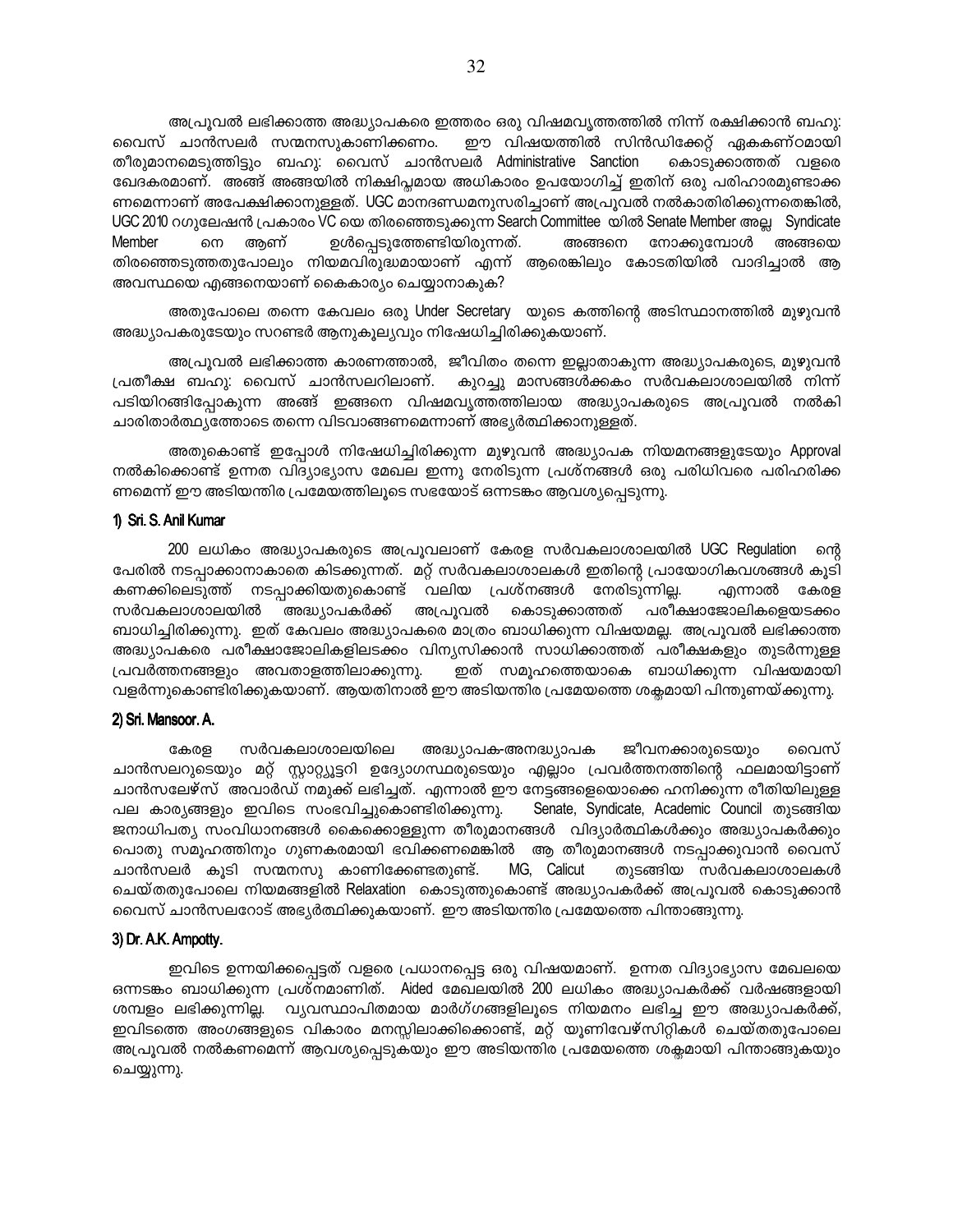### 4) Sri. Najeeb. S.

ഉന്നത വിദ്യാഭ്യാസ മേഖലയിൽ Aided College കളുടെ പങ്ക് വളരെ വലുതാണ്. വിദ്യാർത്ഥികൾക്ക് ആനുപാതികമായി അദ്ധ്യാപകരില്ലാത്തത് വിദ്യാഭ്യാസമേഖലയെ ഒന്നടങ്കം അവതാളത്തിലാക്കും എന്നതുകൊണ്ട് മേല്പ്പറഞ്ഞ 200 ഓളം അദ്ധ്യാപകരുടെ അപ്രുവൽ അടിയന്തിരമായി നൽകേണ്ടതുണ്ട്. ഗവേഷണ മേഖലയുമായി ബന്ധപ്പെട്ട് UGC അടിക്കടി Regulation ഇറക്കിക്കൊണ്ടിരിക്കുന്നു. 2017 Regulation ഇതിനകം തന്നെ Draft ചെയ്തിരിക്കുകയാണ്. ഗൈഡുമാരുടെ എണ്ണം വെട്ടിക്കുറക്കുക, ഗവേഷണ സീറ്റുകളുടെ എണ്ണം വെട്ടിക്കുറയ്ക്കുക തുടങ്ങിയ ഗവേഷണ മേഖലയാകെ തകർക്കുന്ന നിലപാടാണ് കേന്ദ്രസർക്കാർ സ്വീകരിച്ചുകൊണ്ടിരിക്കുന്നത്. മേല്പ്പറഞ്ഞ 200 ഓളം അദ്ധ്യാപകരുടെ അപ്രൂവൽ നൽകി അവർക്ക് ഗൈഡ്ഷിപ്പ് ലഭിക്കുകയാണെങ്കിൽ ഗവേഷണ മേഖലയിലെ പ്രശ്നങ്ങൾ ഒരു പരിധിവരെ പരിഹരിക്കാൻ കഴിയും. അതുകൊണ്ട് എയ്ഡഡ് മേഖലയിലെ അദ്ധ്യാപകർക്ക് എത്രയും വേഗം അപ്രൂവൽ നൽകി ഗവേഷണ മേഖലയിലെ പ്രശ്നങ്ങൾ പരിഹരിക്കാനുള്ള നടപടികൾ സ്വീകരിക്ക ണമെന്ന് ആവശ്യപ്പെടുന്നു.

### 5) Sri. R. Arunkumar

2010 UGC Regulation - നുമായി ബന്ധപ്പെട്ട് വന്ന കോടതിവിധി, Entry Cadre അദ്ധ്യാപകരെ ബാധിക്കുന്ന രീതിയിലാണ് വന്നിരിക്കുന്നത്. Regulations കളിൽ ചിലത് നടപ്പാക്കുകയും ചിലത് നടപ്പാക്കാതിരിക്കുകയും ചെയ്യുന്ന സ്ഥിതിവിശേഷമാണ് കേരള സർവകലാശാലയിൽ നിലവിലുള്ളത്. Research Guyideship ന്റെ കാര്യത്തിൽ UGC നിഷ്ക്കർഷിക്കുന്ന മാനദണ്ഡങ്ങൾ 65 വയസിൽ റിട്ടയർ ചെയ്യുന്ന അദ്ധ്യാപകരെ ഉദ്ദേശിച്ച് ഉണ്ടാക്കിയിട്ടുള്ളതാണ്. സ്ഥലങ്ങളിൽ 65 വയസുവരെ അദ്ധ്യാപകർ റിസർച്ച് **AQ)** ഗൈഡുമാരായി തുടരുമ്പോൾ ഇവിടെ 56 വയസിൽ റിട്ടയർ ചെയ്യുകയും ഗൈഡ്ഷിപ്പ് അവസാനിപ്പിക്കേണ്ടി വരികയും ചെയ്യുന്നു. ഇത് ഇവിടത്തെ ഗവേഷണ രംഗത്തെയാകെ മുരടിപ്പിക്കുന്ന അവസ്ഥയിലേക്ക് നയിക്കുന്നു. കോടതിവിധികൾ പലതും തെറ്റായി വ്യാഖ്യാനിക്കപ്പെടുമ്പോൾ കേരളാ യൂണിവേഴ്സിറ്റിക്ക് അതിന്റെ മാനുഷികമുഖമാണ് നഷ്ടപ്പെട്ടുകൊണ്ടിരിക്കുന്നത്. Standing Counsel ന്റെ അഭിപ്രായംഎതിരായതുകൊണ്ടാണ് ഇത്തരത്തിലൊരു തീരുമാനമെടുത്തതെന്ന് ഒരു ചോദ്യത്തിനുള്ള ഉത്തരത്തിൽ നിന്ന് വ്യക്ലമാണ്. ഇൗ അടിയന്തിര പ്രമേയത്തിന്റെ അന്തസത്തയെ പിന്താങ്ങിക്കൊണ്ട് ഇത്രയും അദ്ധ്യാപകർക്കെതിരായ തീരുമാനങ്ങൾ പുന:പരിശോധിക്കണമെന്ന് ആവശ്യപ്പെടുകയാണ്.

### 6) Dr.Cherian John

ഉന്നത വിദ്യാഭ്യാസത്തിൽ പരമപ്രധാനമായ നാലു് ഘടകങ്ങൾ അദ്ധ്യാപനവും മൂല്യനിർണ്ണയവും, റിസൽട്ട് പ്രസിദ്ധീകരണവും ഗവേഷണവുമാണെന്ന് UGC National Education Policy യിൽ തന്നെ പറഞ്ഞിട്ടുണ്ട്. അതിൽ ഏറ്റവും പ്രധാനപ്പെട്ട issue, Quality of Teaching ആണ്. ഇവിടെ UGC യും കേരള സർക്കാരും ആവശ്യപ്പെടുന്ന യോഗ്യതകൾ നേടി, ശരിയായ ഇന്റർവ്യൂവിലൂടെ Ranklist ഉണ്ടാക്കി നിയമിക്കപ്പെട്ട ശേഷം വർഷങ്ങളോളം ശമ്പളം ലഭിക്കാത്ത അവസ്ഥ ലോകത്തെവിടെയും കാണാൻ സാധിക്കില്ല. 2010 റഗുലേഷൻ സംസ്ഥാനസർക്കാർ നടപ്പിലാക്കുന്നത് 2010 ൽ തന്നെയാണ്. "The Regulations are approved as such" എന്ന് അതിൽ വിവരിക്കുന്നുണ്ട്. ഇവിടെ Regulation - ൽ അദ്ധ്യാപകരെ എങ്ങനെ ദ്രോഹിക്കാം എന്ന Clause -കൾ മാത്രമെടുത്ത് അവരുടെ മേൽ പ്രയോഗിക്കുകയാണ്. ഒരു കോടതിവിധിയിലും അസിസ്റ്റന്റ് പ്രൊഫസറിന് അപ്രൂവൽ കൊടുക്കരുതെന്ന് പറഞ്ഞിട്ടില്ല എന്നിരിക്കെ നിരപരാധികളായ അദ്ധ്യാപകരെ വിഷമവൃത്തത്തിലാക്കുന്നത് നമ്മുടെ സംവിധാനത്തിന്റെ പിടിപ്പുകേടുകൊണ്ട് മാത്രമാണ്. ഒരു കുടുംബത്തിലെ സാമ്പത്തിക ഭദ്രത ഏതാണ്ട് മുഴുവൻ തകർത്തുകൊണ്ടാണ് കേരളത്തിലെ Aided മേഖലയിൽ ഒരാൾ ജോലിയിൽ പ്രവശിക്കുന്നത്. Rework ചെയ്യാൻ തിരിച്ചയച്ച ഫയൽ വീണ്ടും ഇന്റർവ്യൂ നടത്തുമ്പോൾ ഒരാൾ പുറത്താക്കപ്പെടുകയാണെങ്കിൽ ഇത്രയും വർഷം ജോലി ചെയ്തതിന് ശമ്പളം ലഭിക്കാത്ത അവസ്ഥ ഉണ്ടായാൽ ആരാണ് ഉത്തരവാദിത്വം ഏറ്റെടുക്കുക? ഇതിനോടനുബന്ധിച്ച് മറ്റൊരു വിഷയം കൂടി ശ്രദ്ധയിൽപ്പെടുത്തട്ടെ. 2013 ൽ നമ്മൾ ഒരു റഗുലേഷൻ പാസാക്കുകയും 2017 ജനുവരി 7 ന് വെബ്സൈറ്റിൽ പ്രസിദ്ധീകരിക്കുകയും ചെയ്തു. 2010 ലെ റഗുലേഷനു ശേഷം 2013 ലെ 2<sup>nd</sup> amendment ൽ CAP introduce ചെയ്തു. അതുകൂടി ചേർത്താണ് 2017 ൽ നമ്മൾ റഗുലേഷൻ അംഗീകരിച്ചിരിക്കുന്നത്. എന്നാൽ UGC നേരത്തേ വ്യക്ലമാക്കിയിട്ടുള്ളത്. വരുന്നത് പുതിയ റഗുലേഷൻ പഴയതിന് ഈ Defect പരിഹരിച്ചില്ലെങ്കിൽ ഇതുപോലുള്ള Case -പകരമാണെന്നാണ്. കൾ ഇനിയും നമ്മൾ അഭിമുഖീകരിക്കേണ്ടിവരും.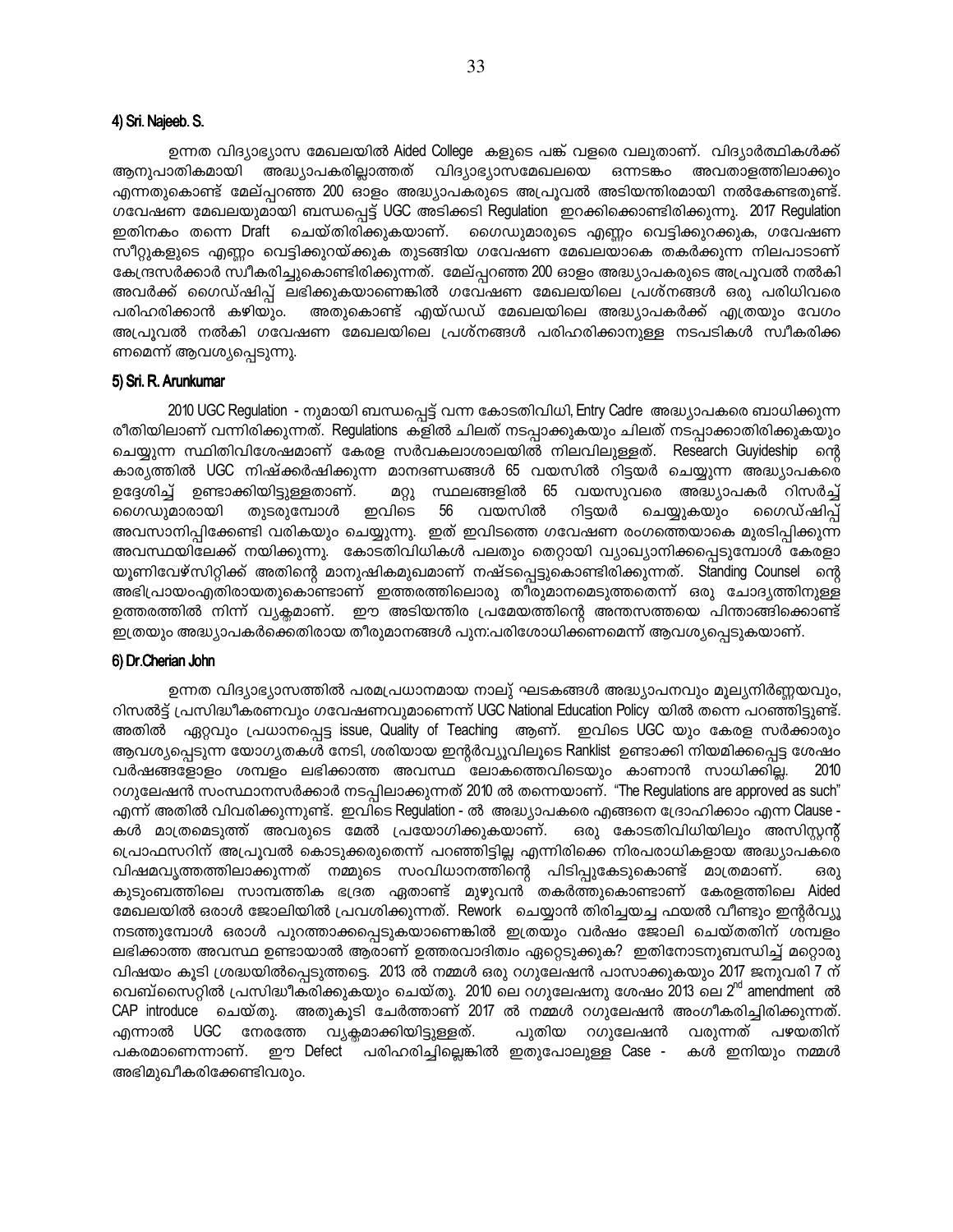UGC Regulations ലോ ബന്ധപ്പെട്ട കോടതി വിധികളിലോ ഒരിടത്തും അദ്ധ്യാപകർക്ക് ശമ്പളം നൽകരുത് എന്ന് പറഞ്ഞിട്ടില്ല. അനുകൂലമായ ഘടകങ്ങൾ കണ്ടെത്തിക്കൊണ്ട് 'Subject to the final verdict' എന്ന വ്യവസ്ഥയോടുകൂടി അദ്ധ്യാപകരുടെ തടഞ്ഞുവച്ചിരിക്കുന്ന അപ്രൂവൽ എത്രയും പെട്ടന്ന് നൽകി അവർക്ക് ശമ്പളം ലഭിക്കുന്നതിനുള്ള നടപടികൾ ആരംഭിക്കണമെന്ന് ആവശ്യപ്പെട്ടുകൊണ്ട് ഈ അടിയന്തിര പ്രമേയത്തെ പിന്താങ്ങുന്നു.

### 7) Smt. B.S.Sreena.

അദ്ധ്യാപകനിയമനത്തിൽ കാലതാമസം ഉണ്ടാകുന്തോറും വിദ്യാർത്ഥി സമൂഹം വലിയ ബുദ്ധിമുട്ടാണ് അനുഭവിക്കുന്നത്. ആറാം സെമസ്റ്റർ B.A. റിസൽട്ട് ഇതുവരെ പ്രസിദ്ധീകരിക്കാൻ സർവകലാശാലയ്ക്ക് കഴിഞ്ഞിട്ടില്ല. മറ്റു യൂണിവേഴ്സിറ്റികൾ അഡ്മിഷൻ വിളിച്ചിരിക്കുമ്പോളാണ് ഇവിടെ നമുക്ക് പരീക്ഷാഫലം പോലും പ്രസിദ്ധീകരിക്കാൻ സാധിക്കാതിരിക്കുന്നത്. ഇത് വിദ്യാർത്ഥികളെ വളരെയധികം ബുദ്ധിമുട്ടിലാക്കുന്നുണ്ട്. NAAC ന്റെ 'A' Grade Accreditation ഉള്ള ഒരു സർവകലാശാല എന്ന നിലയ്ക്ക് ഈ സ്ഥിതിവിശേഷം നമുക്കാകെ നാണക്കേടുണ്ടാക്കുന്നതാണ്. ഇത് വളരെ ആശങ്കാജനകമായ അവസ്ഥയാണ്. അതുകൊണ്ട് തന്നെ ഈ അടിയന്തിര പ്രമേയം വളരെ ഗൗരവത്തോടെ കാണണമെന്ന് അഭ്യർത്ഥിക്കുകയും അതിനെ ശക്ലിയായി പിന്തുണയ്ക്കുകയും ചെയ്യുന്നു.

### 8) Dr. T. Pradeep.

പ്രാഥമിക വിദ്യാഭ്യാസം ശക്ലിപ്പെടുത്തുക എന്നതാണ് ഇപ്പോൾ നമ്മുടെ സർക്കാരിന്റെ ഒരു നയം. പക്ഷേ യഥാർത്ഥത്തിൽ ഉന്നത വിദ്യാഭ്യാസ മേഖലയിലെ പ്രശ്നങ്ങൾ മനസിലാക്കിയിരുന്നെങ്കിൽ അത് തീർച്ചയായും ഉന്നത വിദ്യാഭ്യാസ മേഖലയെ ശക്ലിപ്പെടുത്തുക എന്നതായി തീർന്നേനെ. റഗുലേഷൻ യഥാർത്ഥത്തിൽ നടപ്പിലാക്കിയിരുന്നെങ്കിൽ, റിട്ടയർമെന്റ് പ്രായം 65 ആക്കുക, 'സബാറ്റിക് ലീവ്' അനുവദിക്കുക തുടങ്ങിയ കാര്യങ്ങൾ കൂടി ചെയ്യേണ്ടതായിട്ടുണ്ട്. എന്നാൽ ഇത്തരം കാര്യങ്ങളിൽ ബഹു: വൈസ് ചാൻസലർ മൗനം പാലിക്കുകയാണ്. അദ്ധ്യാപകർക്ക് അപ്രൂവൽ കൊടുക്കാത്തതുകൊണ്ട് കേരള സർവകലാശാലയിലെ പരീക്ഷാഫലം വൈകുകയാണ്. എന്നാൽ ഇതിനുത്തരവാദികൾ സർവകലാശാലാ ഉദ്യോഗസ്ഥരാണ് എന്ന് പറഞ്ഞ് അവർക്ക് മെമ്മോ നൽകുന്ന സ്ഥിതിയാണ് ഇവിടെയുള്ളത്. അദ്ധ്യാപകരില്ലാത്തതാണ് മൂല്യനിർണ്ണയം വൈകാൻ കാരണം. ആവശ്യത്തിന് Approved ወርነ സർവകലാശാലകളിൽ ഈ വിഷയത്തിൽ കുറച്ചുകൂടി മനുഷ്യത്വപരമായ നടപടികൾ എടുക്കുമ്പോൾ ഇവിടെ അങ്ങനെ സംഭവിക്കുന്നില്ല. ബഹു: വൈസ് ചാൻസലർ പറയുന്ന നിയമങ്ങൾ അങ്ങേയ്ക്ക് തന്നെ എതിരാണെന്ന വസ്തുത മനസ്സിലാക്കണം. ആയതിനാൽ അദ്ധ്യാപകർക്ക് എത്രയും പെട്ടെന്ന് approval നൽകാനുള്ള നടപടികൾ സ്വീകരിക്കണം.

### 9) Dr. M. Sirajudeen.

ഇന്ത്യയിലെ യൂണിവേഴ്സിറ്റികളിൽ കേരള സർവകലാശാല മാത്രമാണ് അദ്ധ്യാപകരുടെ approval/placement നടത്താത്തത്. എഞ്ചിനിയറിംഗ് മേഖലയിൽ 2010 മുതൽ 2015 വരെയുള്ള അദ്ധ്യാപകർക്ക് കേരള യൂണിവേഴ്സിറ്റി approval/placement നൽകാതിരിക്കുമ്പോൾ 2015 ന് ശേഷം നിയമിതരായവർക്ക് approval/placement ലഭിച്ചു കഴിഞ്ഞു. 1994 മുതൽ 2000 വരെ ഒരു നിയമനവും നടക്കാത്ത അവസ്ഥയുണ്ടായിരുന്നു. 2010 മുതലാണ് നിയമനം ലഭിച്ചു തുടങ്ങിയത്. ഈ നിയമനം ലഭിച്ചവരിൽ എല്ലാവരും പ്രായം അധികരിച്ചവരാണെന്നതിനാലും ഇനി അവർക്ക് മറ്റൊരു ജോലിയിൽ പ്രവേശിക്കുക അസാദ്ധ്യമാണെന്നതിനാലും അടിയന്തിരപ്രമേയം വളരെയധികം പ്രാധാന്യമർഹിക്കുന്നു. ഈ അതുകൊണ്ട് ബഹു: വൈസ് ചാൻസലർ, അങ്ങയിൽ നിക്ഷിപ്പമായ അധികാരം ഉപയോഗിച്ചുകൊണ്ട് അദ്ധ്യാപകരുടെ അപ്രൂവൽ നൽകണമെന്നും അതിനുവേണ്ടിയുള്ള നടപടികൾ സ്വീകരിക്കണമെന്നും അഭ്യർത്ഥിച്ചുകൊണ്ട് അടിയന്തിര പ്രമേയത്തെ സർവാത്മനാ പിന്തുണയ്ക്കുന്നു.

### 10) Adv. Ajikumar.

സർവകലാശാലയെ പ്രതികൂലമായി ബാധിക്കുന്ന ഒരു വിഷയമാണ് ഇവിടെ നമ്മുടെ ഇതിനകം പ്രസിദ്ധീകരിക്കേണ്ട പല പരീക്ഷാഫലങ്ങളും വൈകുകയാണ്. അവതരിക്കപ്പെട്ടിട്ടുള്ളത്. മൂല്യനിർണ്ണയം നടത്താൻ സാധിക്കാത്തതുകാരണം ഉത്തരക്കടലാസുകൾ പുതിയ ക്യാന്റീൻ കെട്ടിടത്തിൽ നിക്ഷേപിച്ചിരിക്കുകയാണ്. ഗവേഷണ മേഖലയിൽ വേണ്ടത്ര ഗൈഡുമാരെ കിട്ടാനില്ല. അതുപോലെ തന്നെ അനുവദിക്കപ്പെട്ട അനദ്ധ്യാപക തസ്തികകളും നഷ്ടപ്പെടുന്ന സ്ഥിതിയുണ്ടാകുന്നു. അപ്രൂവൽ ലഭിക്കാത്ത അദ്ധ്യാപകർക്ക് നീതി വൈകിക്കുന്നത് അത് നിഷേധിക്കുന്നതിന് തുല്യമാണ്. അതുകൊണ്ട് ബഹു. വൈസ് ചാൻസലർ നിയമങ്ങളെ തെറ്റായി വ്യാഖ്യാനിക്കാതെ അദ്ധ്യാപകർക്കനുകുലമായി തീരുമാനമെടുക്ക ണമെന്ന് അഭ്യർത്ഥിക്കുകയും അടിയന്തിര പ്രമേയത്തെ പിന്താങ്ങുകയും ചെയ്യുന്നു.